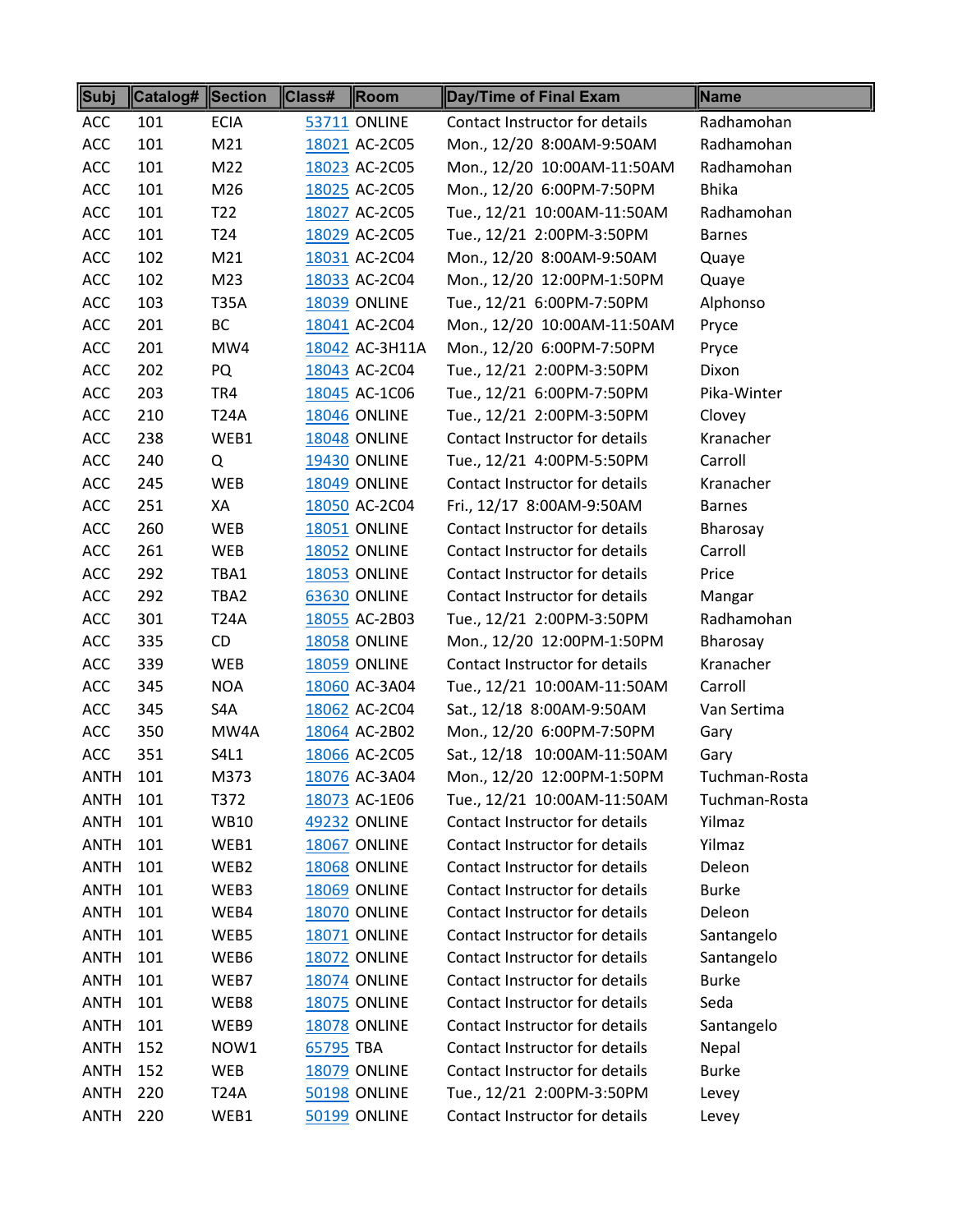| Subj        | <b>Catalog# Section</b> |                  | Class#    | Room                | Day/Time of Final Exam         | Name              |
|-------------|-------------------------|------------------|-----------|---------------------|--------------------------------|-------------------|
| ANTH        | 243                     | <b>WEB</b>       |           | <b>18093 ONLINE</b> | Contact Instructor for details | Seda              |
| <b>ANTH</b> | 246                     | WEB              |           | <b>18094 ONLINE</b> | Contact Instructor for details | Seda              |
| <b>ANTH</b> | 302                     | WEB              |           | <b>18095 ONLINE</b> | Contact Instructor for details | Belousova         |
| <b>ANTH</b> | 321                     | <b>T24A</b>      |           | <b>50208 ONLINE</b> | Tue., 12/21 2:00PM-3:50PM      | Apkarian          |
| ARAB        | 101                     | T <sub>24</sub>  |           | <b>18103 ONLINE</b> | Tue., 12/21 2:00PM-3:50PM      | Al Sudani         |
| <b>ASTR</b> | 101                     | B                |           | <b>18106 ONLINE</b> | Mon., 12/20 8:00AM-9:50AM      | Dubey             |
| <b>ASTR</b> | 101                     | $\mathsf C$      |           | <b>18107 ONLINE</b> | Mon., 12/20 10:00AM-11:50AM    | Dubey             |
| <b>ASTR</b> | 102                     | D                |           | <b>18105 ONLINE</b> | Mon., 12/20 12:00PM-1:50PM     | Dubey             |
| <b>ASTR</b> | 141                     | B                |           | 18108 AC-2F06       | Mon., 12/20 8:00AM-9:50AM      | Chakalis          |
| <b>ASTR</b> | 141                     | E                |           | 18110 AC-2F06       | Mon., 12/20 2:00PM-3:50PM      | Song              |
| <b>ASTR</b> | 141                     | W <sub>3</sub>   |           | <b>18111 ONLINE</b> | Wed., 12/15 6:00PM-7:50PM      | <b>Brown</b>      |
| <b>AVIA</b> | 100                     | W4               |           | 50350 AC-2B08       | Wed., 12/15 6:00PM-7:50PM      | Chan              |
| <b>AVIA</b> | 230                     | <b>R3L7</b>      |           | 19436 AC-4D02       | Thu., 12/16 2:00PM-3:50PM      | <b>Brienza</b>    |
| <b>AVIA</b> | 237                     | M <sub>3</sub>   |           | 19437 AC-3A04       | Mon., 12/20 6:00PM-7:50PM      | Metallinos        |
| <b>AVIA</b> | 281                     | C                |           | 19438 AC-3A05       | Mon., 12/20 10:00AM-11:50AM    | Metallinos        |
| <b>AVIA</b> | 360                     | <b>WEB</b>       |           | <b>64825 ONLINE</b> | Contact Instructor for details | Kolmos            |
| <b>AVIA</b> | 410                     | XC               |           | 19439 AC-2C05       | Fri., 12/17 2:00PM-3:50PM      | <b>Metallinos</b> |
| <b>AVIA</b> | 416                     | T <sub>3</sub>   |           | 19440 AC-3H16       | Tue., 12/21 6:00PM-7:50PM      | <b>Brienza</b>    |
| <b>AVIA</b> | 495                     | TBA1             |           | <b>19441 ONLINE</b> | Contact Instructor for details | Karanki           |
| <b>AVIA</b> | 495                     | TBA2             |           | <b>19479 ONLINE</b> | Contact Instructor for details | Karanki           |
| <b>AVIA</b> | 510                     | <b>WEB</b>       |           | <b>50353 ONLINE</b> | Contact Instructor for details | Karanki           |
| <b>AVIA</b> | 540                     | WEB              |           | <b>50354 ONLINE</b> | Contact Instructor for details | <b>Flouris</b>    |
| <b>AVIA</b> | 620                     | WEB              |           | <b>19472 ONLINE</b> | Contact Instructor for details | Roszko            |
| <b>AVIA</b> | 630                     | WEB              |           | <b>19473 ONLINE</b> | Contact Instructor for details | Roszko            |
| <b>AVIA</b> | 635                     | <b>WEB</b>       |           | <b>19474 ONLINE</b> | Contact Instructor for details | <b>Flouris</b>    |
| <b>AVIA</b> | 650                     | <b>TBA</b>       | 66202 TBA |                     | Contact Instructor for details | Kolmos            |
| <b>BENG</b> | 106                     | S <sub>3</sub>   |           | <b>19417 ONLINE</b> | Sat., 12/18 10:00AM-11:50AM    | Alam              |
| <b>BENG</b> | 200                     | XB               |           | <b>18113 ONLINE</b> | Fri., 12/17 12:00PM-1:50PM     | Alam              |
| <b>BIO</b>  | 110                     | NOW1             | 65796 TBA |                     | Contact Instructor for details | Dillworth         |
| <b>BIO</b>  | 120                     | E                |           | 18114 AC-1M07       | Mon., 12/20 2:00PM-3:50PM      | Winicov           |
| <b>BIO</b>  | 120                     | NOW1             | 65798 TBA |                     | Contact Instructor for details | Mohammed          |
| <b>BIO</b>  | 120                     | NOW <sub>2</sub> | 65800 TBA |                     | Contact Instructor for details | Gatta             |
| <b>BIO</b>  | 120                     | NOW3             | 65804 TBA |                     | Contact Instructor for details | Michel-Gedeon     |
| <b>BIO</b>  | 120                     | NOW4             | 65801 TBA |                     | Contact Instructor for details | Starkova          |
| <b>BIO</b>  | 130                     | WEB1             |           | <b>18115 ONLINE</b> | Contact Instructor for details | Garcia Lopez      |
| <b>BIO</b>  | 130                     | WEB2             |           | <b>18116 ONLINE</b> | Contact Instructor for details | <b>Baliram</b>    |
| <b>BIO</b>  | 140                     | A                |           | 18119 AC-4E07       | Mon., 12/20 8:00AM-9:50AM      | Garcia Lopez      |
| <b>BIO</b>  | 140                     | ECI              | 53726 TBA |                     | Contact Instructor for details | Starkova          |
| <b>BIO</b>  | 140                     | W <sub>3</sub>   |           | <b>18120 ONLINE</b> | Wed., 12/15 6:00PM-7:50PM      | Oladipo           |
| <b>BIO</b>  | 140                     | WEB              |           | <b>18117 ONLINE</b> | Contact Instructor for details | Macneil           |
| <b>BIO</b>  | 201                     | В                |           | 18123 AC-1M06       | Mon., 12/20 8:00AM-9:50AM      | Oladipo           |
| <b>BIO</b>  | 201                     | C                |           | <b>18124 ONLINE</b> | Mon., 12/20 10:00AM-11:50AM    | Beaton            |
| <b>BIO</b>  | 201                     | J                |           | 18122 AC-1M06       | Wed., 12/15 12:00PM-1:50PM     | Whyzmuzis         |
| <b>BIO</b>  | 201                     | N                |           | 18125 AC-1M06       | Tue., 12/21 10:00AM-11:50AM    | Lipkind           |
| <b>BIO</b>  | 201                     | T <sub>3</sub>   |           | 18121 AC-1M06       | Tue., 12/21 6:00PM-7:50PM      | Hua               |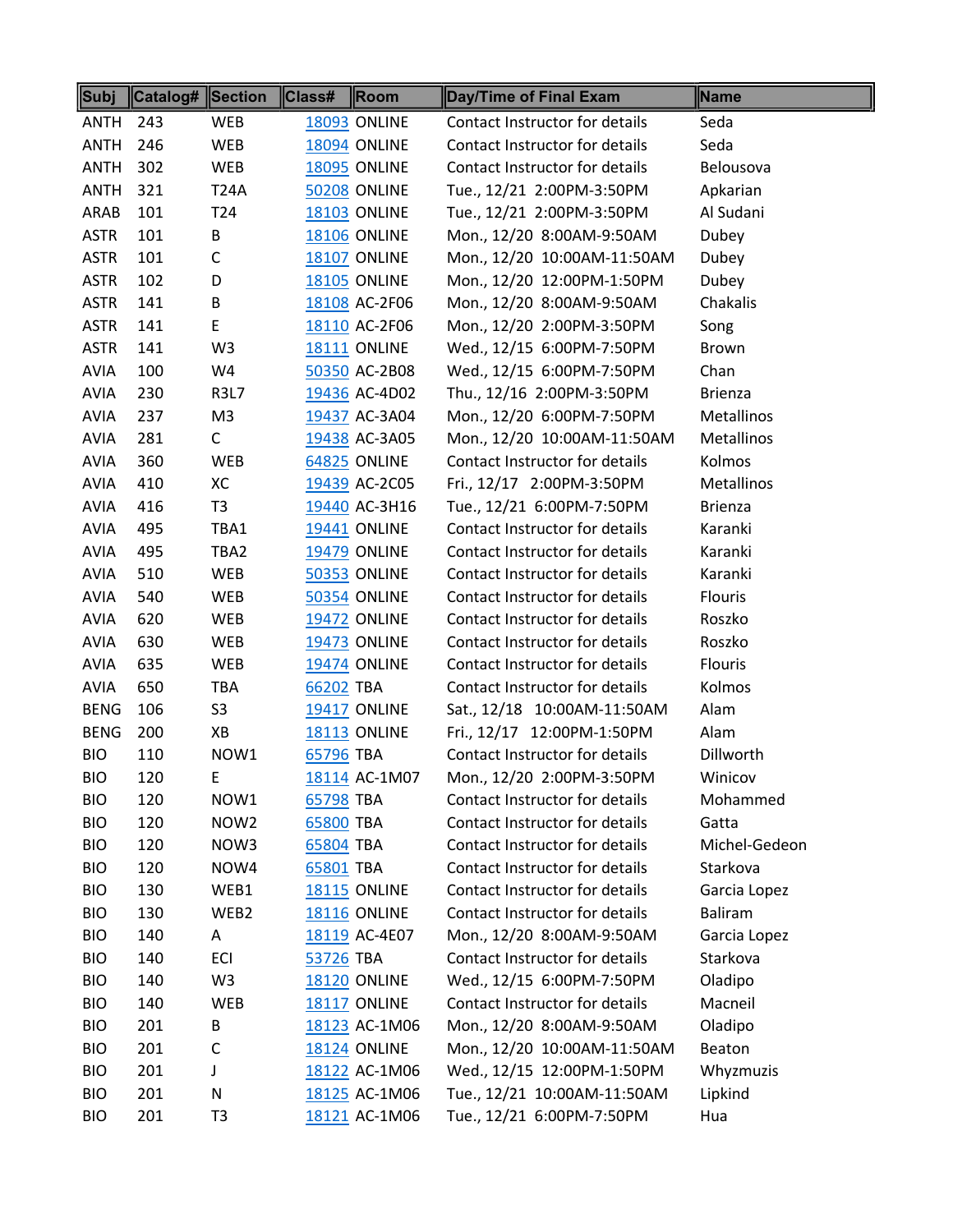| Subj        | Catalog# Section |                  | Class#           | Room                | Day/Time of Final Exam         | Name           |
|-------------|------------------|------------------|------------------|---------------------|--------------------------------|----------------|
| <b>BIO</b>  | 202              | D                |                  | <b>18136 ONLINE</b> | Mon., 12/20 12:00PM-1:50PM     | Mcneil         |
| <b>BIO</b>  | 202              | T <sub>3</sub>   |                  | <b>18137 ONLINE</b> | Tue., 12/21 6:00PM-7:50PM      | Oladipo        |
| <b>BIO</b>  | 234              | H                |                  | <b>18143 ONLINE</b> | Wed., 12/15 10:00AM-11:50AM    | Criss          |
| <b>BIO</b>  | 234              | S <sub>3</sub>   |                  | <b>18146 ONLINE</b> | Sat., 12/18 10:00AM-11:50AM    | Gallagher      |
| <b>BIO</b>  | 234              | T <sub>3</sub>   |                  | <b>18145 ONLINE</b> | Tue., 12/21 6:00PM-7:50PM      | Verma          |
| <b>BIO</b>  | 234              | XA               |                  | 18144 AC-1M07       | Fri., 12/17 8:00AM-9:50AM      | Chernov        |
| <b>BIO</b>  | 235              | B                |                  | 18157 AC-4M07       | Mon., 12/20 10:00AM-11:50AM    | Criss          |
| <b>BIO</b>  | 235              | R <sub>3</sub>   |                  | 18160 AC-4M07       | Thu., 12/16 6:00PM-7:50PM      | Verma          |
| <b>BIO</b>  | 235              | SSS <sub>3</sub> |                  | <b>18161 ONLINE</b> | Sat., 12/18 2:00PM-3:50PM      | Liu            |
| <b>BIO</b>  | 265              | F <sub>26</sub>  |                  | 18166 AC-1M06       | Fri., 12/17 6:00PM-7:50PM      | Di Bonaventura |
| <b>BIO</b>  | 265              | W26              |                  | 18165 AC-1M06       | Wed., 12/15 6:00PM-7:50PM      | Di Bonaventura |
| <b>BIO</b>  | 281              | W <sub>3</sub>   |                  | 18173 AC-4M07       | Wed., 12/15 6:00PM-7:50PM      | Lubin          |
| <b>BIO</b>  | 301              | O                |                  | <b>18175 ONLINE</b> | Tue., 12/21 10:00AM-11:50AM    | Silberklang    |
| <b>BIO</b>  | 307              | IJA              |                  | 18179 AC-4E07       | Wed., 12/15 12:00PM-1:50PM     | Lucas          |
| <b>BIO</b>  | 311              | T <sub>3</sub>   |                  | 19442 AC-2B02       | Tue., 12/21 6:00PM-7:50PM      | Lipkind        |
| <b>BIO</b>  | 331              | B                |                  | 18181 AC-4E07       | Mon., 12/20 10:00AM-11:50AM    | Beaton         |
| <b>BIO</b>  | 334              | O                |                  | 18183 AC-2B02       | Tue., 12/21 8:00AM-9:50AM      | Macneil        |
| <b>BIO</b>  | 336              | D                |                  | 18185 AC-4M07       | Mon., 12/20 12:00PM-1:50PM     | <b>Birk</b>    |
| <b>BIO</b>  | 382              | T <sub>25</sub>  |                  | 64920 ONLINE        | Tue., 12/21 4:00PM-5:50PM      | Lubin          |
| <b>BIO</b>  | 382              | T <sub>26</sub>  |                  | 18186 AC-4M07       | Tue., 12/21 6:00PM-7:50PM      | Chernov        |
| <b>BIO</b>  | 410              | K                |                  | 18187 AC-2B02       | Wed., 12/15 2:00PM-3:50PM      | Hua            |
| <b>BIO</b>  | 412              | D                |                  | 18188 ONLINE        | Mon., 12/20 12:00PM-1:50PM     | Levinger       |
| <b>BIO</b>  | 452              | N                |                  | 18189 AC-2B02       | Tue., 12/21 10:00AM-11:50AM    | Emtage         |
| <b>BIO</b>  | 466              | R <sub>3</sub>   |                  | <b>18191 ONLINE</b> | Thu., 12/16 6:00PM-7:50PM      | <b>Nesic</b>   |
| <b>BIO</b>  | 487              | <b>FX</b>        |                  | <b>18193 ONLINE</b> | Mon., 12/20 4:00PM-5:50PM      | Mcneil         |
| <b>BIO</b>  | 489              | $\mathsf O$      |                  | 18194 AC-4E07       | Tue., 12/21 10:00AM-11:50AM    | Levinger       |
| <b>BIO</b>  | 490              | TBA1             | 18195 TBA        |                     | Contact Instructor for details | Emtage         |
| <b>BIO</b>  | 490              | TBA2             | 19477 TBA        |                     | Contact Instructor for details | Garcia Marin   |
| <b>BIO</b>  | 490              | TBA3             | 19492 TBA        |                     | Contact Instructor for details | <b>Birk</b>    |
| <b>BIO</b>  | 491              | TBA1             | <u>18196</u> TBA |                     | Contact Instructor for details | <b>Beaton</b>  |
| <b>BLST</b> | 101              | N                |                  | <b>18200 ONLINE</b> | Tue., 12/21 10:00AM-11:50AM    | Jackson        |
| <b>BLST</b> | 101              | O                |                  | <b>18199 ONLINE</b> | Tue., 12/21 10:00AM-11:50AM    | Devi           |
| <b>BLST</b> | 103              | T <sub>3</sub>   |                  | 18202 AC-2B07       | Tue., 12/21 6:00PM-7:50PM      | Haggler        |
| <b>BLST</b> | 103              | WEB              |                  | <b>18201 ONLINE</b> | Contact Instructor for details | Donaldson      |
| <b>BLST</b> | 202              | N                |                  | <b>18205 ONLINE</b> | Tue., 12/21 10:00AM-11:50AM    | Mehu           |
| <b>BLST</b> | 202              | R <sub>3</sub>   |                  | 18204 AC-3A05       | Thu., 12/16 6:00PM-7:50PM      | Severin        |
| <b>BTEC</b> | 302              | C                |                  | 55636 AC-2B02       | Mon., 12/20 10:00AM-11:50AM    | Silberklang    |
| <b>BTEC</b> | 489              | $\mathsf O$      |                  | 19246 AC-4E07       | Tue., 12/21 10:00AM-11:50AM    | Levinger       |
| <b>BUS</b>  | 160              | ECI1             | 64822 TBA        |                     | Contact Instructor for details | Abraham        |
| <b>BUS</b>  | 201              | BC <sub>1</sub>  |                  | 18206 CL-201B       | Mon., 12/20 10:00AM-11:50AM    | Sugrim         |
| <b>BUS</b>  | 201              | M25Z             |                  | 18210 CL-201B       | Mon., 12/20 4:00PM-5:50PM      | Lall           |
| <b>BUS</b>  | 201              | NO <sub>1</sub>  |                  | 18208 CL-204A       | Tue., 12/21 10:00AM-11:50AM    | Bhoomdat       |
| <b>BUS</b>  | 201              | NOW1             | 65802 TBA        |                     | Contact Instructor for details | Sugrim         |
| <b>BUS</b>  | 201              | WEB1             |                  | <b>18212 ONLINE</b> | Contact Instructor for details | Ou             |
| <b>BUS</b>  | 220              | XB               |                  | <b>50665 ONLINE</b> | Fri., 12/17 12:00PM-1:50PM     | Yakub          |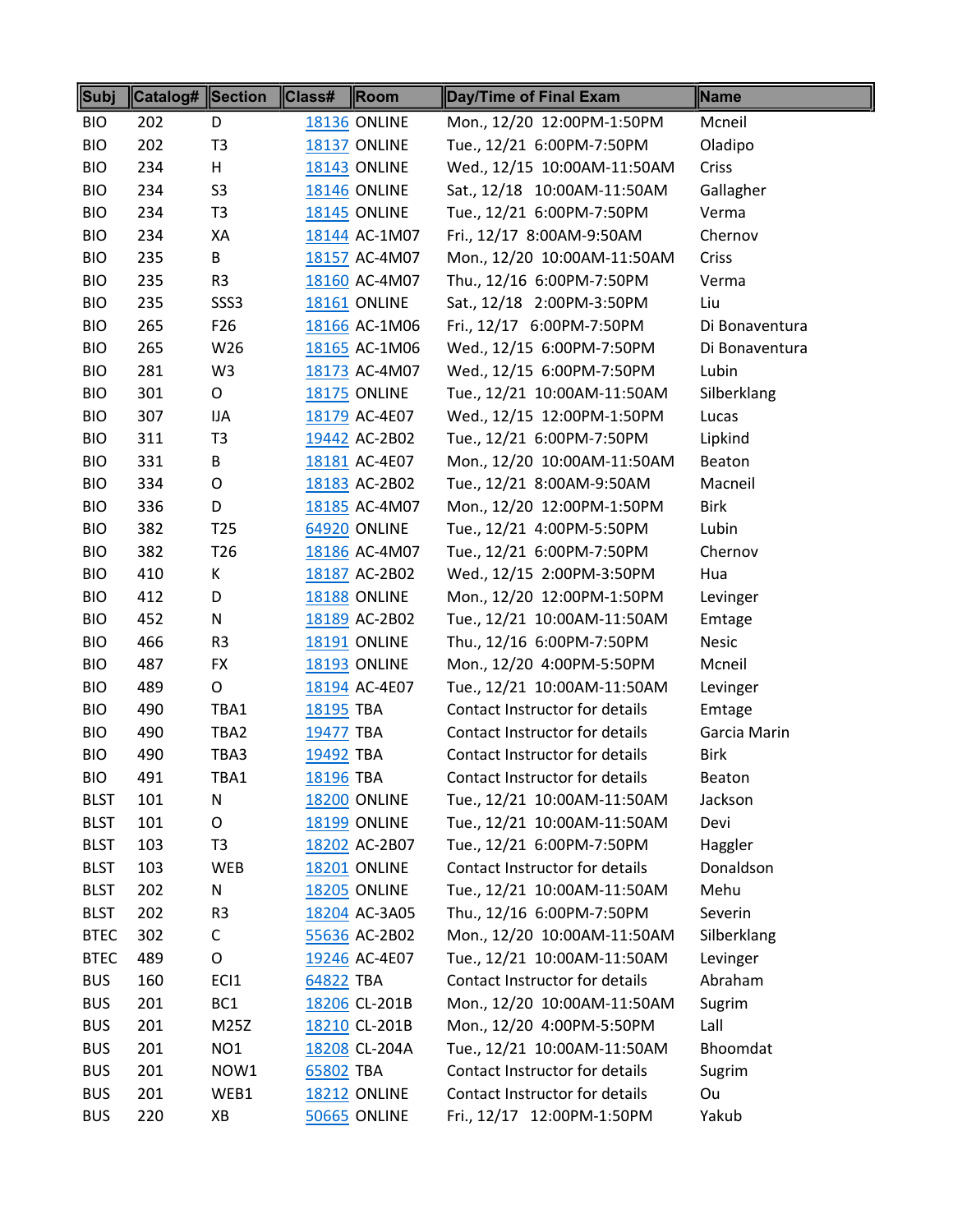| Subj        | Catalog# Section |                  | Class#    | Room                | Day/Time of Final Exam         | Name                |
|-------------|------------------|------------------|-----------|---------------------|--------------------------------|---------------------|
| <b>BUS</b>  | 240              | <b>WEB</b>       |           | <b>18214 ONLINE</b> | Contact Instructor for details | Kolmos              |
| <b>BUS</b>  | 283              | M <sub>3</sub>   |           | 50668 AC-2C02       | Mon., 12/20 6:00PM-7:50PM      | Goldbaum            |
| <b>BUS</b>  | 283              | O                |           | <b>50669 ONLINE</b> | Tue., 12/21 10:00AM-11:50AM    | Forde               |
| <b>BUS</b>  | 283              | <b>WEB</b>       |           | <b>50670 ONLINE</b> | Contact Instructor for details | Eaton               |
| <b>BUS</b>  | 286              | R <sub>3</sub>   |           | 18218 AC-2B03       | Thu., 12/16 6:00PM-7:50PM      | Ojongtambia         |
| <b>BUS</b>  | 287              | T <sub>3</sub>   |           | 18219 AC-1E07       | Tue., 12/21 6:00PM-7:50PM      | Ojongtambia         |
| <b>BUS</b>  | 290              | <b>WEB</b>       |           | <b>50673 ONLINE</b> | Contact Instructor for details | Annansingh-Jamieson |
| <b>BUS</b>  | 301              | W <sub>3</sub>   |           | 18220 AC-2B03       | Wed., 12/15 6:00PM-7:50PM      | Benhammou           |
| <b>BUS</b>  | 301              | WEB1             |           | 18221 ONLINE        | Contact Instructor for details | Whitten             |
| <b>BUS</b>  | 302              | W375             |           | 18223 AC-2B03       | Wed., 12/15 4:00PM-5:50PM      | Nwaobi              |
| <b>BUS</b>  | 302              | <b>WEB</b>       |           | <b>18224 ONLINE</b> | Contact Instructor for details | Forrester           |
| <b>BUS</b>  | 311              | T376             |           | 18225 AC-2C02       | Tue., 12/21 6:00PM-7:50PM      | Hylton              |
| <b>BUS</b>  | 311              | <b>WEB</b>       |           | <b>18226 ONLINE</b> | Contact Instructor for details | Massimino           |
| <b>BUS</b>  | 312              | T372             |           | 18227 ONLINE        | Tue., 12/21 10:00AM-11:50AM    | Massimino           |
| <b>BUS</b>  | 348              | T <sub>3</sub>   |           | 19242 AC-4M06       | Tue., 12/21 6:00PM-7:50PM      | Palmer              |
| <b>BUS</b>  | 349              | <b>WEB</b>       |           | <b>18228 ONLINE</b> | Contact Instructor for details | Benhammou           |
| <b>BUS</b>  | 357              | <b>WEB</b>       |           | <b>18230 ONLINE</b> | Contact Instructor for details | Sesay               |
| <b>BUS</b>  | 361              | M376             |           | <b>18231 ONLINE</b> | Mon., 12/20 6:00PM-7:50PM      | Massimino           |
| <b>BUS</b>  | 365              | WEB              |           | 18232 ONLINE        | Contact Instructor for details | Ojongtambia         |
| <b>BUS</b>  | 366              | <b>WEB</b>       |           | <b>50685 ONLINE</b> | Contact Instructor for details | Opurum              |
| <b>BUS</b>  | 370              | W376             |           | 18234 AC-2C02       | Wed., 12/15 6:00PM-7:50PM      | Abdur-Rahman        |
| <b>BUS</b>  | 375              | R376             |           | 18235 AC-1M06       | Thu., 12/16 6:00PM-7:50PM      | Hylton              |
| <b>BUS</b>  | 376              | <b>WEB</b>       |           | <b>18236 ONLINE</b> | Contact Instructor for details | Mikkilineni         |
| <b>BUS</b>  | 430              | B                |           | 18237 AC-2B03       | Mon., 12/20 8:00AM-9:50AM      | <b>Dolezalek</b>    |
| <b>BUS</b>  | 430              | <b>WEB</b>       |           | <b>18238 ONLINE</b> | Contact Instructor for details | Turner              |
| <b>BUS</b>  | 431              | WEB              |           | <b>56674 ONLINE</b> | Contact Instructor for details | Moutrane            |
| <b>BUS</b>  | 460              | R477             |           | <b>18239 ONLINE</b> | Thu., 12/16 6:00PM-7:50PM      | Yakub               |
| <b>BUS</b>  | 461              | <b>WEB</b>       |           | <b>18240 ONLINE</b> | Contact Instructor for details | Annansingh-Jamieson |
| <b>BUS</b>  | 476              | T477             |           | <b>18241 ONLINE</b> | Tue., 12/21 6:00PM-7:50PM      | Yakub               |
| <b>BUS</b>  | 481              | M372             |           | 18242 AC-2B07       | Mon., 12/20 10:00AM-11:50AM    | Forrester           |
| <b>BUS</b>  | 481              | R376             |           | 18243 AC-1C04       | Thu., 12/16 6:00PM-7:50PM      | Sesay               |
| <b>BUS</b>  | 481              | WEB              |           | <b>18244 ONLINE</b> | Contact Instructor for details | Forrester           |
| <b>BUS</b>  | 481              | WEB2             |           | 64869 ONLINE        | Contact Instructor for details | Sesay               |
| <b>BUS</b>  | 491              | TBA              | 18245 TBA |                     | Contact Instructor for details | Johnson             |
| <b>CHEM</b> | 106              | EF               |           | <b>18248 ONLINE</b> | Mon., 12/20 4:00PM-5:50PM      | Kahanda             |
| <b>CHEM</b> | 106              | NO.              |           | 18247 AC-1M07       | Tue., 12/21 10:00AM-11:50AM    | Abeyweera           |
| <b>CHEM</b> | 106              | PQ               |           | 18246 AC-1M07       | Tue., 12/21 2:00PM-3:50PM      | Abeyweera           |
| <b>CHEM</b> | 106              | SS4              |           | <b>50692 ONLINE</b> | Sat., 12/18 12:00PM-1:50PM     | Kahanda             |
| <b>CHEM</b> | 107              | F3L <sub>2</sub> |           | 18255 AC-1M06       | Tue., 12/14 10:00AM-11:50AM    | Petersen            |
| <b>CHEM</b> | 107              | M3L2             |           | 18250 AC-1M06       | Tue., 12/14 10:00AM-11:50AM    | Petersen            |
| <b>CHEM</b> | 107              | M3L6             |           | 18251 AC-1M06       | Tue., 12/14 12:00PM-1:50PM     | Zhou                |
| <b>CHEM</b> | 107              | <b>R3L7</b>      |           | 18253 AC-1M06       | Tue., 12/14 12:00PM-1:50PM     | Karaseva            |
| <b>CHEM</b> | 107              | S3L4             |           | 18254 AC-1M06       | Tue., 12/14 10:00AM-11:50AM    | Deng                |
| <b>CHEM</b> | 107              | T3L9             |           | 18249 AC-1M06       | Tue., 12/14 12:00PM-1:50PM     | Brown-Grant         |
| <b>CHEM</b> | 108              | В                |           | 50704 AC-1M07       | Mon., 12/20 8:00AM-9:50AM      | Brown-Grant         |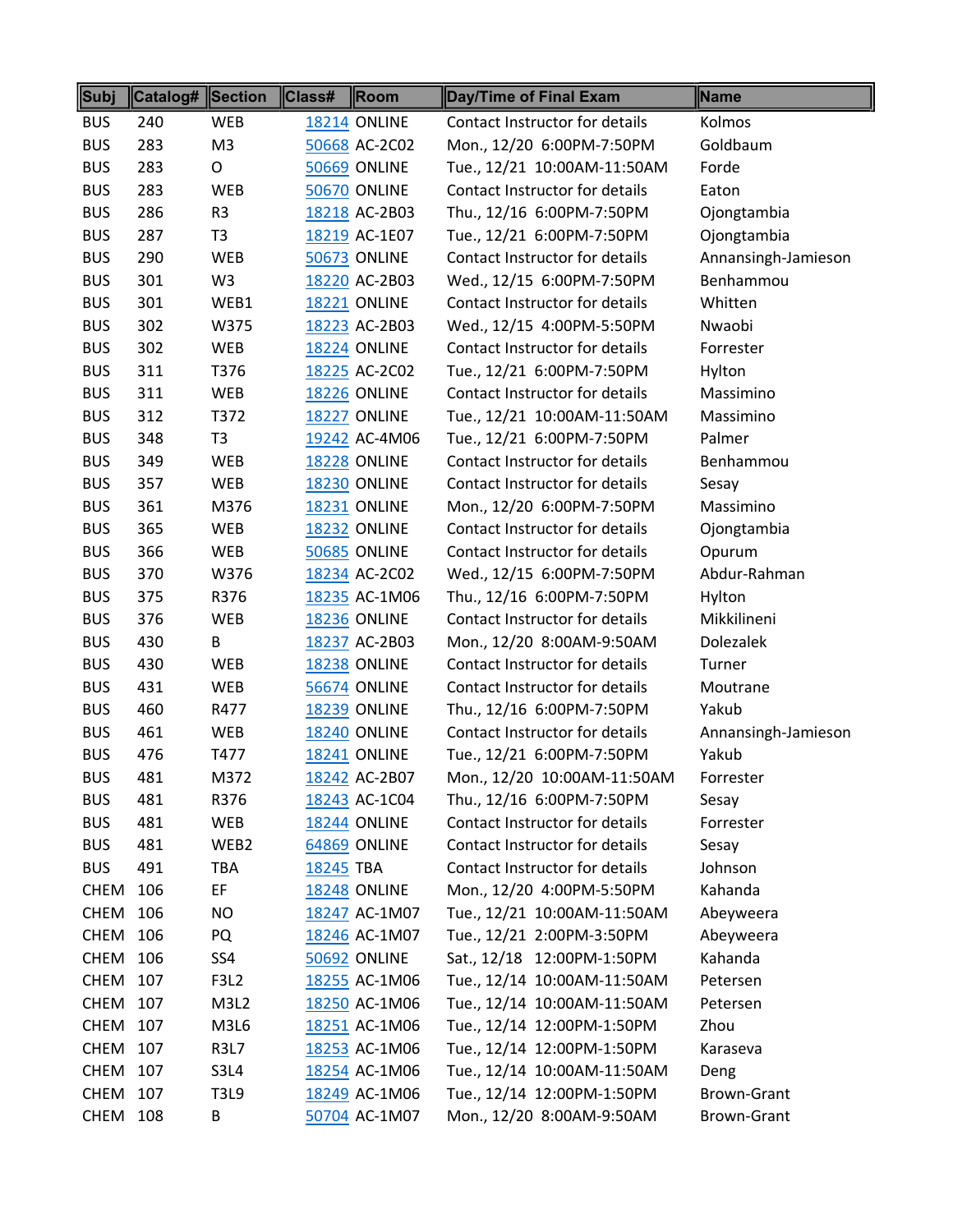| Subj            | Catalog# Section |                  | Class#    | $\parallel$ Room    | Day/Time of Final Exam         | Name            |
|-----------------|------------------|------------------|-----------|---------------------|--------------------------------|-----------------|
| CHEM            | 109              | F3L7             |           | 18262 AC-1M07       | Tue., 12/14 10:00AM-11:50AM    | Derli           |
| <b>CHEM</b>     | 109              | <b>R3L9</b>      |           | 18264 AC-1M07       | Tue., 12/14 4:00PM-5:50PM      | Derli           |
| <b>CHEM</b>     | 109              | <b>T3L2</b>      |           | 18259 AC-1M07       | Tue., 12/14 10:00AM-11:50AM    | Miller          |
| <b>CHEM</b>     | 109              | W3L8             |           | 18260 AC-1M07       | Tue., 12/14 4:00PM-5:50PM      | Cersosimo       |
| CHEM            | 111              | B                |           | 50740 AC-4M06       | Mon., 12/20 8:00AM-9:50AM      | Foster          |
| CHEM            | 111              | S <sub>3</sub>   |           | 50747 AC-4M06       | Sat., 12/18 10:00AM-11:50AM    | Mojica          |
| <b>CHEM 112</b> |                  | M3L7             |           | 18268 AC-1M07       | Tue., 12/14 2:00PM-3:50PM      | Lee             |
| <b>CHEM 112</b> |                  | <b>T3L7</b>      |           | 18267 AC-1M07       | Tue., 12/14 2:00PM-3:50PM      | Deng            |
| <b>CHEM</b>     | 112              | W3L7             |           | 18270 AC-1M07       | Tue., 12/14 2:00PM-3:50PM      | Lee             |
| <b>CHEM 230</b> |                  | В                |           | 18271 AC-4M05       | Mon., 12/20 8:00AM-9:50AM      | Fearnley        |
| <b>CHEM 230</b> |                  | Q                |           | 18272 AC-4M06       | Tue., 12/21 4:00PM-5:50PM      | <b>Meleties</b> |
| CHEM 231        |                  | D                |           | 18273 AC-1M07       | Mon., 12/20 12:00PM-1:50PM     | Fearnley        |
| <b>CHEM 232</b> |                  | M4L9             |           | 18275 AC-3F08       | Mon., 12/20 6:00PM-7:50PM      | <b>Bilog</b>    |
| <b>CHEM 232</b> |                  | R4L7             |           | 18274 AC-3F08       | Thu., 12/16 2:00PM-3:50PM      | Lee             |
| <b>CHEM 233</b> |                  | В                |           | 18276 AC-2C02       | Mon., 12/20 8:00AM-9:50AM      | Lee             |
| CHEM 234        |                  | <b>F4L2</b>      |           | 18278 AC-3F08       | Fri., 12/17 10:00AM-11:50AM    | Kang            |
| <b>CHEM 235</b> |                  | R4L1             |           | 18279 AC-3F08       | Thu., 12/16 10:00AM-11:50AM    | <b>Meleties</b> |
| CHEM 237        |                  | W3               |           | 18280 AC-1E03       | Wed., 12/15 6:00PM-7:50PM      | <b>Meleties</b> |
| <b>CHEM 241</b> |                  | SSL5             |           | 18281 AC-3E09       | Sat., 12/18 2:00PM-3:50PM      | Mojica          |
| <b>CHEM 310</b> |                  | N                |           | 18282 AC-1E03       | Tue., 12/21 8:00AM-9:50AM      | Lee             |
| <b>CHEM</b>     | 321              | Q                |           | 18283 AC-1E03       | Tue., 12/21 4:00PM-5:50PM      | Foster          |
| <b>CHEM 341</b> |                  | W6L1             |           | 18284 AC-3E11       | Wed., 12/15 2:00PM-3:50PM      | Robie           |
| CHEM 460        |                  | P                |           | 18286 AC-1E03       | Thu., 12/16 2:00PM-3:50PM      | Desamero        |
| <b>CHEM 490</b> |                  | TBA1             | 18287 TBA |                     | Contact Instructor for details | Desamero        |
| CHEM 490        |                  | TBA2             | 65638 TBA |                     | Contact Instructor for details | Chang           |
| <b>CHIN</b>     | 101              | CD <sub>1</sub>  |           | 18288 AC-3H11A      | Mon., 12/20 12:00PM-1:50PM     | Li              |
| <b>CHIN</b>     | 102              | BC <sub>1</sub>  |           | 18290 AC-3H11A      | Mon., 12/20 10:00AM-11:50AM    | Li              |
| <b>CLDV</b>     | 100              | A                |           | 18300 AC-1C06       | Mon., 12/20 8:00AM-9:50AM      | Ally            |
| <b>CLDV</b>     | 100              | B                |           | 18292 AC-1C06       | Mon., 12/20 10:00AM-11:50AM    | Tuchman-Rosta   |
| <b>CLDV</b>     | 100              | C.               |           | <b>18298 ONLINE</b> | Mon., 12/20 10:00AM-11:50AM    | Neale           |
| <b>CLDV</b>     | 100              | D                |           | <b>18302 ONLINE</b> | Mon., 12/20 12:00PM-1:50PM     | Ntutela-Murangi |
| <b>CLDV</b>     | 100              | E1               |           | <b>18295 ONLINE</b> | Mon., 12/20 2:00PM-3:50PM      | Neale           |
| <b>CLDV</b>     | 100              | ECI1             |           | <b>53728 ONLINE</b> | Contact Instructor for details | Jenkins         |
| <b>CLDV</b>     | 100              | EC <sub>12</sub> |           | <b>53729 ONLINE</b> | Contact Instructor for details | Jenkins         |
| <b>CLDV</b>     | 100              | F.               |           | <b>18294 ONLINE</b> | Mon., 12/20 4:00PM-5:50PM      | Devi            |
| <b>CLDV</b>     | 100              | M3               |           | 18301 AC-1C06       | Mon., 12/20 6:00PM-7:50PM      | Dunbar          |
| <b>CLDV</b>     | 100              | N1               |           | 18296 AC-1C06       | Tue., 12/21 10:00AM-11:50AM    | Mohammadi       |
| <b>CLDV</b>     | 100              | N <sub>2</sub>   |           | <b>18299 ONLINE</b> | Tue., 12/21 10:00AM-11:50AM    | Alapo           |
| <b>CLDV</b>     | 100              | Q                |           | <b>18297 ONLINE</b> | Tue., 12/21 4:00PM-5:50PM      | Ntutela-Murangi |
| <b>CLDV</b>     | 100              | S21              |           | 50823 AC-1C06       | Sat., 12/18 10:00AM-11:50AM    | Dunbar          |
| <b>CLDV</b>     | 100              | WEB1             |           | <b>18293 ONLINE</b> | Contact Instructor for details | Neale           |
| <b>CLDV</b>     | 100              | WEB2             |           | <b>18303 ONLINE</b> | Contact Instructor for details | Neale           |
| <b>CLDV</b>     | 210              | C                |           | 18305 AC-1C05       | Mon., 12/20 10:00AM-11:50AM    | Fried           |
| <b>CLDV</b>     | 210              | E                |           | 18306 AC-1C05       | Mon., 12/20 2:00PM-3:50PM      | Fried           |
| <b>CLDV</b>     | 210              | P                |           | <b>18308 ONLINE</b> | Thur., 12/16 2:00PM-3:50PM     | Feld            |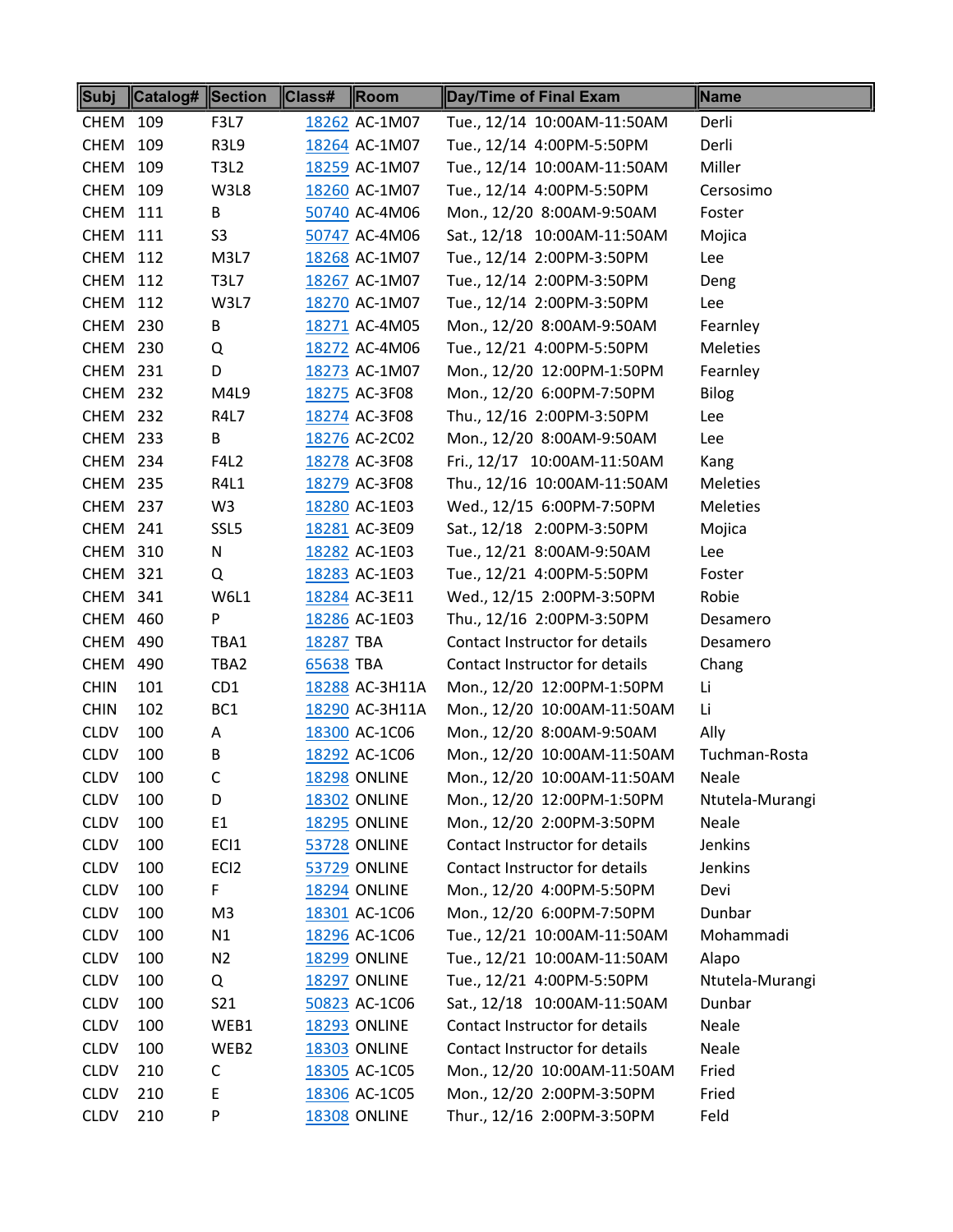| Subj        | <b>Catalog# Section</b> |                  | $\ $ Class# | Room                | Day/Time of Final Exam         | Name              |
|-------------|-------------------------|------------------|-------------|---------------------|--------------------------------|-------------------|
| <b>CLDV</b> | 210                     | Q                |             | <b>18307 ONLINE</b> | Tue., 12/21 4:00PM-5:50PM      | Silva Sibilin     |
| <b>CLS</b>  | 252                     | W24              |             | <b>18309 ONLINE</b> | Wed., 12/15 2:00PM-3:50PM      | Santiago          |
| <b>CLS</b>  | 330                     | W21              |             | <b>18311 ONLINE</b> | Wed., 12/15 8:00AM-9:50AM      | Goldstein         |
| <b>CLS</b>  | 332                     | F17              |             | 18313 AC-1E03       | Fri., 12/17 2:00PM-3:50PM      | Emsley            |
| <b>CLS</b>  | 341                     | F <sub>12</sub>  |             | 18315 AC-1E06       | Fri., 12/17 8:00AM-9:50AM      | Santiago          |
| <b>CLS</b>  | 343                     | W22              |             | 18317 AC-1E05       | Wed., 12/15 10:00AM-11:50AM    | Depalma           |
| <b>CLS</b>  | 351                     | <b>R3L7</b>      |             | 18320 AC-1E06       | Thu., 12/16 2:00PM-3:50PM      | Shearin-Patterson |
| <b>CLS</b>  | 352                     | M24              |             | 18321 AC-1E03       | Mon., 12/20 2:00PM-3:50PM      | Santiago          |
| <b>CLS</b>  | 353                     | T <sub>24</sub>  |             | 18323 AC-1E06       | Tue., 12/21 2:00PM-3:50PM      | Jha               |
| <b>CLS</b>  | 354                     | T <sub>24</sub>  |             | 18325 AC-1B03       | Tue., 12/21 2:00PM-3:50PM      | Riley             |
| <b>CLS</b>  | 357                     | MR <sub>2</sub>  |             | 18327 AC-1E20       | Thu., 12/16 6:00PM-7:50PM      | Austrie           |
| <b>CLS</b>  | 358                     | <b>T3L2</b>      |             | 18329 AC-1E04       | Tue., 12/21 10:00AM-11:50AM    | Jha               |
| <b>CLS</b>  | 361                     | M22              |             | <b>18330 ONLINE</b> | Mon., 12/20 10:00AM-11:50AM    | Goldstein         |
| <b>CLS</b>  | 362                     | R <sub>25</sub>  |             | 18332 AC-1E04       | Thu., 12/16 4:00PM-5:50PM      | Ariza             |
| <b>CLS</b>  | 459                     | TBA              | 18333 TBA   |                     | Contact Instructor for details | Depalma           |
| <b>CLS</b>  | 460                     | <b>TBA</b>       | 18334 TBA   |                     | Contact Instructor for details | Depalma           |
| CS          | 172                     | M4               |             | 18337 ONLINE        | Mon., 12/20 6:00PM-7:50PM      | Saha              |
| CS          | 172                     | NO               |             | 18336 AC-2A06       | Tue., 12/21 10:00AM-11:50AM    | Srivatanakul      |
| CS          | 172                     | NOW1             |             | <b>65806 ONLINE</b> | Contact Instructor for details | Osman             |
| CS          | 291                     | HI               |             | 18338 AC-2A06       | Wed., 12/15 10:00AM-11:50AM    | Srivatanakul      |
| CS          | 291                     | MW4              |             | <b>18339 ONLINE</b> | Mon., 12/20 6:00PM-7:50PM      | Parzygnat         |
| CS          | 341                     | QR               |             | 18341 AC-2B04       | Tue., 12/21 4:00PM-5:50PM      | Dalotto           |
| CS          | 357                     | EF               |             | <b>18342 ONLINE</b> | Mon., 12/20 4:00PM-5:50PM      | Zhang             |
| CS          | 381                     | DE               |             | <b>18344 ONLINE</b> | Mon., 12/20 2:00PM-3:50PM      | Amenyo            |
| CS          | 397                     | TR4              |             | <b>18345 ONLINE</b> | Tue., 12/21 6:00PM-7:50PM      | Kamruzzaman       |
| CS          | 451                     | TR4              |             | 18347 AC-2B04       | Tue., 12/21 6:00PM-7:50PM      | Dalotto           |
| CS          | 457                     | <b>BC</b>        |             | 18348 AC-1E04       | Mon., 12/20 10:00AM-11:50AM    | Carta-Gerardino   |
| CS          | 461                     | MN               |             | 18349 AC-2E03B      | Tue., 12/21 8:00AM-9:50AM      | Ahsan             |
| CS          | 485                     | PQ               |             | <b>18350 ONLINE</b> | Tue., 12/21 2:00PM-3:50PM      | Zhang             |
| <b>CT</b>   | 101                     | T253             |             | <b>18351 ONLINE</b> | Tue., 12/21 10:00AM-11:50AM    | Seslow            |
| <b>CT</b>   | 101                     | T <sub>254</sub> |             | 18352 AC-4M03       | Tue., 12/21 10:00AM-11:50AM    | Seslow            |
| <b>CT</b>   | 160                     | ВC               |             | 18355 AC-4M03       | Mon., 12/20 10:00AM-11:50AM    | Kwok              |
| <b>CT</b>   | 201                     | WEB              |             | <b>18356 ONLINE</b> | Contact Instructor for details | Tung              |
| <b>CT</b>   | 205                     | T375             |             | 18357 AC-4M03       | Tue., 12/21 4:00PM-5:50PM      | Garner            |
| <b>CT</b>   | 345                     | M23              |             | 18359 AC-4M03       | Mon., 12/20 12:00PM-1:50PM     | Garcia            |
| <b>CT</b>   | 355                     | PQ               |             | 52037 AC-4M03       | Tue., 12/21 2:00PM-3:50PM      | Allie             |
| <b>CT</b>   | 360                     | T <sub>24</sub>  |             | 18361 AC-4M04C      | Tue., 12/21 2:00PM-3:50PM      | Smith             |
| <b>CT</b>   | 370                     | T <sub>22</sub>  |             | 18365 AC-4M04C      | Tue., 12/21 10:00AM-11:50AM    | Smith             |
| <b>CT</b>   | 381                     | T <sub>24</sub>  |             | 18363 AC-4M04C      | Tue., 12/21 2:00PM-3:50PM      | Smith             |
| <b>CT</b>   | 385                     | T <sub>22</sub>  |             | 18367 AC-4M04C      | Tue., 12/21 10:00AM-11:50AM    | Smith             |
| <b>CT</b>   | 399                     | F4L3             |             | 18369 AC-4M04C      | Fri., 12/17 10:00AM-11:50AM    | Tung              |
| <b>CT</b>   | 401                     | <b>TBA</b>       | 18370 TBA   |                     | Contact Instructor for details | Smith             |
| <b>CT</b>   | 490                     | <b>TBA</b>       | 18371 TBA   |                     | Contact Instructor for details | Tung              |
| <b>CTM</b>  | 501                     | W <sub>3</sub>   |             | 18373 ONLINE        | Wed., 12/15 6:00PM-7:50PM      | Garcia Marin      |
| <b>CTM</b>  | 502                     | T <sub>3</sub>   |             | <b>18374 ONLINE</b> | Tue., 12/21 6:00PM-7:50PM      | Talukdar          |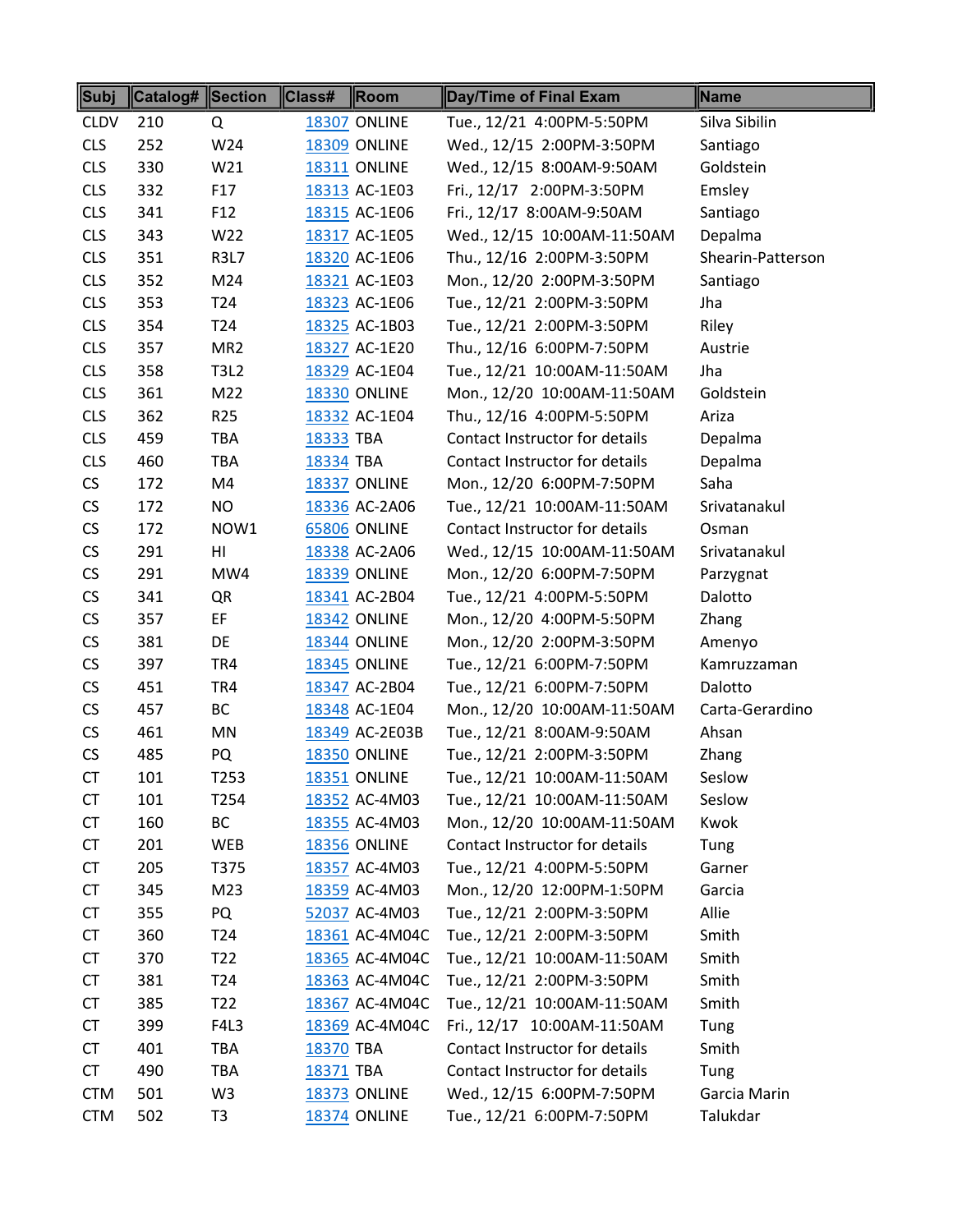| Subj            | Catalog# Section |                  | Class#    | $\ $ Room           | Day/Time of Final Exam         | Name            |
|-----------------|------------------|------------------|-----------|---------------------|--------------------------------|-----------------|
| <b>CTM</b>      | 503              | R <sub>3</sub>   |           | <b>18375 ONLINE</b> | Thu., 12/16 6:00PM-7:50PM      | <b>Birk</b>     |
| <b>CTM</b>      | 508              | M <sub>3</sub>   |           | <b>19485 ONLINE</b> | Mon., 12/20 6:00PM-7:50PM      | Garcia Marin    |
| <b>CTM</b>      | 509              | F <sub>3</sub>   |           | <b>19486 ONLINE</b> | Fri., 12/17 6:00PM-7:50PM      | Chakravarti     |
| <b>CTM</b>      | 510              | R <sub>3</sub>   |           | <b>19487 ONLINE</b> | Thu., 12/16 6:00PM-7:50PM      | Garcia Marin    |
| <b>ECON</b>     | 102              | $\mathsf{C}$     |           | <b>18376 ONLINE</b> | Mon., 12/20 10:00AM-11:50AM    | Johnson         |
| <b>ECON</b>     | 102              | ECI1             | 53697 TBA |                     | Contact Instructor for details | Bhoomdat        |
| <b>ECON</b>     | 102              | EC <sub>12</sub> | 53698 TBA |                     | Contact Instructor for details | Adeyemo         |
| <b>ECON</b>     | 102              | EC <sub>13</sub> | 53699 TBA |                     | Contact Instructor for details | Hoyte           |
| <b>ECON</b>     | 102              | R375             |           | 18377 AC-1C05       | Thu., 12/16 4:00PM-5:50PM      | Forrester       |
| <b>ECON</b>     | 102              | T372             |           | 18378 CL-105        | Tue., 12/21 10:00AM-11:50AM    | Forrester       |
| <b>ECON</b>     | 102              | W <sub>3</sub>   |           | 18379 AC-4M06       | Wed., 12/15 6:00PM-7:50PM      | Amaghionyeodiwe |
| <b>ECON</b>     | 102              | XB               |           | 18380 AC-4D01       | Fri., 12/17 12:00PM-1:50PM     | Hoyte           |
| <b>ECON</b>     | 103              | E.               |           | 18381 AC-4M07       | Mon., 12/20 2:00PM-3:50PM      | Johnson         |
| <b>ECON</b>     | 103              | M <sub>3</sub>   |           | 18382 AC-4M06       | Mon., 12/20 6:00PM-7:50PM      | Elias           |
| <b>ECON</b>     | 103              | R372             |           | 18383 AC-2B03       | Thu., 12/16 10:00AM-11:50AM    | Amaghionyeodiwe |
| <b>ECON</b>     | 200              | <b>WEB</b>       |           | <b>18384 ONLINE</b> | Contact Instructor for details | Charkiewicz     |
| <b>ECON</b>     | 220              | M23              |           | 18393 AC-1C03       | Mon., 12/20 12:00PM-1:50PM     | Korkou          |
| <b>ECON</b>     | 220              | M26              |           | 18389 AC-1C03       | Mon., 12/20 6:00PM-7:50PM      | Moutrane        |
| <b>ECON</b>     | 220              | R <sub>26</sub>  |           | 18395 AC-1C03       | Thu., 12/16 6:00PM-7:50PM      | Tefera          |
| <b>ECON</b>     | 220              | T <sub>22</sub>  |           | <b>18385 ONLINE</b> | Tue., 12/21 10:00AM-11:50AM    | Mohammadi       |
| <b>ECON</b>     | 220              | T24              |           | 18387 ONLINE        | Tue., 12/21 2:00PM-3:50PM      | Mohammadi       |
| <b>ECON</b>     | 220              | WEB1             |           | <b>18391 ONLINE</b> | Contact Instructor for details | Namiot          |
| <b>ECON</b>     | 300              | XB               |           | 51031 AC-2C02       | Fri., 12/17 12:00PM-1:50PM     | Korkou          |
| <b>ECON</b>     | 311              | <b>WEB</b>       |           | <b>18397 ONLINE</b> | Contact Instructor for details | Amaghionyeodiwe |
| <b>ECON</b>     | 331              | <b>WEB</b>       |           | <b>18398 ONLINE</b> | Contact Instructor for details | Iwuanyanwu      |
| <b>ECON</b>     | 390              | <b>TBA</b>       | 18400 TBA |                     | Contact Instructor for details | Mohammadi       |
| <b>ECON</b>     | 420              | T <sub>3</sub>   |           | 18401 AC-2A06       | Tue., 12/21 6:00PM-7:50PM      | Johnson         |
| <b>EDUC</b>     | 230              | R452             |           | <b>18402 ONLINE</b> | Thu., 12/16 10:00AM-11:50AM    | Bai             |
| <b>EDUC</b>     | 230              | T4               |           | <b>18403 ONLINE</b> | Tue., 12/21 6:00PM-7:50PM      | Bai             |
| <b>EDUC 268</b> |                  | R <sub>3</sub>   |           | 61893 AC-1E02       | Thu., 12/16 6:00PM-7:50PM      | Cooper          |
| <b>EDUC 268</b> |                  | R3L8             |           | <b>18404 ONLINE</b> | Thu., 12/16 4:00PM-5:50PM      | Gerena          |
| <b>EDUC</b>     | 271              | <b>FX</b>        |           | <b>18405 ONLINE</b> | Mon., 12/20 4:00PM-5:50PM      | Pawson          |
| <b>EDUC</b>     | 280              | R <sub>3</sub>   |           | <b>18406 ONLINE</b> | Thu., 12/16 6:00PM-7:50PM      | Misir           |
| <b>EDUC</b>     | 280              | T3L8             |           | <b>65552 ONLINE</b> | Tue., 12/21 4:00PM-5:50PM      | Smith-Sanchez   |
| <b>EDUC</b>     | 283              | W3               |           | 18407 AC-1B03       | Wed., 12/15 6:00PM-7:50PM      | Smith-Sanchez   |
| <b>EDUC</b>     | 285              | M3               |           | <b>18408 ONLINE</b> | Mon., 12/20 6:00PM-7:50PM      | Musumeci        |
| <b>EDUC</b>     | 285              | T <sub>3</sub>   |           | 63830 AC-1E04       | Tue., 12/21 6:00PM-7:50PM      | Challenor       |
| <b>EDUC</b>     | 323              | R <sub>3</sub>   |           | 55862 ONLINE        | Thu., 12/16 6:00PM-7:50PM      | Dunn-Lockhart   |
| <b>EDUC</b>     | 340              | W <sub>3</sub>   |           | 18410 AC-1E02       | Wed., 12/15 6:00PM-7:50PM      | Keiler          |
| <b>EDUC</b>     | 341              | T4               |           | <b>52040 ONLINE</b> | Tue., 12/21 6:00PM-7:50PM      | Nasta           |
| <b>EDUC</b>     | 369              | <b>T3L8</b>      |           | <b>18411 ONLINE</b> | Tue., 12/21 4:00PM-5:50PM      | Gerena          |
| <b>EDUC</b>     | 370              | W <sub>3</sub>   |           | <b>18412 ONLINE</b> | Wed., 12/15 6:00PM-7:50PM      | Masullo         |
| <b>EDUC</b>     | 373              | R <sub>3</sub>   |           | 52042 AC-1E04       | Thu., 12/16 6:00PM-7:50PM      | Hudon           |
| <b>EDUC</b>     | 390              | M <sub>3</sub>   |           | 19243 AC-1E04       | Mon., 12/20 6:00PM-7:50PM      | Baron           |
| <b>EDUC</b>     | 392              | T <sub>3</sub>   |           | 19244 AC-1E02       | Tue., 12/21 6:00PM-7:50PM      | Baron           |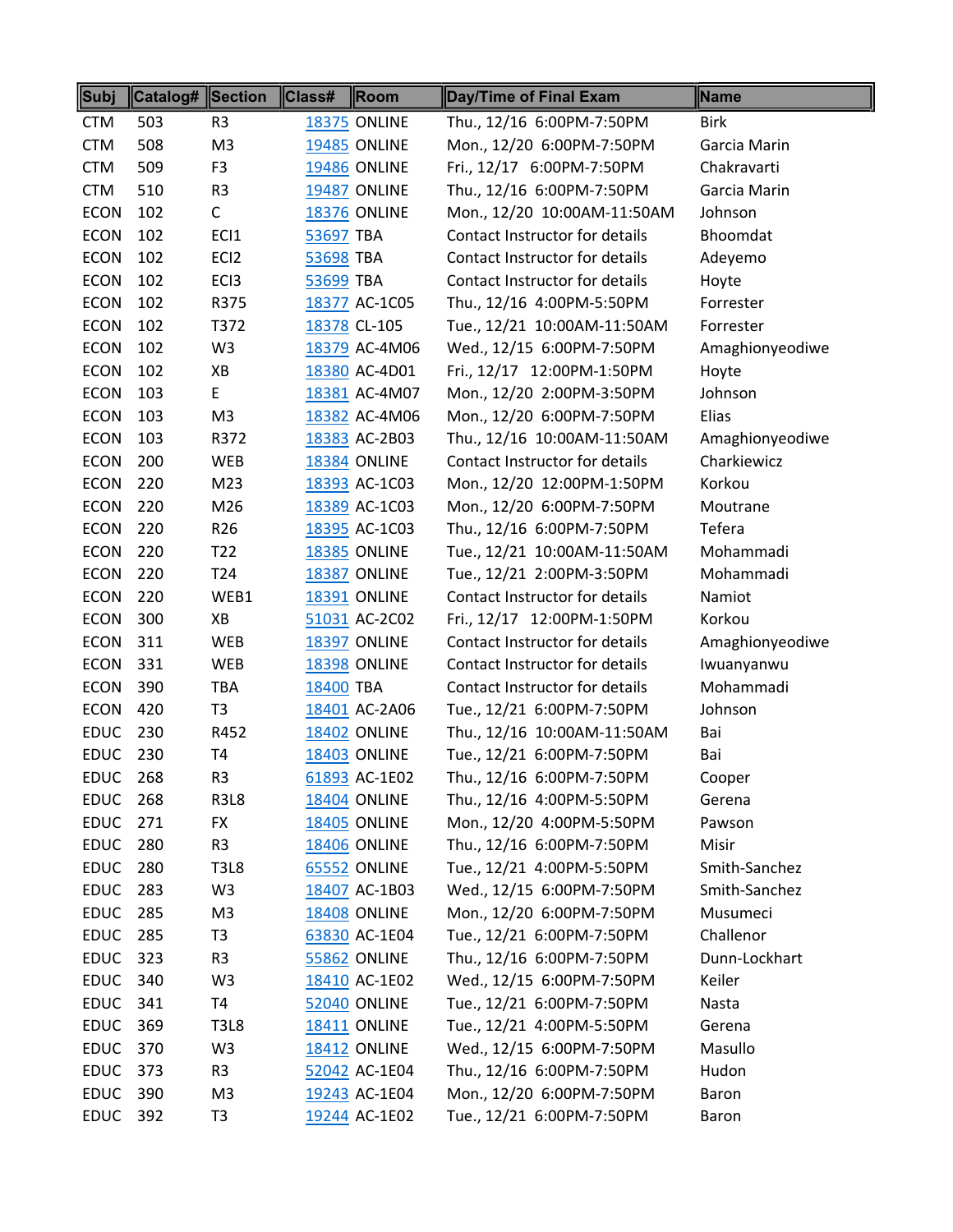| <b>Subj</b> | <b>Catalog# Section</b> |                  | Class#    | Room                | Day/Time of Final Exam         | Name           |
|-------------|-------------------------|------------------|-----------|---------------------|--------------------------------|----------------|
| <b>EDUC</b> | 401                     | QR               |           | 18640 AC-1E05       | Tue., 12/21 4:00PM-5:50PM      | Cooper         |
| <b>EDUC</b> | 402                     | QR               |           | 18642 AC-1E05       | Tue., 12/21 4:00PM-5:50PM      | Cooper         |
| <b>EDUC</b> | 403                     | QR               |           | 18644 AC-1E05       | Tue., 12/21 4:00PM-5:50PM      | Cooper         |
| <b>EDUC</b> | 404                     | QR               |           | 18646 AC-1E05       | Tue., 12/21 4:00PM-5:50PM      | Cooper         |
| <b>EHS</b>  | 110                     | ECI              | 53732 TBA |                     | Contact Instructor for details | Islam          |
| <b>EHS</b>  | 110                     | <b>FX</b>        |           | <b>19247 ONLINE</b> | Mon., 12/20 4:00PM-5:50PM      | Roberts Semple |
| <b>EHS</b>  | 140                     | AB1              |           | <b>19252 ONLINE</b> | Mon., 12/20 8:00AM-9:50AM      | DeFabio        |
| <b>EHS</b>  | 140                     | BC <sub>1</sub>  |           | <b>19254 ONLINE</b> | Mon., 12/20 10:00AM-11:50AM    | Dhar           |
| <b>EHS</b>  | 140                     | MN1              |           | <b>19250 ONLINE</b> | Tue., 12/21 8:00AM-9:50AM      | Dhar           |
| <b>EHS</b>  | 140                     | SS41             |           | <b>19256 ONLINE</b> | Sat., 12/18 12:00PM-1:50PM     | Paul           |
| <b>EHS</b>  | 211                     | T <sub>25</sub>  |           | 60745 ONLINE        | Tue., 12/21 2:00PM-3:50PM      | Dhar           |
| <b>EHS</b>  | 212                     | R4L7             |           | 51074 AC-2E09       | Thu., 12/16 2:00PM-3:50PM      | Dhar           |
| <b>ENG</b>  | 125                     | EC <sub>1</sub>  | 53683 TBA |                     | Contact Instructor for details | Gueye          |
| <b>ENG</b>  | 125                     | EC <sub>12</sub> | 53684 TBA |                     | Contact Instructor for details | Castillo       |
| <b>ENG</b>  | 125                     | EC <sub>13</sub> | 53686 TBA |                     | Contact Instructor for details | Gueye          |
| <b>ENG</b>  | 125                     | ECI4             | 53687 TBA |                     | Contact Instructor for details | Castillo       |
| <b>ENG</b>  | 125                     | F421             |           | <b>18422 ONLINE</b> | Fri., 12/17 8:00AM-9:50AM      | Smith          |
| <b>ENG</b>  | 125                     | F422             |           | <b>18429 ONLINE</b> | Fri., 12/17 10:00AM-11:50AM    | Smith          |
| <b>ENG</b>  | 125                     | F451             |           | 18423 ONLINE        | Fri., 12/17 8:00AM-9:50AM      | Richie         |
| <b>ENG</b>  | 125                     | F452             |           | <b>18428 ONLINE</b> | Fri., 12/17 10:00AM-11:50AM    | Papa           |
| <b>ENG</b>  | 125                     | JK               |           | 18434 AC-2A06       | Wed., 12/15 2:00PM-3:50PM      | Oliveira       |
| <b>ENG</b>  | 125                     | M452             |           | 18424 AC-2A06       | Mon., 12/20 10:00AM-11:50AM    | Delahousse     |
| <b>ENG</b>  | 125                     | M455             |           | <b>18444 ONLINE</b> | Mon., 12/20 4:00PM-5:50PM      | <b>Bjelic</b>  |
| <b>ENG</b>  | 125                     | M45A             |           | 18435 AC-2A06       | Mon., 12/20 12:00PM-1:50PM     | Delahousse     |
| <b>ENG</b>  | 125                     | M45B             |           | 18436 AC-1C07       | Mon., 12/20 12:00PM-1:50PM     | Coy            |
| <b>ENG</b>  | 125                     | M45C             |           | <b>18441 ONLINE</b> | Mon., 12/20 2:00PM-3:50PM      | <b>Bjelic</b>  |
| <b>ENG</b>  | 125                     | M45D             |           | 18443 AC-2A05       | Mon., 12/20 2:00PM-3:50PM      | Altgilbers     |
| <b>ENG</b>  | 125                     | <b>M45E</b>      |           | 18445 AC-2B02       | Mon., 12/20 2:00PM-3:50PM      | Coy            |
| <b>ENG</b>  | 125                     | NO <sub>2</sub>  |           | 18450 AC-3H14       | Tue., 12/21 10:00AM-11:50AM    | McCormick      |
| ENG         | 125                     | PQ3              |           | 18454 HP-107        | Tue., 12/21 2:00PM-3:50PM      | Abbott         |
| ENG         | 125                     | QR1              |           | 18456 AC-2A05       | Tue., 12/21 4:00PM-5:50PM      | Garley         |
| <b>ENG</b>  | 125                     | S4               |           | 18458 AC-2A05       | Sat., 12/18 10:00AM-11:50AM    | Ditoro         |
| <b>ENG</b>  | 125                     | T420             |           | 18446 AC-2A04       | Tue., 12/21 8:00AM-9:50AM      | Cao            |
| <b>ENG</b>  | 125                     | T426             |           | 18453 AC-2A05       | Tue., 12/21 2:00PM-3:50PM      | Cao            |
| <b>ENG</b>  | 125                     | T428             |           | 18457 AC-2A06       | Tue., 12/21 4:00PM-5:50PM      | Remiszewska    |
| <b>ENG</b>  | 125                     | T429             |           | 66501 AC-2B01       | Tue., 12/21 4:00PM-5:50PM      | Patel          |
| <b>ENG</b>  | 125                     | <b>T45A</b>      |           | 18447 AC-2A05       | Tue., 12/21 8:00AM-9:50AM      | Altgilbers     |
| <b>ENG</b>  | 125                     | T45B             |           | 18448 AC-2A06       | Tue., 12/21 8:00AM-9:50AM      | Plochocki      |
| ENG         | 125                     | T45C             |           | 18451 CL-107        | Tue., 12/21 10:00AM-11:50AM    | Plochocki      |
| <b>ENG</b>  | 125                     | T4SK             |           | 18449 CL-113        | Tue., 12/21 10:00AM-11:50AM    | Cao            |
| ENG         | 125                     | <b>TSK</b>       |           | 18455 CL-107        | Tue., 12/21 2:00PM-3:50PM      | Patel          |
| <b>ENG</b>  | 125                     | W421             |           | <b>18420 ONLINE</b> | Wed., 12/15 8:00AM-9:50AM      | Adkins         |
| <b>ENG</b>  | 125                     | W422             |           | 18431 AC-2A05       | Wed., 12/15 10:00AM-11:50AM    | Sookdeo        |
| <b>ENG</b>  | 125                     | W423             |           | <b>18427 ONLINE</b> | Wed., 12/15 10:00AM-11:50AM    | Adkins         |
| <b>ENG</b>  | 125                     | W451             |           | 18421 AC-2A05       | Wed., 12/15 8:00AM-9:50AM      | Sookdeo        |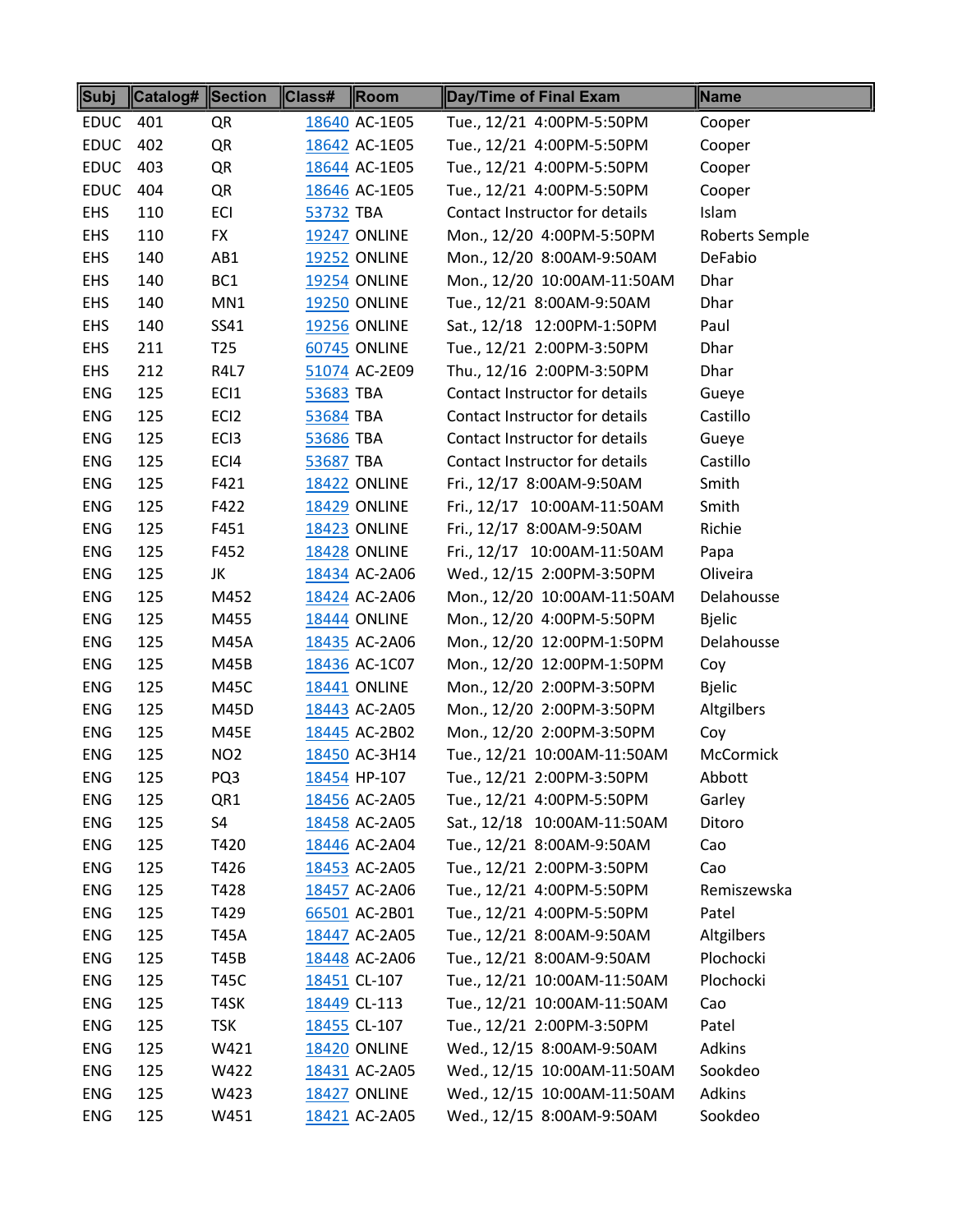| Subj       | Catalog# Section |                  | Class#    | Room                | Day/Time of Final Exam         | Name             |
|------------|------------------|------------------|-----------|---------------------|--------------------------------|------------------|
| <b>ENG</b> | 125              | W452             |           | 18425 AC-2B01       | Wed., 12/15 10:00AM-11:50AM    | Ditoro           |
| <b>ENG</b> | 125              | W453             |           | 18437 AC-2B01       | Wed., 12/15 12:00PM-1:50PM     | Ditoro           |
| ENG        | 125              | W454             |           | 18442 AC-1C03       | Wed., 12/15 2:00PM-3:50PM      | Heerah           |
| <b>ENG</b> | 125              | W455             |           | <b>66545 ONLINE</b> | Wed., 12/15 10:00AM-11:50AM    | Delahousse       |
| <b>ENG</b> | 125              | WEB1             |           | <b>18419 ONLINE</b> | Contact Instructor for details | Adkins           |
| <b>ENG</b> | 125              | WEB2             |           | <b>18426 ONLINE</b> | Contact Instructor for details | <b>Bjelic</b>    |
| <b>ENG</b> | 125              | WEB3             |           | <b>19432 ONLINE</b> | Contact Instructor for details | Corcoran         |
| <b>ENG</b> | 125              | WEB4             |           | <b>18433 ONLINE</b> | Contact Instructor for details | Corcoran         |
| <b>ENG</b> | 126              | EF               |           | 18469 AC-2A06       | Mon., 12/20 4:00PM-5:50PM      | McGee            |
| <b>ENG</b> | 126              | M420             |           | <b>18460 ONLINE</b> | Mon., 12/20 8:00AM-9:50AM      | Stapleton        |
| <b>ENG</b> | 126              | M422             |           | <b>18461 ONLINE</b> | Mon., 12/20 10:00AM-11:50AM    | Stapleton        |
| <b>ENG</b> | 126              | M426             |           | 52084 ONLINE        | Mon., 12/20 2:00PM-3:50PM      | Stapleton        |
| <b>ENG</b> | 126              | M456             |           | 52087 AC-2A05       | Mon., 12/20 6:00PM-7:50PM      | McGee            |
| <b>ENG</b> | 126              | PQ               |           | <b>18468 ONLINE</b> | Tue., 12/21 2:00PM-3:50PM      | Lotto            |
| <b>ENG</b> | 126              | <b>R45A</b>      |           | 52089 AC-2A06       | Thu., 12/16 2:00PM-3:50PM      | Dinsman          |
| <b>ENG</b> | 126              | T45B             |           | <b>52092 ONLINE</b> | Tue., 12/21 2:00PM-3:50PM      | Harte            |
| <b>ENG</b> | 126              | <b>T45F</b>      |           | 52088 AC-2B01       | Tue., 12/21 10:00AM-11:50AM    | Ditoro           |
| <b>ENG</b> | 126              | W425             |           | <b>52093 ONLINE</b> | Wed., 12/15 12:00PM-1:50PM     | Coy              |
| <b>ENG</b> | 126              | <b>W42A</b>      |           | 18465 AC-3H11B      | Wed., 12/15 12:00PM-1:50PM     | <b>Milanes</b>   |
| <b>ENG</b> | 200              | M254             |           | <b>52094 ONLINE</b> | Mon., 12/20 10:00AM-11:50AM    | <b>Bisla</b>     |
| <b>ENG</b> | 200              | O                |           | <b>18474 ONLINE</b> | Tue., 12/21 10:00AM-11:50AM    | Lotto            |
| <b>ENG</b> | 200              | T <sub>3</sub>   |           | 18475 AC-2A04       | Tue., 12/21 6:00PM-7:50PM      | Remiszewska      |
| <b>ENG</b> | 202              | M35X             |           | <b>18477 ONLINE</b> | Mon., 12/20 4:00PM-5:50PM      | Silva            |
| <b>ENG</b> | 240              | NOW1             | 65807 TBA |                     | Contact Instructor for details | Santiago         |
| <b>ENG</b> | 240              | NOW <sub>2</sub> | 65808 TBA |                     | Contact Instructor for details | Santiago         |
| <b>ENG</b> | 240              | NOW3             | 65809 TBA |                     | Contact Instructor for details | Santiago         |
| <b>ENG</b> | 240              | NOW4             | 65810 TBA |                     | Contact Instructor for details | Santiago         |
| <b>ENG</b> | 240              | W334             |           | 18478 AC-2A05       | Wed., 12/15 12:00PM-1:50PM     | Kirkham          |
| <b>ENG</b> | 262              | F353             |           | <b>18479 ONLINE</b> | Fri., 12/17 10:00AM-11:50AM    | Rowe             |
| <b>ENG</b> | 270              | P                |           | 18480 AC-2A04       | Tue., 12/21 2:00PM-3:50PM      | Garley           |
| <b>ENG</b> | 272              | T35X             |           | <b>52400 ONLINE</b> | Tue., 12/21 10:00AM-11:50AM    | Robinson         |
| <b>ENG</b> | 286              | M372             |           | 18481 AC-2B01       | Mon., 12/20 10:00AM-11:50AM    | Kirkham          |
| <b>ENG</b> | 286              | R374             |           | 18482 AC-2A05       | Thu., 12/16 2:00PM-3:50PM      | Kirkham          |
| <b>ENG</b> | 286              | T375             |           | 18483 AC-2A04       | Tue., 12/21 4:00PM-5:50PM      | Nwizu            |
| <b>ENG</b> | 286              | WEB              |           | <b>18484 ONLINE</b> | Contact Instructor for details | Rosenblitt-Lacey |
| <b>ENG</b> | 286              | WEB2             |           | <b>65553 ONLINE</b> | Contact Instructor for details | Nwizu            |
| <b>ENG</b> | 311              | WEB              |           | <b>18486 ONLINE</b> | Contact Instructor for details | <b>Milanes</b>   |
| <b>ENG</b> | 343              | M353             |           | <b>52099 ONLINE</b> | Mon., 12/20 8:00AM-9:50AM      | <b>Bisla</b>     |
| <b>ENG</b> | 353              | T3               |           | 52101 AC-2A05       | Tue., 12/21 6:00PM-7:50PM      | Hall             |
| <b>ENG</b> | 369              | <b>W25X</b>      |           | <b>52102 ONLINE</b> | Wed., 12/15 6:00PM-7:50PM      | Inayatulla       |
| <b>ENG</b> | 384              | R375             |           | <b>52103 ONLINE</b> | Thu., 12/16 4:00PM-5:50PM      | Abbott           |
| <b>ENG</b> | 387              | W354             |           | <b>52104 ONLINE</b> | Wed., 12/15 12:00PM-1:50PM     | Papa             |
| <b>ENG</b> | 410              | M339             |           | <b>52105 ONLINE</b> | Mon., 12/20 6:00PM-7:50PM      | <b>Milanes</b>   |
| <b>ENG</b> | 492              | TBA1             | 18492 TBA |                     | Contact Instructor for details | Kirkham          |
| <b>ENG</b> | 492              | TBA2             | 65737 TBA |                     | Contact Instructor for details | Garley           |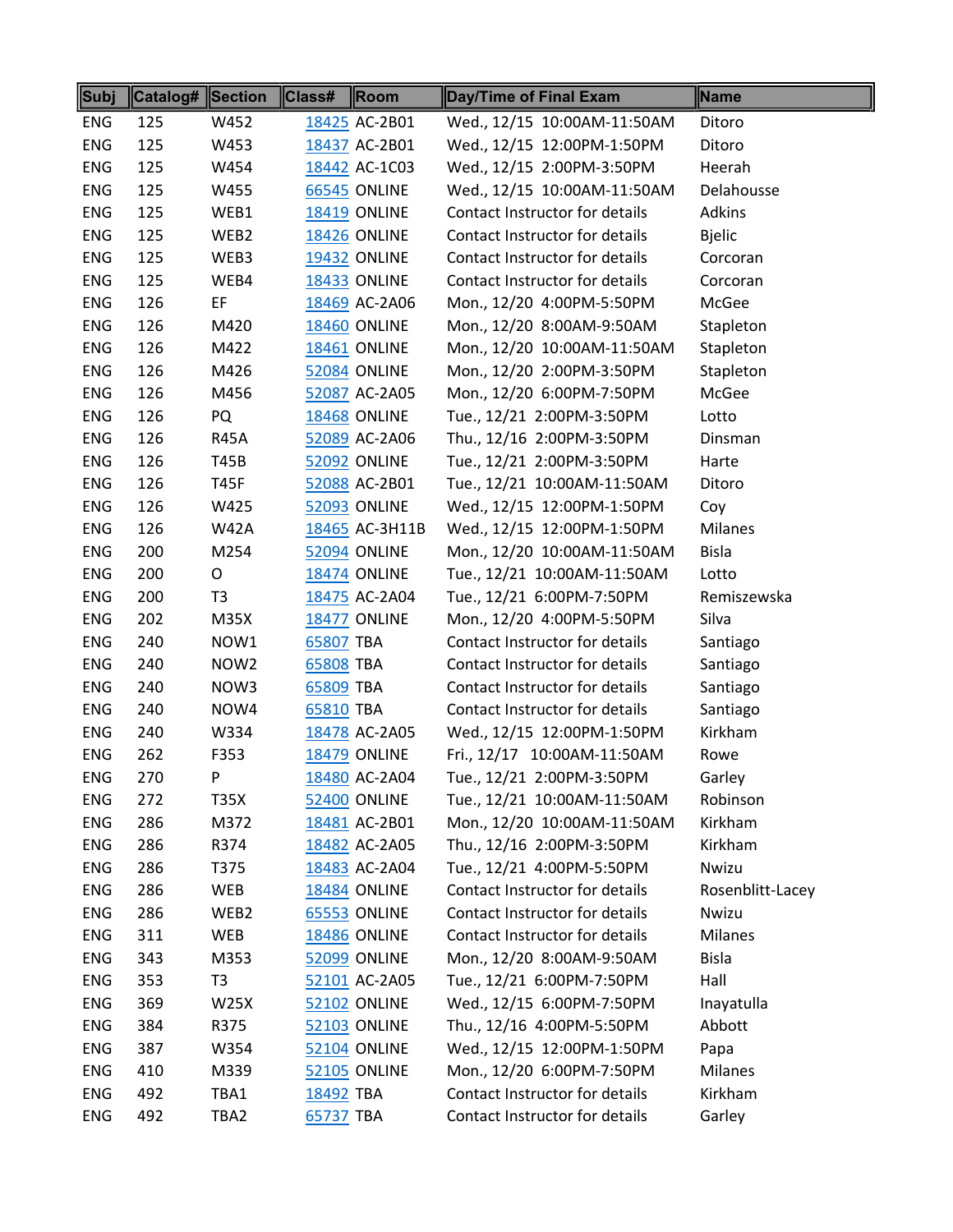| Subj        | <b>Catalog# Section</b> |                  | Class#<br>Room      | Day/Time of Final Exam         | Name             |
|-------------|-------------------------|------------------|---------------------|--------------------------------|------------------|
| <b>ENG</b>  | 495                     | TBA1             | 18494 TBA           | Contact Instructor for details | Rowe             |
| <b>ESL</b>  | 145                     | MW62             | <b>18496 ONLINE</b> | Mon., 12/20 12:00PM-1:50PM     | Meddeb           |
| <b>ESL</b>  | 150                     | <b>TR62</b>      | <b>18497 ONLINE</b> | Tue., 12/21 2:00PM-3:50PM      | <b>Barnes</b>    |
| FA          | 101                     | M4L7             | 18498 AC-1A01       | Mon., 12/20 2:00PM-3:50PM      | Nagbe            |
| FA          | 101                     | W4L3             | 52106 AC-1A01       | Wed., 12/15 10:00AM-11:50AM    | Insogna          |
| FA          | 102                     | <b>T4L7</b>      | 18500 AC-1A06       | Tue., 12/21 2:00PM-3:50PM      | Hajikano         |
| FA          | 105                     | T374             | 18501 AC-1C07       | Tue., 12/21 2:00PM-3:50PM      | Dwyer            |
| FA          | 105                     | T376             | 18502 AC-1C07       | Tue., 12/21 6:00PM-7:50PM      | Dwyer            |
| FA          | 106                     | NOW1             | 66731 TBA           | Contact Instructor for details | Sarro            |
| FA          | 106                     | NOW <sub>2</sub> | 66732 TBA           | Contact Instructor for details | Antonelli        |
| FA          | 155                     | M4L6             | 18503 AC-1A04       | Mon., 12/20 2:00PM-3:50PM      | Arthur           |
| FA          | 253                     | T4L9             | 52109 AC-1A01       | Tue., 12/21 6:00PM-7:50PM      | Fraser           |
| FA          | 258                     | F4L6             | 18505 AC-1A09       | Fri., 12/17 2:00PM-3:50PM      | Mackie           |
| FA          | 264                     | <b>T4L7</b>      | 18507 AC-1B02       | Tue., 12/21 2:00PM-3:50PM      | Buxenbaum        |
| FA          | 265                     | R4L9             | 52115 AC-1B02       | Thu., 12/16 6:00PM-7:50PM      | Arthur           |
| FA          | 273                     | R4L6             | 18509 AC-1A06       | Thu., 12/16 2:00PM-3:50PM      | Hajikano         |
| FA          | 284                     | <b>F4L2</b>      | 18510 AC-1A01       | Fri., 12/17 10:00AM-11:50AM    | Chan             |
| FA          | 297                     | WEB              | <b>52123 ONLINE</b> | Contact Instructor for details | Vendryes         |
| FA          | 355                     | R4L7             | 18511 AC-1A04       | Thu., 12/16 2:00PM-3:50PM      | Buxenbaum        |
| FA          | 358                     | F4L6             | 18506 AC-1A09       | Fri., 12/17 2:00PM-3:50PM      | Mackie           |
| FA          | 364                     | R4L9             | 52141 AC-1B02       | Thu., 12/16 6:00PM-7:50PM      | Arthur           |
| FA          | 365                     | R4L9             | 52142 AC-1B02       | Thu., 12/16 6:00PM-7:50PM      | Arthur           |
| FA          | 381                     | M4               | <b>18515 ONLINE</b> | Mon., 12/20 6:00PM-7:50PM      | Formica          |
| FA          | 382                     | W4               | 18516 AC-1A01       | Wed., 12/15 6:00PM-7:50PM      | Matthews         |
| FA          | 455                     | R4L7             | 18512 AC-1A04       | Thu., 12/16 2:00PM-3:50PM      | Buxenbaum        |
| FA          | 456                     | R4L7             | 18513 AC-1A04       | Thu., 12/16 2:00PM-3:50PM      | Buxenbaum        |
| FA          | 465                     | TBA2             | 18521 TBA           | Contact Instructor for details | Hajikano         |
| FA          | 465                     | TBA3             | 18522 TBA           | Contact Instructor for details | Sandoval de Leon |
| FA          | 466                     | TBA3             | 18525 TBA           | Contact Instructor for details | Sandoval de Leon |
| FA          | 479                     | TBA              | 18535 TBA           | Contact Instructor for details | Vendryes         |
| FA          | 481                     | W4               | 18517 AC-1A01       | Wed., 12/15 6:00PM-7:50PM      | Matthews         |
| FA          | 482                     | W4               | 18518 AC-1A01       | Wed., 12/15 6:00PM-7:50PM      | Matthews         |
| <b>FINC</b> | 100                     | ECI1             | <b>53733 ONLINE</b> | Contact Instructor for details | White            |
| <b>FINC</b> | 100                     | EC <sub>12</sub> | 53734 ONLINE        | Contact Instructor for details | White            |
| <b>FINC</b> | 101                     | M <sub>3</sub>   | 18537 AC-1C04       | Mon., 12/20 6:00PM-7:50PM      | Konate           |
| <b>FINC</b> | 101                     | NOW1             | 65815 TBA           | Contact Instructor for details | Ramon            |
| <b>FINC</b> | 101                     | NOW <sub>2</sub> | 65816 TBA           | Contact Instructor for details | Nepal            |
| <b>FINC</b> | 101                     | NOW3             | 65818 TBA           | Contact Instructor for details | Moonah           |
| <b>FINC</b> | 101                     | NOW4             | 65820 TBA           | Contact Instructor for details | Nunez            |
| <b>FINC</b> | 250                     | CD1              | 18540 CL-201B       | Mon., 12/20 12:00PM-1:50PM     | Jean-Baptiste    |
| <b>FINC</b> | 250                     | WEB1             | <b>18542 ONLINE</b> | Contact Instructor for details | Hsu              |
| <b>FINC</b> | 321                     | D                | 18548 AC-4M06       | Mon., 12/20 12:00PM-1:50PM     | Konate           |
| <b>FINC</b> | 321                     | P                | 18549 CL-201A       | Tue., 12/21 2:00PM-3:50PM      | Hsu              |
| <b>FINC</b> | 321                     | R <sub>3</sub>   | 18546 AC-2C04       | Thu., 12/16 6:00PM-7:50PM      | Jean-Baptiste    |
| <b>FINC</b> | 322                     | T <sub>3</sub>   | <b>18550 ONLINE</b> | Tue., 12/21 6:00PM-7:50PM      | Konate           |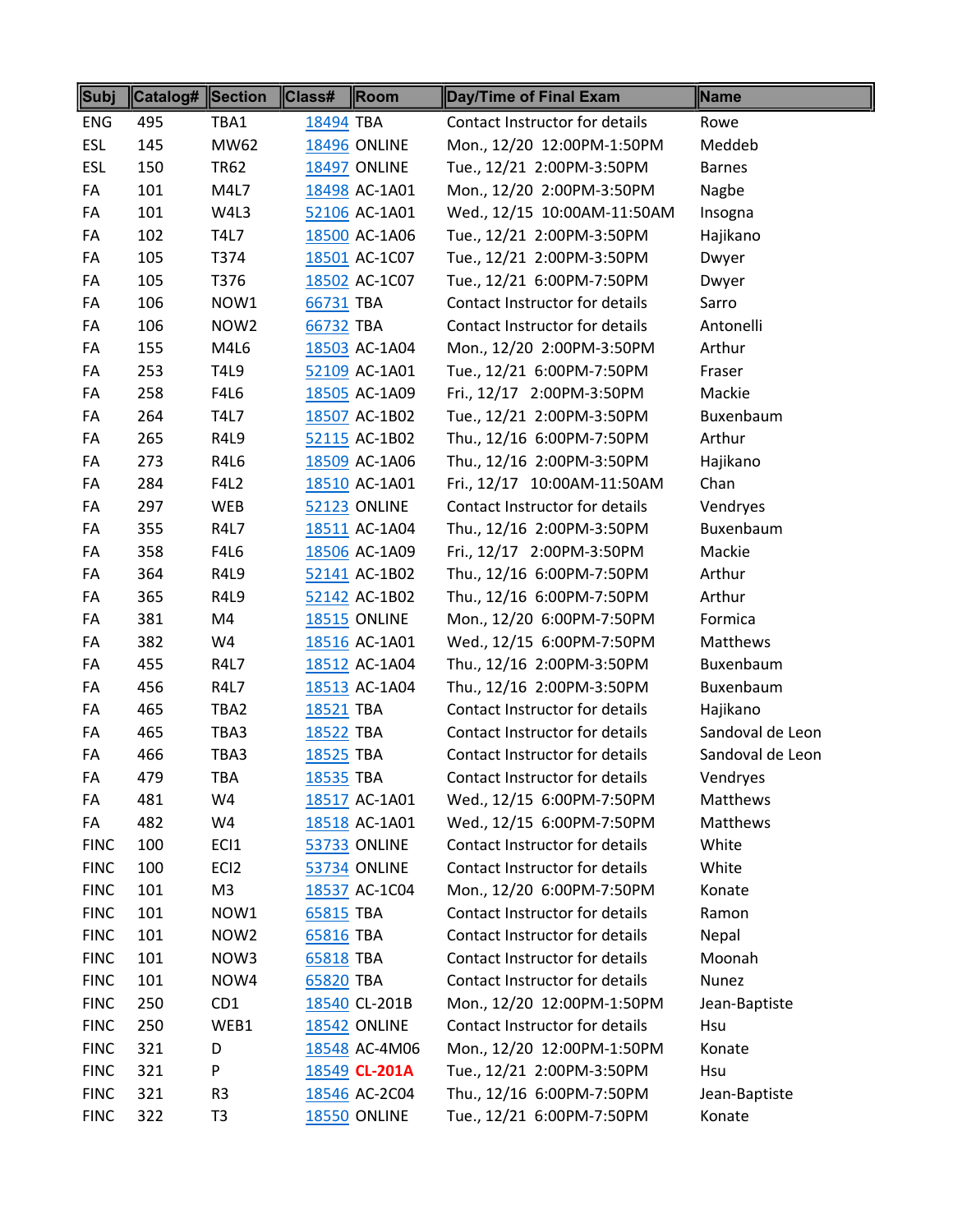| Subj        | Catalog# Section |                  | Class#    | Room                | Day/Time of Final Exam         | Name             |
|-------------|------------------|------------------|-----------|---------------------|--------------------------------|------------------|
| <b>FINC</b> | 329              | R <sub>3</sub>   |           | 18552 CL-204A       | Thu., 12/16 6:00PM-7:50PM      | <b>Hsu</b>       |
| <b>FINC</b> | 355              | R357             |           | <b>18553 ONLINE</b> | Thu., 12/16 6:00PM-7:50PM      | Clovey           |
| <b>FINC</b> | 575              | WEB              |           | <b>19435 ONLINE</b> | Contact Instructor for details | Roszko           |
| <b>FREN</b> | 101              | BC1              |           | 18554 AC-1C04       | Mon., 12/20 10:00AM-11:50AM    | Decembre         |
| <b>FREN</b> | 101              | EF1              |           | 18555 AC-1C04       | Mon., 12/20 4:00PM-5:50PM      | Raymundo         |
| <b>FREN</b> | 101              | NO <sub>1</sub>  |           | <b>18556 ONLINE</b> | Tue., 12/21 10:00AM-11:50AM    | Saget            |
| <b>FREN</b> | 101              | <b>W45A</b>      |           | 19433 AC-1E02       | Wed., 12/15 2:00PM-3:50PM      | Decembre         |
| <b>FREN</b> | 102              | BC1              |           | <b>18561 ONLINE</b> | Mon., 12/20 10:00AM-11:50AM    | Erlichson-kloehn |
| <b>FREN</b> | 102              | DE1              |           | <b>18562 ONLINE</b> | Mon., 12/20 2:00PM-3:50PM      | Erlichson-kloehn |
| <b>FREN</b> | 102              | NO <sub>1</sub>  |           | 18560 AC-1C04       | Tue., 12/21 10:00AM-11:50AM    | Saad             |
| <b>FREN</b> | 105              | <b>T3L7</b>      |           | 52177 ONLINE        | Tue., 12/21 2:00PM-3:50PM      | Saad             |
| <b>FREN</b> | 334              | <b>TBA</b>       |           | <b>52179 ONLINE</b> | Contact Instructor for details | Bahri            |
| <b>GEOL</b> | 110              | E                |           | <b>18567 ONLINE</b> | Mon., 12/20 2:00PM-3:50PM      | Singh            |
| <b>GEOL</b> | 115              | W <sub>3</sub>   |           | <b>50506 ONLINE</b> | Wed., 12/15 6:00PM-7:50PM      | Bowman           |
| <b>GEOL</b> | 140              | <b>BC</b>        |           | 18571 AC-2E05       | Mon., 12/20 10:00AM-11:50AM    | Jones            |
| <b>GEOL</b> | 140              | EC <sub>1</sub>  | 53735 TBA |                     | Contact Instructor for details | Bowman           |
| <b>GEOL</b> | 140              | M4               |           | <b>18569 ONLINE</b> | Mon., 12/20 6:00PM-7:50PM      | Siegelberg       |
| <b>GEOL</b> | 140              | M4L6             |           | 18570 AC-2E05       | Mon., 12/20 2:00PM-3:50PM      | Jackson          |
| <b>GEOL</b> | 140              | QR               |           | <b>18568 ONLINE</b> | Tue., 12/21 4:00PM-5:50PM      | Siegelberg       |
| <b>GEOL</b> | 217              | T <sub>4</sub>   |           | <b>18572 ONLINE</b> | Tue., 12/21 6:00PM-7:50PM      | Shami            |
| <b>GEOL</b> | 282              | R4A              |           | <b>18574 ONLINE</b> | Thu., 12/16 6:00PM-7:50PM      | Wygand           |
| <b>GEOL</b> | 332              | W110             |           | 19426 AC-2E07       | Wed., 12/15 4:00PM-5:50PM      | Khandaker        |
| <b>GEOL</b> | 349              | <b>TBA</b>       | 18575 TBA |                     | Contact Instructor for details | Khandaker        |
| <b>GEOL</b> | 497              | <b>TBA</b>       | 50499 TBA |                     | Contact Instructor for details | Khandaker        |
| <b>GERO</b> | 101              | R <sub>3</sub>   |           | <b>18579 ONLINE</b> | Thu., 12/16 6:00PM-7:50PM      | Costley          |
| <b>GERO</b> | 101              | WEB1             |           | <b>18580 ONLINE</b> | Contact Instructor for details | Chapa            |
| <b>GERO</b> | 101              | WEB2             |           | 19420 ONLINE        | Contact Instructor for details | Costley          |
| <b>GERO</b> | 101              | WEB3             |           | <b>66002 ONLINE</b> | Contact Instructor for details | Costley          |
| <b>HE</b>   | 111              | В                |           | 18581 HP-108        | Mon., 12/20 8:00AM-9:50AM      | Graham           |
| HE          | 111              | C.               |           | 18587 AC-4D01       | Tue., 12/21 10:00AM-11:50AM    | Jackson          |
| HE          | 111              | EC <sub>1</sub>  | 53704 TBA |                     | Contact Instructor for details | Erike            |
| HE          | 111              | EC <sub>12</sub> | 53705 TBA |                     | Contact Instructor for details | Ilyasov          |
| HE          | 111              | EC <sub>13</sub> | 53706 TBA |                     | Contact Instructor for details | Erike            |
| HE          | 111              | L                |           | 18582 HP-302        | Wed., 12/15 10:00AM-11:50AM    | Graham           |
| HE          | 111              | 0                |           | <b>18583 ONLINE</b> | Tue., 12/21 10:00AM-11:50AM    | Huberman         |
| HE          | 111              | R <sub>3</sub>   |           | <b>18586 ONLINE</b> | Thu., 12/16 6:00PM-7:50PM      | Ramsey           |
| HE          | 111              | T <sub>3</sub>   |           | <b>18584 ONLINE</b> | Tue., 12/21 6:00PM-7:50PM      | Ramsey           |
| HE          | 111              | W <sub>3</sub>   |           | <b>18585 ONLINE</b> | Wed., 12/15 6:00PM-7:50PM      | Ramsey           |
| HE          | 111              | WEB1             |           | <b>18589 ONLINE</b> | Contact Instructor for details | Schiefer         |
| HE          | 111              | WEB2             |           | <b>18588 ONLINE</b> | Contact Instructor for details | Cabrera          |
| HE          | 111              | WEB3             |           | <b>18591 ONLINE</b> | Contact Instructor for details | San Miguel       |
| HE          | 111              | WEB4             |           | <b>18594 ONLINE</b> | Contact Instructor for details | Mewani           |
| HE          | 111              | WEB5             |           | <b>66006 ONLINE</b> | Contact Instructor for details | Marino           |
| HE          | 111              | XB               |           | <b>18592 ONLINE</b> | Fri., 12/17 12:00PM-1:50PM     | San Miguel       |
| HE          | 111              | XC               |           | <b>18590 ONLINE</b> | Fri., 12/17 2:00PM-3:50PM      | San Miguel       |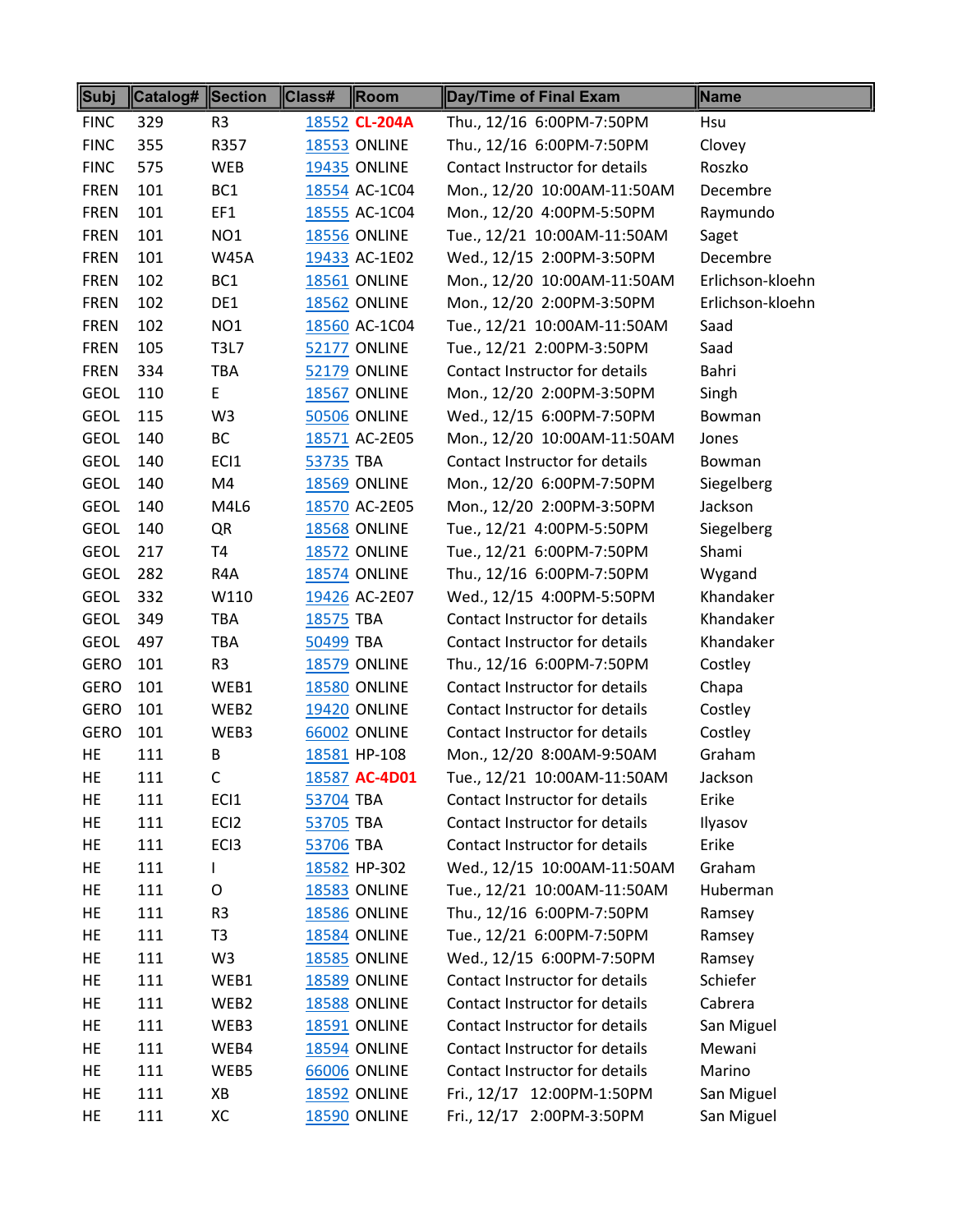| Subj        | Catalog# Section |                  | Class#    | Room                | Day/Time of Final Exam         | Name             |
|-------------|------------------|------------------|-----------|---------------------|--------------------------------|------------------|
| HE          | 111              | XD               |           | 18593 AC-3H15       | Fri., 12/17 12:00PM-1:50PM     | Marino           |
| HE          | 201              | T <sub>26</sub>  |           | 18598 AC-4M05       | Tue., 12/21 6:00PM-7:50PM      | Jones            |
| HE          | 201              | WEB              |           | <b>18599 ONLINE</b> | Contact Instructor for details | Jones            |
| HE          | 211              | M24              |           | <b>18601 ONLINE</b> | Mon., 12/20 2:00PM-3:50PM      | Bagaajav         |
| HE          | 219              | E                |           | 18602 AC-1E07       | Mon., 12/20 2:00PM-3:50PM      | Marino           |
| HE          | 219              | <b>WEB</b>       |           | <b>19421 ONLINE</b> | Contact Instructor for details | Coleman          |
| HE          | 223              | W26              |           | 18603 HP-107        | Wed., 12/15 6:00PM-7:50PM      | Jones            |
| HE          | 224              | W27              |           | 18604 HP-107        | Wed., 12/15 8:00PM-9:50PM      | Jones            |
| HE          | 241              | W <sub>3</sub>   |           | <b>18605 ONLINE</b> | Wed., 12/15 6:00PM-7:50PM      | Ardouin-Guerrier |
| HE          | 241              | WEB              |           | <b>18606 ONLINE</b> | Contact Instructor for details | Grosskopf        |
| HE          | 312              | F372             |           | <b>19422 ONLINE</b> | Fri., 12/17 10:00AM-11:50AM    | Ajuluchukwu      |
| HE          | 312              | W374             |           | 18612 ONLINE        | Wed., 12/15 2:00PM-3:50PM      | Ajuluchukwu      |
| HE.         | 312              | WEB1             |           | <b>18607 ONLINE</b> | Contact Instructor for details | Barley           |
| HE          | 312              | WEB2             |           | <b>18608 ONLINE</b> | Contact Instructor for details | Grosskopf        |
| <b>HE</b>   | 312              | WEB3             |           | <b>18609 ONLINE</b> | Contact Instructor for details | Levy             |
| HE          | 312              | WEB4             |           | <b>18610 ONLINE</b> | Contact Instructor for details | Barley           |
| HE          | 313              | WEB              |           | <b>57470 ONLINE</b> | Contact Instructor for details | MacColl          |
| HE          | 314              | M26              |           | 18614 HP-302        | Mon., 12/20 6:00PM-7:50PM      | Weiss            |
| HE          | 314              | NOW1             | 65822 TBA |                     | Contact Instructor for details | Meditz           |
| HE          | 314              | NOW <sub>2</sub> | 65823 TBA |                     | Contact Instructor for details | De Tillio        |
| HE          | 314              | T <sub>24</sub>  |           | 19423 HP-108        | Tue., 12/21 2:00PM-3:50PM      | Weiss            |
| HE          | 314              | WEB1             |           | <b>18615 ONLINE</b> | Contact Instructor for details | Cabrera          |
| HE          | 314              | WEB2             |           | 18616 ONLINE        | Contact Instructor for details | Cabrera          |
| HE          | 314              | WEB3             |           | <b>18617 ONLINE</b> | Contact Instructor for details | Cabrera          |
| HE          | 315              | <b>WEB</b>       |           | <b>18618 ONLINE</b> | Contact Instructor for details | <b>Brite</b>     |
| HE          | 316              | R <sub>3</sub>   |           | <b>18619 ONLINE</b> | Thu., 12/16 6:00PM-7:50PM      | Ardouin-Guerrier |
| HE          | 321              | WEB1             |           | <b>52202 ONLINE</b> | Contact Instructor for details | Bagaajav         |
| HE          | 331              | R376             |           | 18621 HP-107        | Thu., 12/16 6:00PM-7:50PM      | Benjamin         |
| <b>HE</b>   | 341              | R375             |           | <b>18622 ONLINE</b> | Thu., 12/16 4:00PM-5:50PM      | Ajuluchukwu      |
| HE          | 342              | XD               |           | 18623 AC-3H11B      | Fri., 12/17 12:00PM-1:50PM     | Colucci          |
| HE          | 363              | W3L8             |           | 18624 HP-302        | Wed., 12/15 4:00PM-5:50PM      | McNickle         |
| HE          | 365              | T <sub>3</sub>   |           | 18626 HP-302        | Tue., 12/21 6:00PM-7:50PM      | Werber Zion      |
| HE          | 420              | T <sub>3</sub>   |           | 18630 AC-3H11B      | Tue., 12/21 6:00PM-7:50PM      | Zenkus           |
| HE          | 452              | M4L7             |           | 18628 HP-106B       | Mon., 12/20 2:00PM-3:50PM      | Werber Zion      |
| HE          | 471              | <b>TBA</b>       |           | <b>18631 ONLINE</b> | Contact Instructor for details | Barley           |
| HE          | 472              | <b>TBA</b>       |           | <b>18632 ONLINE</b> | Contact Instructor for details | Barley           |
| HE          | 473              | <b>TBA</b>       |           | 18633 ONLINE        | Contact Instructor for details | Barley           |
| HE          | 474              | <b>TBA</b>       |           | <b>18634 ONLINE</b> | Contact Instructor for details | Barley           |
| HE          | 481              | R376             |           | <b>18635 ONLINE</b> | Thu., 12/16 6:00PM-7:50PM      | Mewani           |
| HE          | 495              | TBA1             |           | <b>18636 ONLINE</b> | Contact Instructor for details | Barley           |
| HE          | 497              | TBA1             |           | <b>18638 ONLINE</b> | Contact Instructor for details | Barley           |
| <b>HIST</b> | 100              | A                |           | <b>18654 ONLINE</b> | Mon., 12/20 8:00AM-9:50AM      | Lane             |
| <b>HIST</b> | 100              | $\mathsf C$      |           | <b>18655 ONLINE</b> | Mon., 12/20 10:00AM-11:50AM    | Lane             |
| <b>HIST</b> | 100              | NOW1             | 65826 TBA |                     | Contact Instructor for details | Deveau           |
| <b>HIST</b> | 100              | NOW <sub>2</sub> | 67407 TBA |                     | Contact Instructor for details | Sampat           |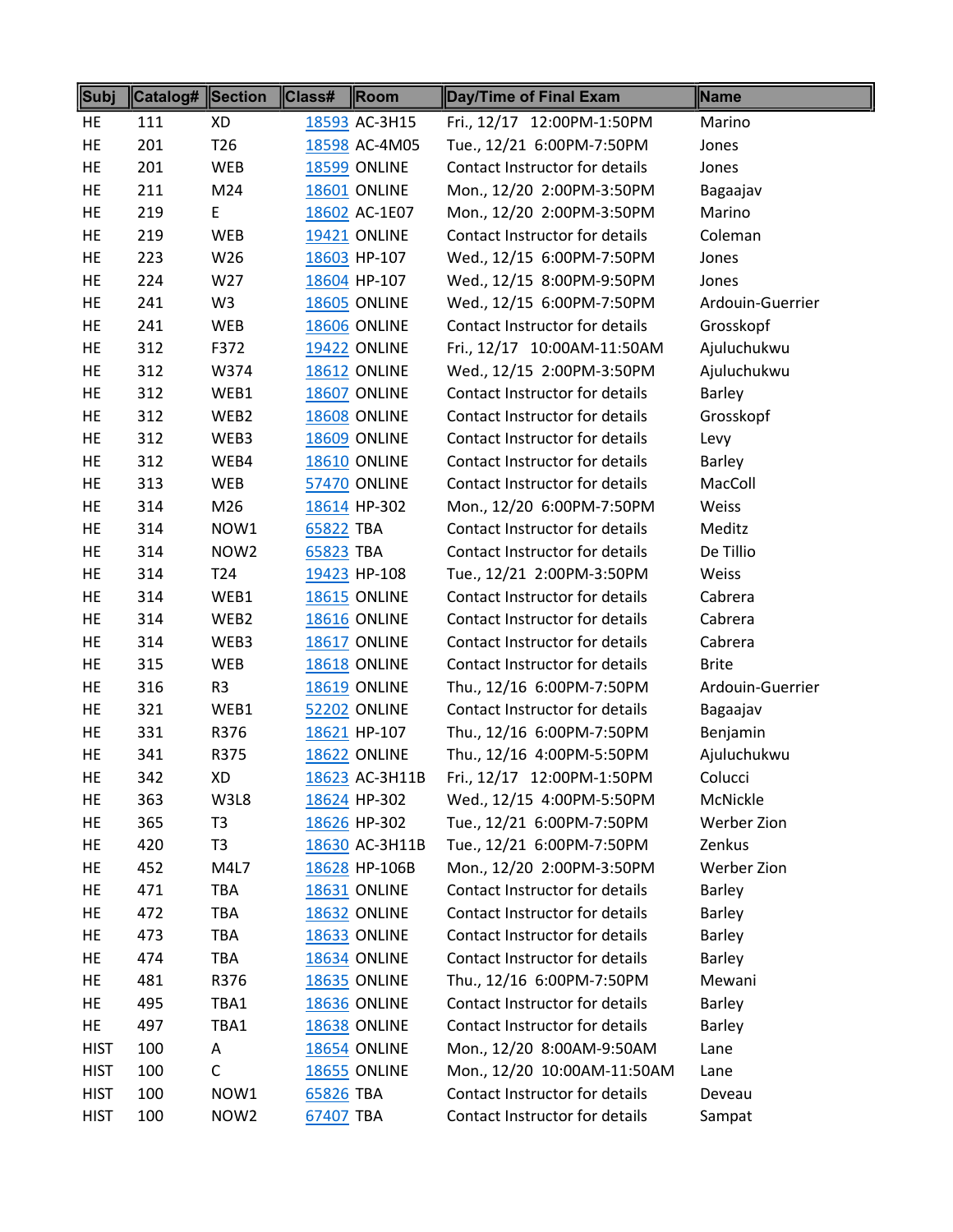| Subj        | Catalog# Section |                  | Class#    | Room                | Day/Time of Final Exam         | Name           |
|-------------|------------------|------------------|-----------|---------------------|--------------------------------|----------------|
| <b>HIST</b> | 100              | SS <sub>3</sub>  |           | 18653 AC-3C06       | Sat., 12/18 12:00PM-1:50PM     | Severin        |
| <b>HIST</b> | 100              | T <sub>3</sub>   |           | 18652 AC-3C06       | Tue., 12/21 6:00PM-7:50PM      | Severin        |
| <b>HIST</b> | 100              | XC               |           | <b>18656 ONLINE</b> | Fri., 12/17 2:00PM-3:50PM      | Mehu           |
| <b>HIST</b> | 108              | N                |           | 18657 ONLINE        | Tue., 12/21 10:00AM-11:50AM    | <b>Boffa</b>   |
| <b>HIST</b> | 108              | O                |           | <b>18659 ONLINE</b> | Tue., 12/21 10:00AM-11:50AM    | Githuku        |
| <b>HIST</b> | 108              | Q                |           | <b>18658 ONLINE</b> | Tue., 12/21 4:00PM-5:50PM      | Lane           |
| <b>HIST</b> | 108              | <b>WEB</b>       |           | <b>18660 ONLINE</b> | Contact Instructor for details | Githuku        |
| <b>HIST</b> | 113              | B                |           | <b>18661 ONLINE</b> | Mon., 12/20 8:00AM-9:50AM      | <b>Boffa</b>   |
| <b>HIST</b> | 201              | E                |           | <b>18664 ONLINE</b> | Mon., 12/20 2:00PM-3:50PM      | Parmet         |
| <b>HIST</b> | 201              | WEB1             |           | <b>18662 ONLINE</b> | Contact Instructor for details | Haggler        |
| <b>HIST</b> | 201              | WEB2             |           | <b>18663 ONLINE</b> | Contact Instructor for details | Haggler        |
| <b>HIST</b> | 202              | <b>WEB</b>       |           | <b>18666 ONLINE</b> | Contact Instructor for details | Donaldson      |
| <b>HIST</b> | 204              | <b>FX</b>        |           | 18667 AC-3C06       | Mon., 12/20 4:00PM-5:50PM      | Sullivan       |
| <b>HIST</b> | 210              | P                |           | <b>50218 ONLINE</b> | Tue., 12/21 2:00PM-3:50PM      | <b>Boffa</b>   |
| <b>HIST</b> | 274              | С                |           | <b>50219 ONLINE</b> | Mon., 12/20 10:00AM-11:50AM    | Parmet         |
| <b>HIST</b> | 277              | NOW <sub>2</sub> | 65837 TBA |                     | Contact Instructor for details | Khan           |
| <b>HIST</b> | 277              | NOW3             | 65839 TBA |                     | Contact Instructor for details | Leggio         |
| <b>HIST</b> | 277              | NOW4             | 65843 TBA |                     | Contact Instructor for details | Ross           |
| <b>HIST</b> | 279              | <b>R3L7</b>      |           | 18670 AC-LL01       | Thu., 12/16 2:00PM-3:50PM      | Quash          |
| <b>HIST</b> | 374              | Q                |           | <b>18675 ONLINE</b> | Tue., 12/21 4:00PM-5:50PM      | Githuku        |
| <b>HPGC</b> | 101              | T <sub>25</sub>  |           | 18680 AC-4M07       | Tue., 12/14 4:00PM-5:50PM      | Savitzky       |
| <b>HPGC</b> | 101              | T <sub>26</sub>  |           | 18679 SC-133        | Tue., 12/14 6:00PM-7:50PM      | Savitzky       |
| <b>HPGC</b> | 102              | ECI1             | 53736 TBA |                     | Contact Instructor for details | Ally           |
| <b>HPGC</b> | 102              | NOW1             | 65894 TBA |                     | Contact Instructor for details | <b>Brijram</b> |
| <b>HPGC</b> | 102              | R <sub>3</sub>   |           | 18677 AC-4M06       | Thu., 12/16 6:00PM-7:50PM      | Fuller         |
| <b>HPGC</b> | 102              | <b>WEB</b>       |           | <b>18678 ONLINE</b> | Contact Instructor for details | Fuller         |
| <b>HPGC</b> | 201              | T <sub>3</sub>   |           | 18682 SC-131        | Tue., 12/21 6:00PM-7:50PM      | Fuller         |
| <b>HPGC</b> | 201              | WEB1             |           | <b>18681 ONLINE</b> | Contact Instructor for details | Olagun-Samuel  |
| <b>HPGC</b> | 201              | WEB2             |           | <b>19484 ONLINE</b> | Contact Instructor for details | Olagun-Samuel  |
| <b>HPPA</b> | 500              | <b>RXX</b>       |           | 18683 SC-113        | Thu., 12/16 12:00PM-1:50PM     | Brugna         |
| HPPA        | 504              | F22              |           | 18684 SC-131        | Fri., 12/17 10:00AM-11:50AM    | Beckerman      |
| <b>HPPA</b> | 506              | <b>R3L2</b>      |           | 18686 SC-131        | Thu., 12/16 10:00AM-11:50AM    | Herel          |
| <b>HPPA</b> | 508              | M13              |           | 18687 SC-113        | Mon., 12/20 10:00AM-11:50AM    | Davidson       |
| <b>HPPA</b> | 512              | W2L2             |           | 18688 SC-113        | Wed., 12/15 8:00AM-9:50AM      | Alie           |
| <b>HPPA</b> | 520              | <b>R3L7</b>      |           | 19414 SC-113        | Thu., 12/16 2:00PM-3:50PM      | County         |
| <b>HPPA</b> | 522              | M23              |           | 50299 SC-113        | Mon., 12/20 12:00PM-1:50PM     | Malavet        |
| <b>HPPA</b> | 528              | MT <sub>2</sub>  |           | 19415 SC-131        | Mon., 12/20 12:00PM-1:50PM     | Beckerman      |
| <b>HPPA</b> | 530              | W2L6             |           | 50303 SC-113        | Wed., 12/15 12:00PM-1:50PM     | Suarez         |
| <b>HPPA</b> | 534              | <b>T2L2</b>      |           | 19416 SC-113        | Tue., 12/21 10:00AM-11:50AM    | Maida          |
| <b>HPPA</b> | 544              | W3L2             |           | 18689 SC-131        | Wed., 12/15 10:00AM-11:50AM    | Herel          |
| <b>HPPA</b> | 546              | MF <sub>2</sub>  |           | 18690 SC-131        | Mon., 12/20 10:00AM-11:50AM    | Beckerman      |
| <b>HPPA</b> | 548              | <b>T3L7</b>      |           | 18691 SC-131        | Tue., 12/21 2:00PM-3:50PM      | County         |
| <b>HPPA</b> | 552              | LAB1             |           | 18693 SC-105        | Thu., 12/16 12:00PM-1:50PM     | Yuan           |
| <b>HPPA</b> | 552              | LAB <sub>2</sub> |           | 18694 SC-007        | Thu., 12/16 12:00PM-1:50PM     | Lopez          |
| <b>HPPA</b> | 552              | LAB3             |           | 18695 SC-131        | Thu., 12/16 12:00PM-1:50PM     | Maida          |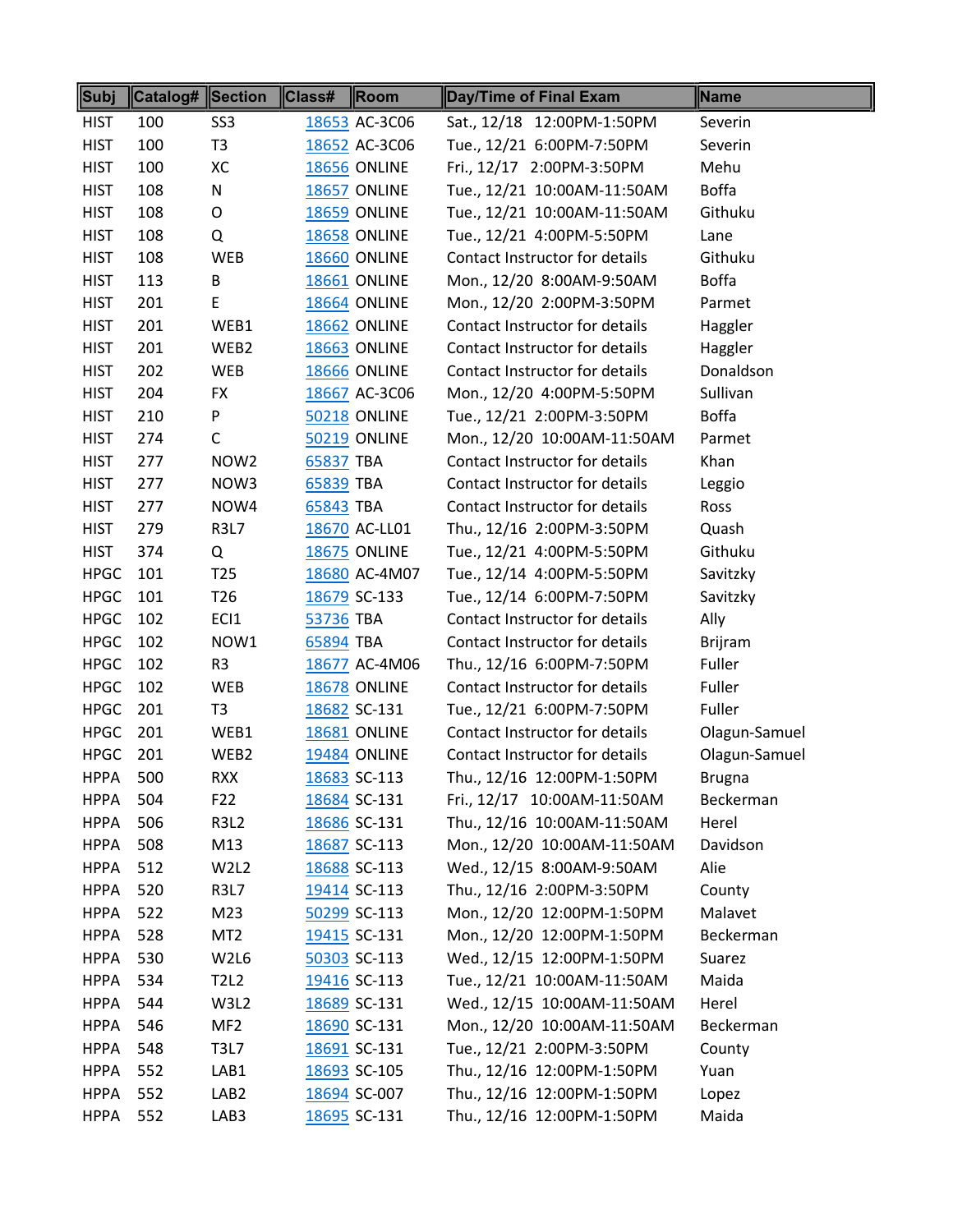| Subj        | <b>Catalog#</b> Section |                  | <b>Class#</b> | Room                | Day/Time of Final Exam         | Name               |
|-------------|-------------------------|------------------|---------------|---------------------|--------------------------------|--------------------|
| <b>HPPA</b> | 554                     | <b>F3L2</b>      |               | 18696 SC-113        | Fri., 12/17 10:00AM-11:50AM    | Mohamed            |
| <b>HPPA</b> | 556                     | <b>R12A</b>      |               | 18697 SC-105        | Tue., 12/21 8:00AM-9:50AM      | Yuan               |
| <b>HPPA</b> | 556                     | <b>R12B</b>      |               | 18698 SC-113        | Thu., 12/16 8:00AM-9:50AM      | Maida              |
| <b>HPPA</b> | 556                     | <b>R12C</b>      |               | 18699 SC-007        | Thu., 12/16 8:00AM-9:50AM      | Lopez              |
| <b>HPPA</b> | 620                     | WEB1             |               | <b>18703 ONLINE</b> | Contact Instructor for details | <b>Brugna</b>      |
| <b>HPPA</b> | 620                     | WEB2             |               | <b>18704 ONLINE</b> | Contact Instructor for details | Shami              |
| <b>HPPA</b> | 620                     | WEB3             |               | <b>18705 ONLINE</b> | Contact Instructor for details | Persaud            |
| <b>HPPA</b> | 650                     | <b>TBA</b>       | 18706 TBA     |                     | Contact Instructor for details | Pizarro            |
| <b>HPPA</b> | 652                     | <b>TBA</b>       | 18707 TBA     |                     | Contact Instructor for details | Rachwalski         |
| <b>HPPA</b> | 654                     | TBA              | 18708 TBA     |                     | Contact Instructor for details | Persaud            |
| <b>HPPA</b> | 656                     | TBA              | 18709 TBA     |                     | Contact Instructor for details | Mohamed            |
| <b>HPPA</b> | 658                     | <b>TBA</b>       | 18710 TBA     |                     | Contact Instructor for details | Davidson           |
| <b>HPPA</b> | 660                     | <b>TBA</b>       | 18711 TBA     |                     | Contact Instructor for details | <b>Brugna</b>      |
| <b>HPPA</b> | 662                     | <b>TBA</b>       | 18712 TBA     |                     | Contact Instructor for details | Robinson           |
| <b>HPPA</b> | 664                     | <b>TBA</b>       | 18713 TBA     |                     | Contact Instructor for details | <b>Brugna</b>      |
| <b>HPPA</b> | 668                     | TBA              | 18714 TBA     |                     | Contact Instructor for details | Persaud            |
| HS          | 105                     | R <sub>26</sub>  |               | 18718 SC-131        | Thu., 12/16 6:00PM-7:50PM      | Nand Kumar         |
| HS          | 105                     | WEB1             |               | <b>18715 ONLINE</b> | Contact Instructor for details | Williams           |
| HS          | 105                     | WEB2             |               | <b>18716 ONLINE</b> | Contact Instructor for details | Lopez              |
| HS          | 105                     | WEB3             |               | <b>18717 ONLINE</b> | Contact Instructor for details | Nand Kumar         |
| HS          | 201                     | W4               |               | 53615 CL-205        | Wed., 12/15 6:00PM-7:50PM      | <b>Driker</b>      |
| HS          | 201                     | WEB1             |               | <b>18719 ONLINE</b> | Contact Instructor for details | <b>Driker</b>      |
| HS          | 201                     | WEB2             |               | <b>18720 ONLINE</b> | Contact Instructor for details | <b>Driker</b>      |
| HS          | 201                     | WEB3             |               | <b>18721 ONLINE</b> | Contact Instructor for details | <b>Driker</b>      |
| <b>HS</b>   | 211                     | W <sub>3</sub>   |               | 18725 SC-131        | Wed., 12/15 6:00PM-7:50PM      | Deo                |
| HS          | 211                     | WEB1             |               | <b>18723 ONLINE</b> | Contact Instructor for details | Deo                |
| HS          | 211                     | WEB <sub>2</sub> |               | <b>18724 ONLINE</b> | Contact Instructor for details | Deo                |
| HS          | 302                     | T <sub>3</sub>   |               | 18727 AC-3B02       | Tue., 12/21 6:00PM-7:50PM      | Mont               |
| <b>HS</b>   | 302                     | <b>WEB</b>       |               | <b>18728 ONLINE</b> | Contact Instructor for details | Mont               |
| HS          | 302                     | XC               |               | 18726 SC-131        | Fri., 12/17 2:00PM-3:50PM      | Mont               |
| HS          | 303                     | S <sub>3</sub>   |               | 18731 SC-131        | Sat., 12/18 10:00AM-11:50AM    | Garner             |
| HS          | 303                     | WEB1             |               | <b>18729 ONLINE</b> | Contact Instructor for details | Katz               |
| HS          | 303                     | WEB2             |               | <b>18730 ONLINE</b> | Contact Instructor for details | Garner             |
| HS          | 401                     | WEB1             |               | <b>18732 ONLINE</b> | Contact Instructor for details | Williams           |
| НS          | 401                     | WEB2             |               | <b>18733 ONLINE</b> | Contact Instructor for details | Rodriguez-Williams |
| HS          | 401                     | WEB3             |               | 61945 ONLINE        | Contact Instructor for details | Orlowski           |
| HS          | 402                     | WEB1             |               | <b>18738 ONLINE</b> | Contact Instructor for details | Malavet            |
| HS          | 402                     | WEB2             |               | <b>18739 ONLINE</b> | Contact Instructor for details | Orlowski           |
| НS          | 402                     | WEB3             |               | <b>18740 ONLINE</b> | Contact Instructor for details | Rodriguez-Williams |
| HUM         | 101                     | R3L7             |               | <b>18747 ONLINE</b> | Thu., 12/16 2:00PM-3:50PM      | Saad               |
| HUM         | 110                     | M3L7             |               | <b>18748 ONLINE</b> | Mon., 12/20 2:00PM-3:50PM      | <b>Barnes</b>      |
| <b>HUM</b>  | 110                     | NOW1             | 66264 TBA     |                     | Contact Instructor for details | Santiago           |
| <b>HUM</b>  | 202                     | T374             |               | <b>18749 ONLINE</b> | Tue., 12/21 2:00PM-3:50PM      | Meddeb             |
| HUM         | 221                     | WEB              |               | <b>50307 ONLINE</b> | Contact Instructor for details | Luongo             |
| HUM         | 240                     | WEB              |               | 50308 ONLINE        | Contact Instructor for details | Ghelli             |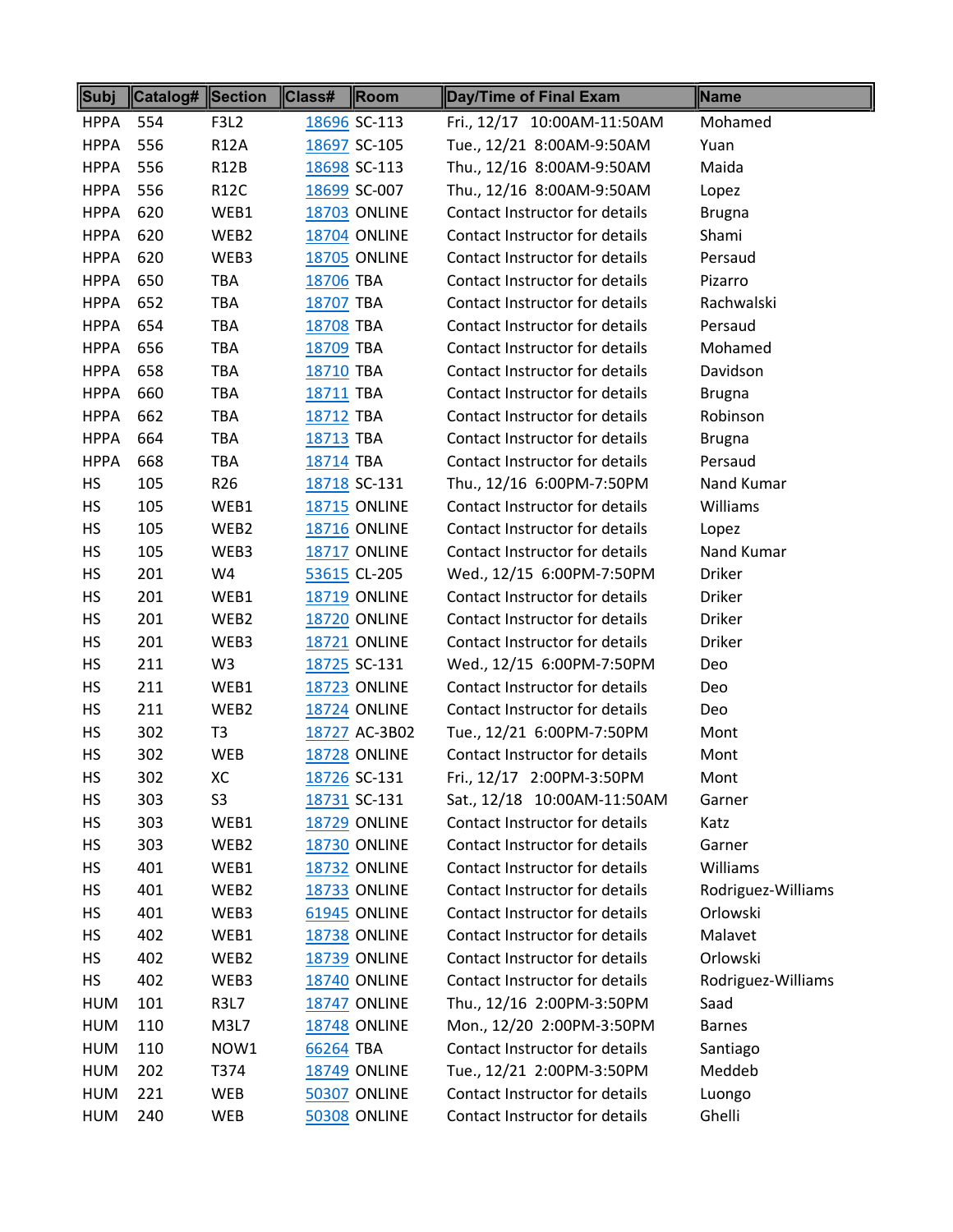| Subj            | <b>Catalog# Section</b> |                  | Class#    | Room                | Day/Time of Final Exam         | Name                  |
|-----------------|-------------------------|------------------|-----------|---------------------|--------------------------------|-----------------------|
| <b>HUM</b>      | 245                     | <b>WEB</b>       |           | <b>50309 ONLINE</b> | Contact Instructor for details | Ghelli                |
| <b>HUM</b>      | 250                     | WEB              |           | <b>18751 ONLINE</b> | Contact Instructor for details | Berletti              |
| <b>HUM</b>      | 303                     | W353             |           | <b>50310 ONLINE</b> | Wed., 12/15 10:00AM-11:50AM    | Meddeb                |
| <b>HUM</b>      | 350                     | <b>WEB</b>       |           | <b>18752 ONLINE</b> | Contact Instructor for details | Selleri               |
| IS              | 400                     | <b>FX</b>        |           | 19431 AC-1C03       | Mon., 12/20 4:00PM-5:50PM      | Snyder                |
| IS              | 400                     | R <sub>3</sub>   |           | <b>18753 ONLINE</b> | Thu., 12/16 6:00PM-7:50PM      | Monteiro Drumond Poya |
| <b>ITAL</b>     | 101                     | M452             |           | <b>18754 ONLINE</b> | Mon., 12/20 10:00AM-11:50AM    | Berletti              |
| <b>ITAL</b>     | 101                     | T452             |           | <b>18756 ONLINE</b> | Tue., 12/21 10:00AM-11:50AM    | Ghelli                |
| <b>ITAL</b>     | 101                     | WEB              |           | <b>18755 ONLINE</b> | Contact Instructor for details | Ghelli                |
| <b>ITAL</b>     | 102                     | T452             |           | <b>18757 ONLINE</b> | Tue., 12/21 10:00AM-11:50AM    | Luongo                |
| <b>JOUR</b>     | 280                     | C                |           | 18760 AC-2A04       | Wed., 12/15 10:00AM-11:50AM    | Clancy                |
| <b>JOUR</b>     | 281                     | WEB              |           | <b>18761 ONLINE</b> | Contact Instructor for details | Wani                  |
| <b>JOUR</b>     | 282                     | <b>T35X</b>      |           | 18762 AC-2A04       | Tue., 12/21 10:00AM-11:50AM    | Moore                 |
| <b>JOUR</b>     | 284                     | <b>R35X</b>      |           | 50311 AC-2A04       | Thu., 12/16 10:00AM-11:50AM    | Moore                 |
| <b>JOUR</b>     | 383                     | Е                |           | 18764 AC-2A04       | Mon., 12/20 2:00PM-3:50PM      | Hughes                |
| <b>JOUR</b>     | 385                     | WEB              |           | <b>18765 ONLINE</b> | Contact Instructor for details | Wani                  |
| <b>JOUR</b>     | 481                     | TBA1             | 18766 TBA |                     | Contact Instructor for details | Hughes                |
| <b>JOUR</b>     | 481                     | TBA3             | 18770 TBA |                     | Contact Instructor for details | Moore                 |
| <b>JOUR</b>     | 483                     | TBA3             | 18774 TBA |                     | Contact Instructor for details | Moore                 |
| MATH            | 102                     | <b>BSK</b>       |           | 18775 AC-3A05       | Mon., 12/20 8:00AM-9:50AM      | Hughes                |
| <b>MATH</b>     | 104                     | CD               |           | 18778 AC-2B04       | Mon., 12/20 12:00PM-1:50PM     | Hughes                |
| <b>MATH 104</b> |                         | DE               |           | <b>18779 ONLINE</b> | Mon., 12/20 2:00PM-3:50PM      | Gupta                 |
| <b>MATH 104</b> |                         | EC <sub>1</sub>  | 53689 TBA |                     | Contact Instructor for details | Woods                 |
| <b>MATH 104</b> |                         | EC <sub>12</sub> | 53690 TBA |                     | Contact Instructor for details | Khan                  |
| <b>MATH 104</b> |                         | EC <sub>13</sub> | 53691 TBA |                     | Contact Instructor for details | Ondongo               |
| <b>MATH</b>     | 104                     | ECI4             | 66122 TBA |                     | Contact Instructor for details | Khan                  |
| <b>MATH 104</b> |                         | EF               |           | <b>18780 ONLINE</b> | Mon., 12/20 4:00PM-5:50PM      | Gupta                 |
| MATH            | 104                     | GH               |           | 18777 ONLINE        | Wed., 12/15 8:00AM-9:50AM      | Leon                  |
| <b>MATH 104</b> |                         | MN               |           | <b>18782 ONLINE</b> | Tue., 12/21 8:00AM-9:50AM      | Zhang                 |
| <b>MATH 104</b> |                         | MW4              |           | <b>18786 ONLINE</b> | Mon., 12/20 6:00PM-7:50PM      | Restrepo              |
| <b>MATH 104</b> |                         | NO               |           | 18783 AC-3H15       | Tue., 12/21 10:00AM-11:50AM    | Daher                 |
| <b>MATH 104</b> |                         | PQ               |           | <b>18784 ONLINE</b> | Tue., 12/21 2:00PM-3:50PM      | Sayeed                |
| MATH            | 104                     | PQ <sub>2</sub>  |           | 66547 AC-2B04       | Thu., 12/16 2:00PM-3:50PM      | McDowell              |
| <b>MATH 104</b> |                         | QR1              |           | 18781 AC-2A03       | Thu., 12/16 4:00PM-5:50PM      | McDowell              |
| <b>MATH 104</b> |                         | QR3              |           | 66044 AC-2C04       | Tue., 12/21 4:00PM-5:50PM      | Bega                  |
| <b>MATH 104</b> |                         | SS4              |           | 18789 AC-2B02       | Sat., 12/18 12:00PM-1:50PM     | Hendricks             |
| <b>MATH 104</b> |                         | TR4B             |           | <b>18788 ONLINE</b> | Tue., 12/21 6:00PM-7:50PM      | Haynes                |
| <b>MATH</b>     | 104                     | TR4B             |           | <b>18788 ONLINE</b> | Tue., 12/21 6:00PM-7:50PM      | McDowell              |
| <b>MATH 104</b> |                         | TR4C             |           | <b>66560 ONLINE</b> | Tue., 12/21 6:00PM-7:50PM      | Chowdhury             |
| <b>MATH 111</b> |                         | AB               |           | <b>18790 ONLINE</b> | Mon., 12/20 8:00AM-9:50AM      | Zhang                 |
| <b>MATH 111</b> |                         | BC               |           | 18793 AC-2E03B      | Mon., 12/20 10:00AM-11:50AM    | Wang                  |
| <b>MATH 111</b> |                         | CD               |           | 18794 AC-1E03       | Mon., 12/20 12:00PM-1:50PM     | Daher                 |
| <b>MATH 111</b> |                         | DE               |           | <b>18796 ONLINE</b> | Mon., 12/20 2:00PM-3:50PM      | Pritchard             |
| <b>MATH 111</b> |                         | EC <sub>1</sub>  |           | <b>53739 ONLINE</b> | Contact Instructor for details | Ahamad                |
| <b>MATH 111</b> |                         | EF1              |           | <b>18797 ONLINE</b> | Mon., 12/20 4:00PM-5:50PM      | Campana               |
|                 |                         |                  |           |                     |                                |                       |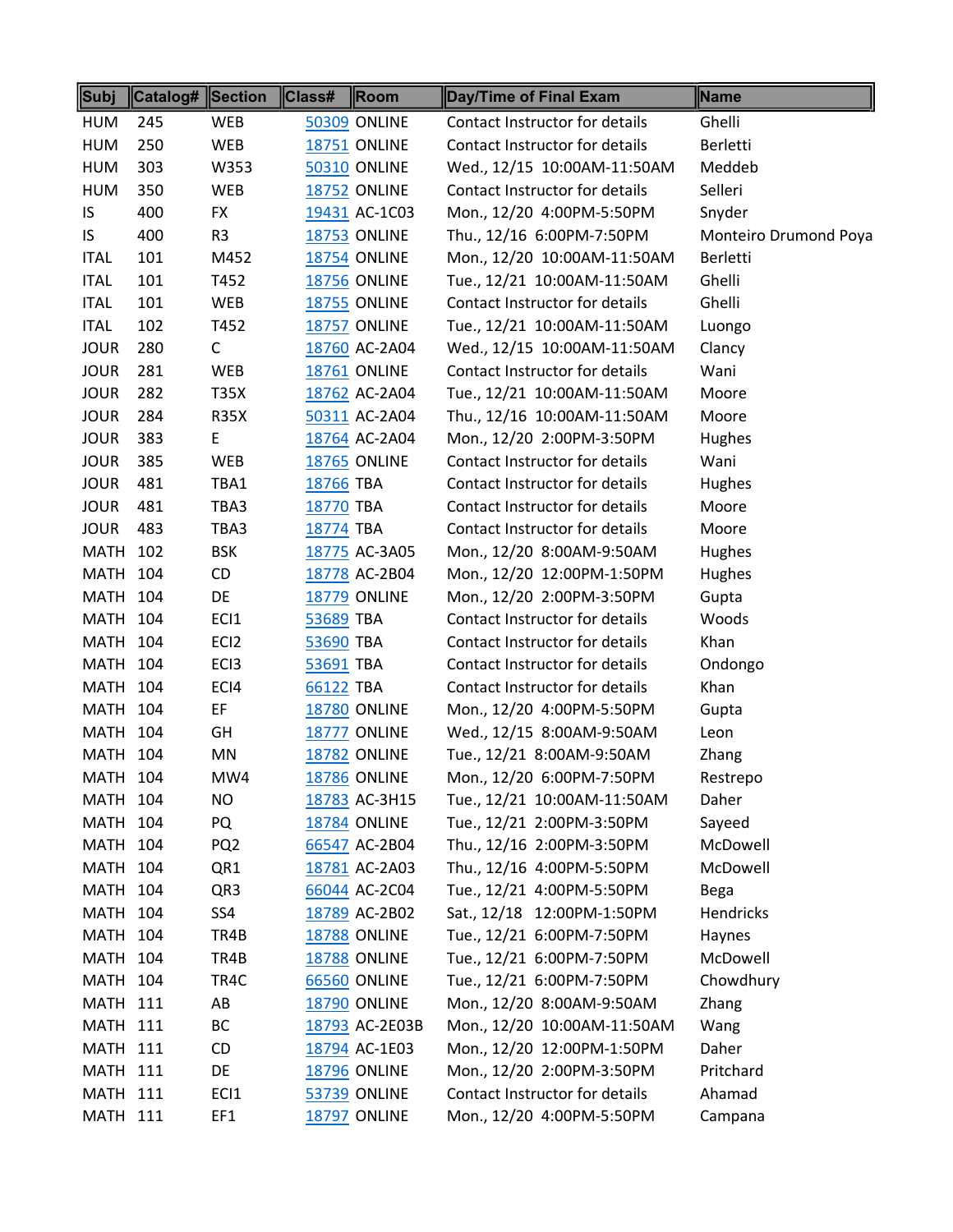| Subj            | <b>Catalog#</b> Section |                  | $\ $ Class# | <b>Room</b>         | Day/Time of Final Exam         | Name          |
|-----------------|-------------------------|------------------|-------------|---------------------|--------------------------------|---------------|
| <b>MATH 111</b> |                         | HI               |             | <b>18791 ONLINE</b> | Wed., 12/15 10:00AM-11:50AM    | Leon          |
| <b>MATH 111</b> |                         | MN               |             | 18792 AC-1E05       | Tue., 12/21 8:00AM-9:50AM      | Daher         |
| <b>MATH 111</b> |                         | MW4A             |             | <b>66532 ONLINE</b> | Mon., 12/20 6:00PM-7:50PM      | Campana       |
| <b>MATH 111</b> |                         | NO.              |             | <b>18795 ONLINE</b> | Tue., 12/21 10:00AM-11:50AM    | Riesenberg    |
| <b>MATH 111</b> |                         | NOW1             | 66382 TBA   |                     | Contact Instructor for details | Persaud       |
| <b>MATH 111</b> |                         | NOW <sub>2</sub> | 66384 TBA   |                     | Contact Instructor for details | Mondestin     |
| <b>MATH 111</b> |                         | PQ               |             | 66531 CL-201B       | Tue., 12/21 2:00PM-3:50PM      | Norasteh      |
| <b>MATH 111</b> |                         | S4               |             | 18804 AC-1E03       | Sat., 12/18 10:00AM-11:50AM    | Hendricks     |
| <b>MATH 111</b> |                         | TTR4             |             | <b>18803 ONLINE</b> | Tue., 12/21 8:00PM-9:50PM      | Adelson       |
| <b>MATH 111</b> |                         | U4               |             | <b>18805 ONLINE</b> | Sun., 12/19 10:00AM-11:50AM    | Adelson       |
| <b>MATH 111</b> |                         | WEB1             |             | <b>18799 ONLINE</b> | Contact Instructor for details | Baslaw        |
| <b>MATH 111</b> |                         | WEB2             |             | 18801 ONLINE        | Contact Instructor for details | Baslaw        |
| <b>MATH 115</b> |                         | CD               |             | 18807 ONLINE        | Mon., 12/20 12:00PM-1:50PM     | Wu            |
| <b>MATH 115</b> |                         | NO.              |             | <b>18809 ONLINE</b> | Tue., 12/21 10:00AM-11:50AM    | Wu            |
| <b>MATH 115</b> |                         | SS4              |             | <b>18814 ONLINE</b> | Sat., 12/18 12:00PM-1:50PM     | Haynes        |
| MATH            | 115                     | SS4              |             | <b>18814 ONLINE</b> | Sat., 12/18 12:00PM-1:50PM     | Wu            |
| <b>MATH 120</b> |                         | DE               |             | 18817 AC-1E05       | Mon., 12/20 2:00PM-3:50PM      | Sunmonu       |
| <b>MATH 120</b> |                         | ECI1             | 53742 TBA   |                     | Contact Instructor for details | Ahamad        |
| <b>MATH 120</b> |                         | NOW1             | 66385 TBA   |                     | Contact Instructor for details | Ortiz         |
| <b>MATH 120</b> |                         | NOW <sub>2</sub> | 66387 TBA   |                     | Contact Instructor for details | Mondestin     |
| <b>MATH 120</b> |                         | NOW3             | 66388 TBA   |                     | Contact Instructor for details | Mondestin     |
| <b>MATH 120</b> |                         | NOW4             | 66390 TBA   |                     | Contact Instructor for details | Watson        |
| MATH            | 120                     | PQ               |             | 50312 AC-1E05       | Tue., 12/21 2:00PM-3:50PM      | Thompson      |
| <b>MATH 120</b> |                         | TR4              |             | <b>18816 ONLINE</b> | Tue., 12/21 6:00PM-7:50PM      | Restrepo      |
| <b>MATH 121</b> |                         | CD               |             | <b>18818 ONLINE</b> | Mon., 12/20 12:00PM-1:50PM     | Chowdhury     |
| <b>MATH 121</b> |                         | EF               |             | <b>18819 ONLINE</b> | Mon., 12/20 4:00PM-5:50PM      | Riesenberg    |
| <b>MATH 121</b> |                         | <b>NO</b>        |             | 18820 CL-204B       | Tue., 12/21 10:00AM-11:50AM    | Norasteh      |
| <b>MATH 121</b> |                         | TR4              |             | <b>18821 ONLINE</b> | Tue., 12/21 6:00PM-7:50PM      | Amenyo        |
| <b>MATH 122</b> |                         | MW4              |             | 18823 AC-1E05       | Mon., 12/20 6:00PM-7:50PM      | Mawyer        |
| <b>MATH 122</b> |                         | NOW1             | 66394 TBA   |                     | Contact Instructor for details | Mondestin     |
| <b>MATH 122</b> |                         | NOW2             | 66395 TBA   |                     | Contact Instructor for details | Mondestin     |
| <b>MATH 122</b> |                         | PQ               |             | 18822 AC-2A03       | Tue., 12/21 2:00PM-3:50PM      | Mawyer        |
| <b>MATH 150</b> |                         | $\mathsf{C}$     |             | 18824 AC-2C02       | Mon., 12/20 10:00AM-11:50AM    | Sunmonu       |
| <b>MATH 210</b> |                         | CD               |             | 18826 AC-2E03B      | Mon., 12/20 12:00PM-1:50PM     | Wang          |
| <b>MATH 225</b> |                         | EF               |             | <b>18829 ONLINE</b> | Mon., 12/20 4:00PM-5:50PM      | Pritchard     |
| <b>MATH 271</b> |                         | MW4              |             | <b>18830 ONLINE</b> | Mon., 12/20 6:00PM-7:50PM      | Waugh         |
| <b>MATH 272</b> |                         | NO               |             | 18831 AC-3H16       | Tue., 12/21 10:00AM-11:50AM    | Gonzalez      |
| <b>MATH 300</b> |                         | TBA1             |             | <b>18832 ONLINE</b> | Contact Instructor for details | Amenyo        |
| <b>MATH 300</b> |                         | TBA1             |             | 18832 ONLINE        | Contact Instructor for details | Gonzalez      |
| <b>MATH 333</b> |                         | PQ               |             | 18833 AC-3H15       | Tue., 12/21 2:00PM-3:50PM      | Wojciechowski |
| <b>MATH 479</b> |                         | P                |             | 18838 AC-2C02       | Tue., 12/21 2:00PM-3:50PM      | Gonzalez      |
| MATH            | 483                     | T <sub>19</sub>  |             | 50313 AC-1E06       | Tue., 12/21 4:00PM-5:50PM      | Gonzalez      |
| <b>MKT</b>      | 341                     | R375             |             | 18840 AC-1M06       | Thu., 12/16 4:00PM-5:50PM      | Wilson        |
| MKT             | 341                     | WEB              |             | <b>18841 ONLINE</b> | Contact Instructor for details | Lee           |
| <b>MKT</b>      | 342                     | R376             |             | 18842 AC-2A05       | Thu., 12/16 6:00PM-7:50PM      | Lee           |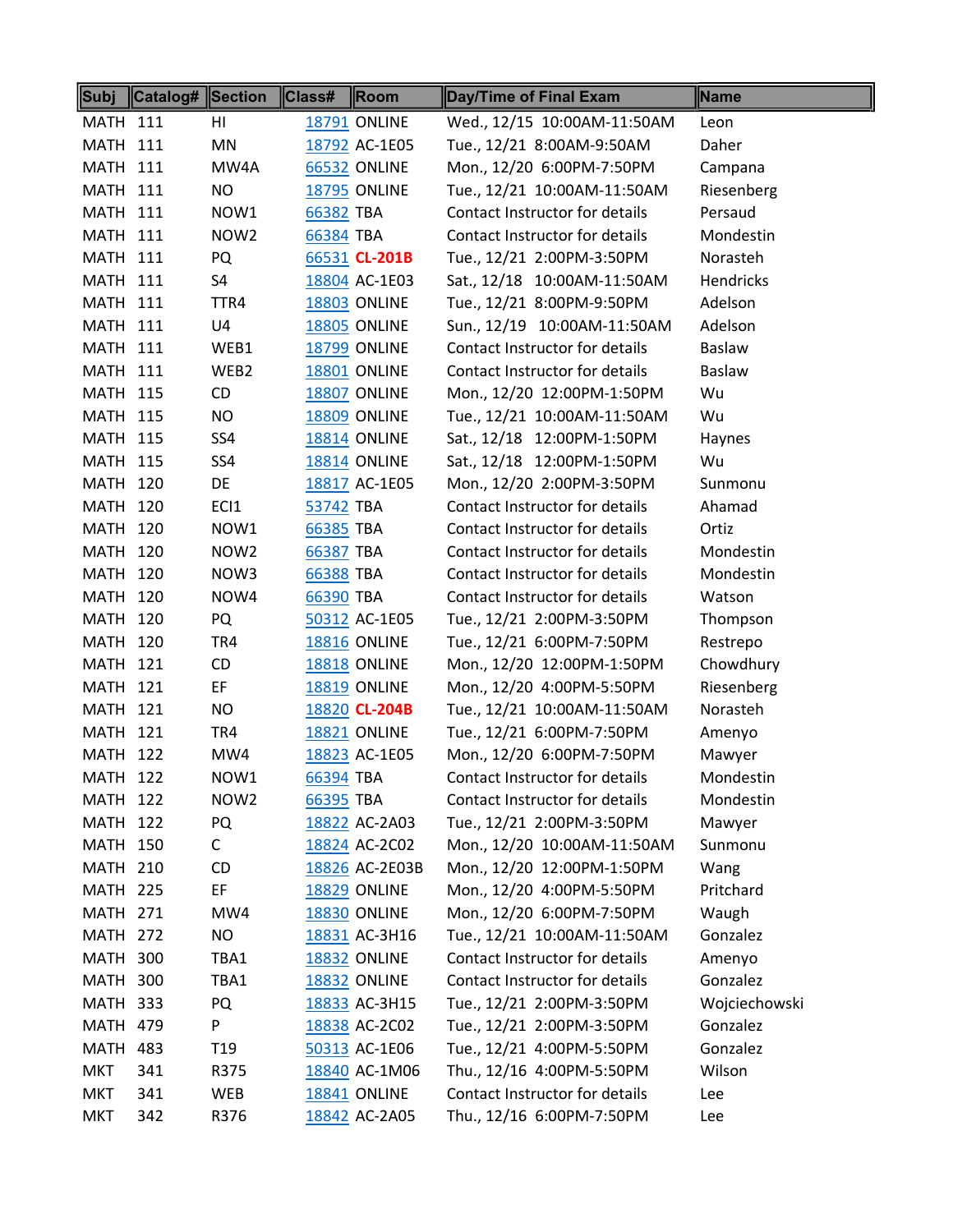| Subj        | Catalog# Section |                  | Class#    | Room                | Day/Time of Final Exam         | Name         |
|-------------|------------------|------------------|-----------|---------------------|--------------------------------|--------------|
| <b>MKT</b>  | 344              | 0                |           | 18843 AC-1E03       | Tue., 12/21 10:00AM-11:50AM    | Abraham      |
| <b>MKT</b>  | 346              | W <sub>3</sub>   |           | <b>18844 ONLINE</b> | Wed., 12/15 6:00PM-7:50PM      | Gurumurthy   |
| <b>MKT</b>  | 347              | XB               |           | 18845 AC-1E07       | Fri., 12/17 12:00PM-1:50PM     | Wong         |
| <b>MKT</b>  | 355              | <b>WEB</b>       |           | 18847 ONLINE        | Contact Instructor for details | Wong         |
| <b>MKT</b>  | 483              | M3               |           | 18848 AC-2A06       | Mon., 12/20 6:00PM-7:50PM      | Abraham      |
| <b>MS</b>   | 487              | XC               |           | 18849 AC-3H11A      | Fri., 12/17 2:00PM-3:50PM      | McNickle     |
| <b>MS</b>   | 488              | TBA              |           | <b>18850 ONLINE</b> | Contact Instructor for details | McNickle     |
| <b>MS</b>   | 489              | <b>TBA</b>       |           | 18851 ONLINE        | Contact Instructor for details | McNickle     |
| <b>MS</b>   | 490              | M <sub>2</sub>   |           | 66047 HP-106B       | Mon., 12/20 10:00AM-11:50AM    | Werber Zion  |
| <b>MSCI</b> | 101              | MSC1             |           | 18853 AC-3H01       | Tue., 12/21 10:00AM-11:50AM    | Anthony-Hall |
| <b>MSCI</b> | 201              | MSC <sub>2</sub> |           | 18854 AC-3H01       | Wed., 12/15 10:00AM-11:50AM    | Anthony-Hall |
| <b>MSCI</b> | 301              | MSC3             |           | 18855 AC-3H01       | Fri., 12/17 10:00AM-11:50AM    | Anthony-Hall |
| <b>MSCI</b> | 401              | MSC3             | 18856 TBA |                     | Contact Instructor for details | Anthony-Hall |
| <b>MSSR</b> | 310              | R <sub>3</sub>   |           | 50314 AC-3C03       | Thu., 12/16 6:00PM-7:50PM      | Klimaytis    |
| <b>MUS</b>  | 101              | B                |           | 18857 ONLINE        | Mon., 12/20 8:00AM-9:50AM      | Kim          |
| <b>MUS</b>  | 101              | D                |           | 18858 AC-LL01       | Mon., 12/20 12:00PM-1:50PM     | Kim          |
| <b>MUS</b>  | 101              | O                |           | 18861 AC-LL01       | Tue., 12/21 10:00AM-11:50AM    | Mccabe       |
| <b>MUS</b>  | 139              | W <sub>3</sub>   |           | <b>51629 ONLINE</b> | Wed., 12/15 6:00PM-7:50PM      | Zlabinger    |
| <b>MUS</b>  | 141              | T <sub>17</sub>  |           | 51639 AC-LL03       | Tue., 12/21 2:00PM-3:50PM      | Adams        |
| <b>MUS</b>  | 186              | TBA1             | 18867 TBA |                     | Contact Instructor for details | Adams        |
| <b>MUS</b>  | 186              | TBA3             | 18869 TBA |                     | Contact Instructor for details | Carey        |
| <b>MUS</b>  | 186              | TBA4             | 18870 TBA |                     | Contact Instructor for details | D'Alotto     |
| <b>MUS</b>  | 186              | TBA5             | 18871 TBA |                     | Contact Instructor for details | Koza         |
| <b>MUS</b>  | 187              | TBA              | 52210 TBA |                     | Contact Instructor for details | Zlabinger    |
| <b>MUS</b>  | 208              | L                |           | 18907 AC-LL01       | Wed., 12/15 10:00AM-11:50AM    | Peterson     |
| <b>MUS</b>  | 209              | D                |           | 18908 AC-LL02       | Mon., 12/20 12:00PM-1:50PM     | Graham       |
| <b>MUS</b>  | 239              | W <sub>3</sub>   |           | 51631 ONLINE        | Wed., 12/15 6:00PM-7:50PM      | Zlabinger    |
| <b>MUS</b>  | 241              | T <sub>17</sub>  |           | 51642 AC-LL03       | Tue., 12/21 2:00PM-3:50PM      | Adams        |
| <b>MUS</b>  | 246              | <b>TBA</b>       | 18864 TBA |                     | Contact Instructor for details | Adams        |
| <b>MUS</b>  | 250              | M3LA             |           | 66104 AC-LL01       | Mon., 12/20 10:00AM-11:50AM    | Adams        |
| <b>MUS</b>  | 270              | WEB              |           | <b>18911 ONLINE</b> | Contact Instructor for details | Zlabinger    |
| <b>MUS</b>  | 279              | <b>R3L7</b>      |           | 18671 AC-LL01       | Thu., 12/16 2:00PM-3:50PM      | Quash        |
| <b>MUS</b>  | 286              | TBA1             | 18877 TBA |                     | Contact Instructor for details | Adams        |
| <b>MUS</b>  | 286              | TBA2             | 18878 TBA |                     | Contact Instructor for details | Zlabinger    |
| <b>MUS</b>  | 286              | TBA3             | 18879 TBA |                     | Contact Instructor for details | Carey        |
| <b>MUS</b>  | 286              | TBA5             | 18881 TBA |                     | Contact Instructor for details | Koza         |
| <b>MUS</b>  | 287              | TBA              | 52211 TBA |                     | Contact Instructor for details | Zlabinger    |
| <b>MUS</b>  | 291              | <b>TBA</b>       | 18912 TBA |                     | Contact Instructor for details | Adams        |
| <b>MUS</b>  | 339              | W3               |           | <b>51632 ONLINE</b> | Wed., 12/15 6:00PM-7:50PM      | Zlabinger    |
| <b>MUS</b>  | 350              | WEB              |           | <b>53852 ONLINE</b> | Contact Instructor for details | Mccabe       |
| <b>MUS</b>  | 386              | TBA1             | 18887 TBA |                     | Contact Instructor for details | Adams        |
| <b>MUS</b>  | 386              | TBA3             | 18889 TBA |                     | Contact Instructor for details | Carey        |
| <b>MUS</b>  | 386              | TBA4             | 18890 TBA |                     | Contact Instructor for details | D'Alotto     |
| <b>MUS</b>  | 386              | TBA6             | 18892 TBA |                     | Contact Instructor for details | Maurer       |
| <b>MUS</b>  | 387              | TBA              | 52212 TBA |                     | Contact Instructor for details | Zlabinger    |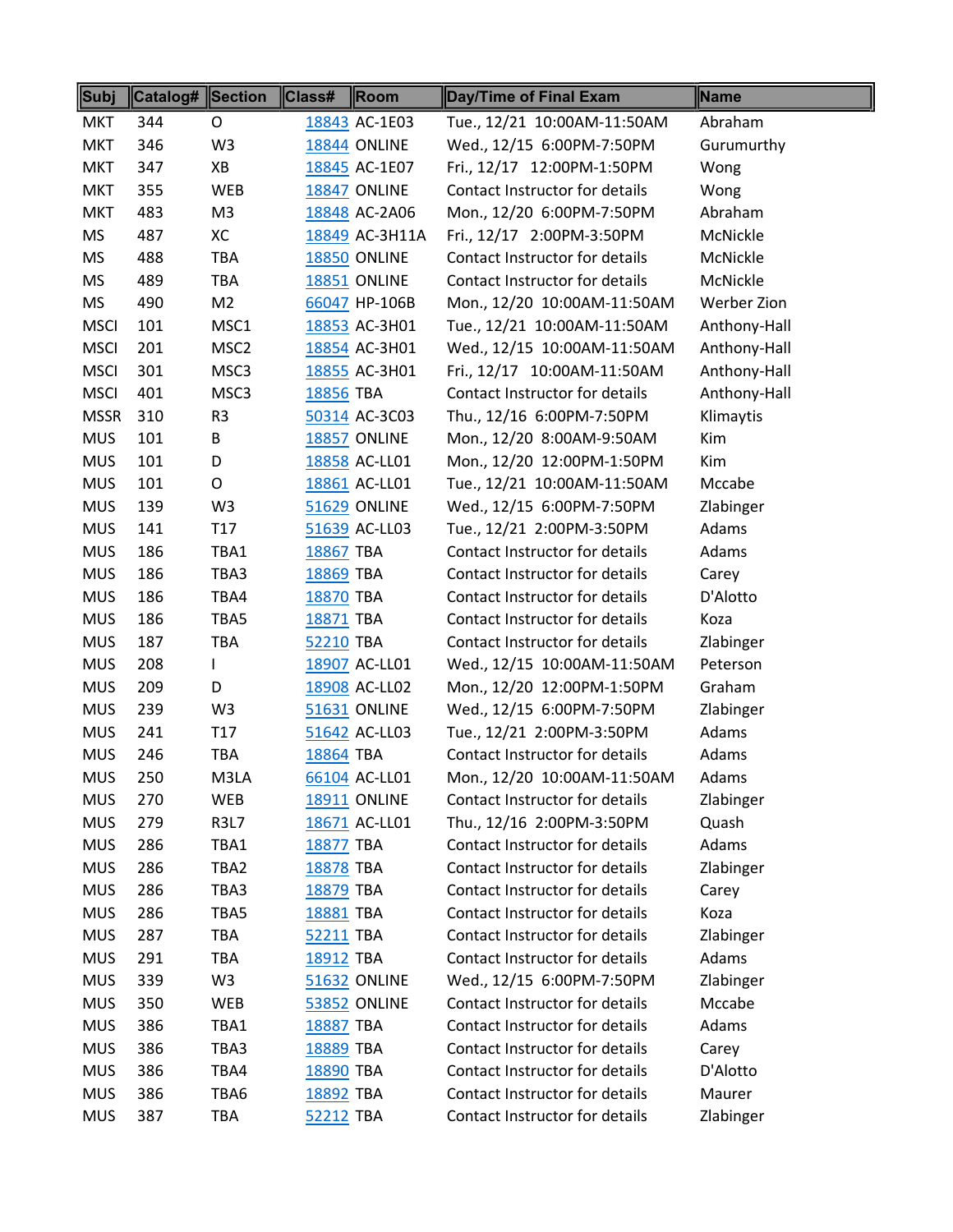| Subj        | Catalog# | <b>Section</b> | Class#    | <b>Room</b>         | <b>Day/Time of Final Exam</b>  | Name             |
|-------------|----------|----------------|-----------|---------------------|--------------------------------|------------------|
| <b>MUS</b>  | 422      | <b>TBA</b>     | 51694 TBA |                     | Contact Instructor for details | Zlabinger        |
| <b>MUS</b>  | 425      | TBA1           | 51696 TBA |                     | Contact Instructor for details | Adams            |
| <b>MUS</b>  | 425      | TBA2           | 51697 TBA |                     | Contact Instructor for details | Zlabinger        |
| <b>MUS</b>  | 439      | W <sub>3</sub> |           | <b>51633 ONLINE</b> | Wed., 12/15 6:00PM-7:50PM      | Zlabinger        |
| <b>MUS</b>  | 471      | TBA1           | 18914 TBA |                     | Contact Instructor for details | Adams            |
| <b>MUS</b>  | 472      | TBA1           | 51751 TBA |                     | Contact Instructor for details | Adams            |
| <b>MUS</b>  | 486      | TBA1           | 18897 TBA |                     | Contact Instructor for details | Adams            |
| <b>MUS</b>  | 486      | TBA3           | 18899 TBA |                     | Contact Instructor for details | Carey            |
| <b>MUS</b>  | 486      | TBA6           | 18902 TBA |                     | Contact Instructor for details | Maurer           |
| <b>MUS</b>  | 486      | TBA7           | 18903 TBA |                     | Contact Instructor for details | <b>Bartlett</b>  |
| <b>MUS</b>  | 487      | <b>TBA</b>     | 52213 TBA |                     | Contact Instructor for details | Zlabinger        |
| <b>MUS</b>  | 490      | TBA1           | 18917 TBA |                     | Contact Instructor for details | Adams            |
| <b>MUS</b>  | 490      | TBA2           | 18918 TBA |                     | Contact Instructor for details | Zlabinger        |
| <b>NURS</b> | 101      | WEB1           |           | <b>18920 ONLINE</b> | Contact Instructor for details | Donahue          |
| <b>NURS</b> | 101      | WEB2           |           | <b>18921 ONLINE</b> | Contact Instructor for details | Carrasquilla     |
| <b>NURS</b> | 204      | W3L2           |           | <b>18922 ONLINE</b> | Wed., 12/15 10:00AM-11:50AM    | Donahue          |
| <b>NURS</b> | 210      | M3L2           |           | 18927 ONLINE        | Mon., 12/20 10:00AM-11:50AM    | <b>Store</b>     |
| <b>NURS</b> | 310      | MT42           |           | <b>19259 ONLINE</b> | Mon., 12/20 2:00PM-3:50PM      | Alcindor         |
| <b>NURS</b> | 314      | W3LA           |           | <b>19272 ONLINE</b> | Wed., 12/15 10:00AM-11:50AM    | Wright           |
| <b>NURS</b> | 314      | W3LB           |           | <b>19273 ONLINE</b> | Wed., 12/15 10:00AM-11:50AM    | Taylor-Haslip    |
| <b>NURS</b> | 340      | MT42           |           | <b>19274 ONLINE</b> | Mon., 12/20 2:00PM-3:50PM      | Alcindor         |
| <b>NURS</b> | 405      | WEB1           |           | <b>19287 ONLINE</b> | Contact Instructor for details | Bratton-Robinson |
| <b>NURS</b> | 406      | WEB1           |           | <b>19288 ONLINE</b> | Contact Instructor for details | Taylor-Haslip    |
| <b>NURS</b> | 407      | M3LD           |           | <b>19289 ONLINE</b> | Contact Instructor for details | Taylor-Haslip    |
| <b>NURS</b> | 407      | M3LE           |           | <b>19290 ONLINE</b> | Contact Instructor for details | Alcindor         |
| <b>NURS</b> | 415      | <b>TW31</b>    |           | <b>19291 ONLINE</b> | Tue., 12/21 10:00AM-11:50AM    | Bratton-Robinson |
| <b>NURS</b> | 430      | <b>TW31</b>    |           | <b>19304 ONLINE</b> | Tue., 12/21 10:00AM-11:50AM    | Bratton-Robinson |
| OT          | 313      | R3LA           |           | 19317 AC-3H11B      | Thu., 12/16 6:00PM-7:50PM      | Devadas          |
| OT          | 315      | <b>T3L7</b>    |           | 19318 AC-1E07       | Tue., 12/21 2:00PM-3:50PM      | DiMaio           |
| OT          | 316      | <b>F3L2</b>    |           | 19322 AC-3A04       | Fri., 12/17 10:00AM-11:50AM    | Gillespie        |
| OT          | 321      | W2LA           |           | 19326 AC-3C02       | Wed., 12/15 4:00PM-5:50PM      | Almonte          |
| OT          | 322      | M3L2           |           | 19328 AC-1E09       | Mon., 12/20 10:00AM-11:50AM    | Daly             |
| OT          | 322      | <b>R3L7</b>    |           | 19329 AC-1E09       | Thu., 12/16 2:00PM-3:50PM      | Daly             |
| OT          | 403      | W22            |           | 19330 AC-1E09       | Wed., 12/15 10:00AM-11:50AM    | Kaplan           |
| OT          | 403      | W23            |           | 19331 AC-1E09       | Wed., 12/15 12:00PM-1:50PM     | Kaplan           |
| OT          | 404      | T3LA           |           | 19335 AC-1E07       | Tue., 12/21 10:00AM-11:50AM    | Rodriguez        |
| OT          | 411      | <b>R3L2</b>    |           | 19339 AC-4M06       | Thu., 12/16 10:00AM-11:50AM    | Stewart          |
| OT          | 417      | M3L2           |           | 19342 AC-3A04       | Mon., 12/20 10:00AM-11:50AM    | Micic            |
| OT          | 506      | <b>T3L2</b>    |           | 19343 AC-3C02       | Tue., 12/21 10:00AM-11:50AM    | Hutchinson       |
| OT          | 507      | T11            |           | 19346 AC-1E07       | Tue., 12/21 8:00AM-9:50AM      | Auriemma         |
| OT          | 509      | F3L2           |           | 19347 AC-3B02       | Fri., 12/17 10:00AM-11:50AM    | Daus             |
| OT          | 513      | M3LD           |           | 19350 AC-1E07       | Mon., 12/20 6:00PM-7:50PM      | Devadas          |
| OT          | 519      | T3LA           |           | 19351 CL-204B       | Tue., 12/21 2:00PM-3:50PM      | Daus             |
| OT          | 519      | T3LB           |           | 19352 CL-205        | Tue., 12/21 2:00PM-3:50PM      | Lyons            |
| OT          | 519      | T3LC           |           | 19353 AC-3H14       | Tue., 12/21 2:00PM-3:50PM      | Kaplan           |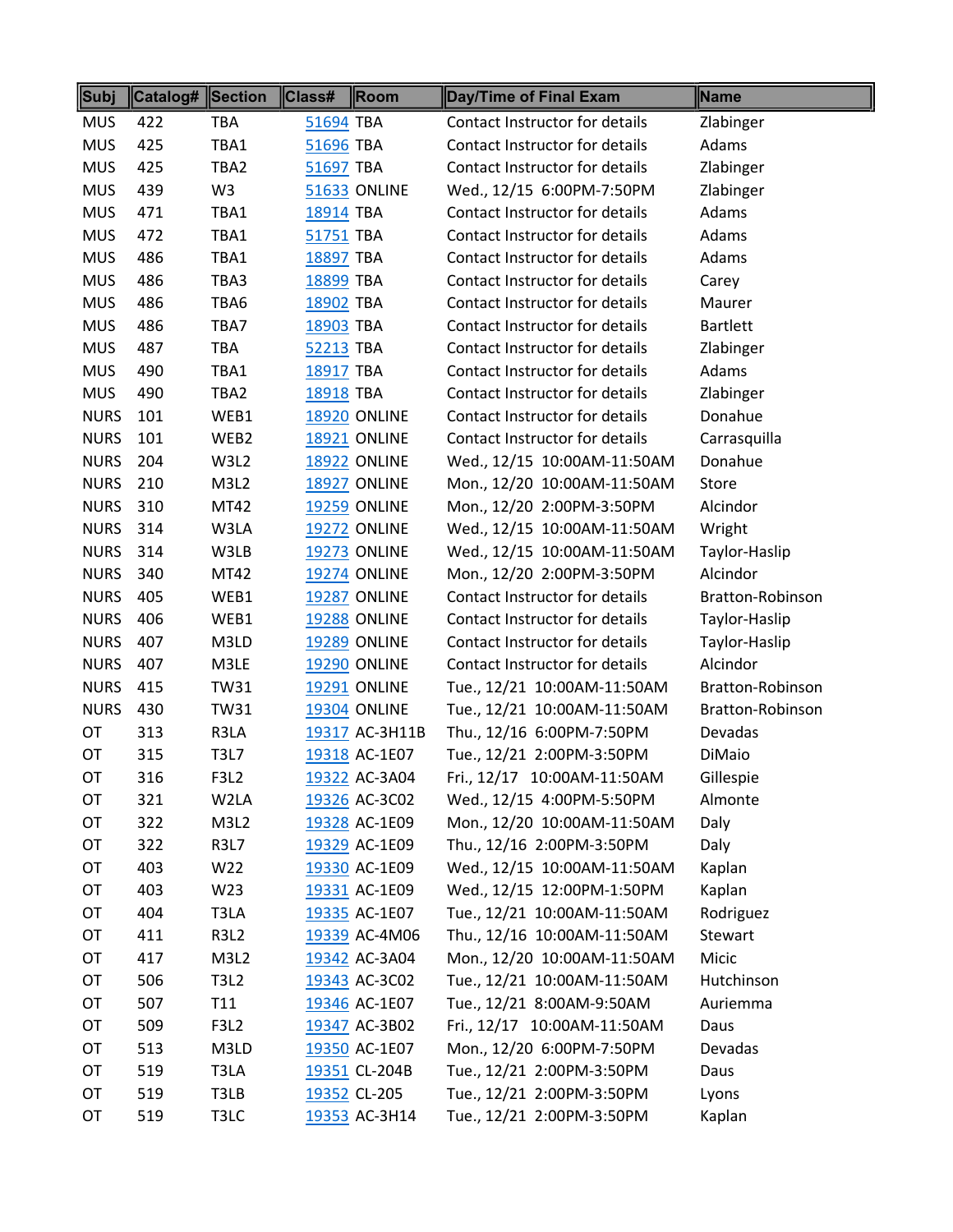| Subj      | Catalog# ∥Section |                  | Class#    | $\parallel$ Room    | Day/Time of Final Exam         | Name             |
|-----------|-------------------|------------------|-----------|---------------------|--------------------------------|------------------|
| OT        | 522               | <b>R3L2</b>      |           | 51536 AC-3A04       | Thu., 12/16 2:00PM-3:50PM      | Lyons            |
| OT        | 522               | W3LA             |           | 51534 AC-1E09       | Wed., 12/15 2:00PM-3:50PM      | Micic            |
| OT        | 522               | W3LB             |           | 51535 AC-2C02       | Wed., 12/15 2:00PM-3:50PM      | Lyons            |
| OT        | 523               | R <sub>24</sub>  |           | 19354 AC-1E10       | Thu., 12/16 10:00AM-11:50AM    | Muni             |
| OT        | 523               | R <sub>25</sub>  |           | 19355 AC-1E10       | Thu., 12/16 2:00PM-3:50PM      | Muni             |
| OT        | 524               | R21              |           | 19356 AC-1E10       | Thu., 12/16 8:00AM-9:50AM      | Muni             |
| OT        | 524               | R22              |           | 19357 AC-1E10       | Thu., 12/16 12:00PM-1:50PM     | Muni             |
| OT        | 643               | M3LX             |           | 19358 AC-1E03       | Mon., 12/20 6:00PM-7:50PM      | Pagpatan         |
| OT        | 644               | W3LX             |           | 19359 AC-1M07       | Wed., 12/15 6:00PM-7:50PM      | Pagpatan         |
| OT        | 645A              | M3L3             |           | 51547 AC-3B02       | Mon., 12/20 2:00PM-3:50PM      | Rodriguez        |
| OT        | 645B              | R3LX             |           | 51550 AC-1E09       | Thu., 12/16 6:00PM-7:50PM      | Blunte           |
| PE        | 141               | M24              |           | 18940 HP-106        | Mon., 12/20 2:00PM-3:50PM      | Schiefer         |
| <b>PE</b> | 150               | N                |           | <b>18941 ONLINE</b> | Tue., 12/21 10:00AM-11:50AM    | Huberman         |
| PE        | 152               | F23              |           | 18942 AC-3H11A      | Fri., 12/17 12:00PM-1:50PM     | McNickle         |
| PE        | 159               | M23              |           | 18944 HP-106        | Mon., 12/20 12:00PM-1:50PM     | Graham           |
| PE        | 165               | S <sub>2</sub>   |           | 60665 HP-200        | Sat., 12/18 10:00AM-11:50AM    | Quezada          |
| PE        | 166               | T <sub>26</sub>  |           | 18946 HP-106        | Tue., 12/14 6:00PM-7:50PM      | Grossman         |
| PE        | 182               | S <sub>2</sub>   |           | 64083 HP-100        | Sat., 12/18 10:00AM-11:50AM    | McNickle         |
| PE        | 184               | W25              |           | 60666 HP-106        | Wed., 12/15 4:00PM-5:50PM      | Norwood          |
| PE        | 215               | ΚL               |           | 19475 AC-3B02       | Wed., 12/15 4:00PM-5:50PM      | Schiefer         |
| PE        | 353               | T <sub>25</sub>  |           | 19469 HP-302        | Tue., 12/21 4:00PM-5:50PM      | Parrinello       |
| PE        | 358               | T <sub>24</sub>  |           | 18951 HP-106B       | Tue., 12/21 2:00PM-3:50PM      | Werber Zion      |
| PE        | 361               | W <sub>3</sub>   |           | <b>18953 ONLINE</b> | Wed., 12/15 6:00PM-7:50PM      | Johnson          |
| PE        | 362               | R3LB             |           | 18954 HP-106B       | Thu., 12/16 4:00PM-5:50PM      | McNickle         |
| <b>PE</b> | 363               | W3L8             |           | 18625 HP-302        | Wed., 12/15 4:00PM-5:50PM      | McNickle         |
| PE        | 365               | T <sub>3</sub>   |           | 18627 HP-302        | Tue., 12/21 6:00PM-7:50PM      | Werber Zion      |
| PE        | 452               | M4L7             |           | 18629 HP-106B       | Mon., 12/20 2:00PM-3:50PM      | Werber Zion      |
| PH        | 201               | WEB              |           | <b>19424 ONLINE</b> | Contact Instructor for details | Gurung           |
| PH        | 210               | M371             |           | 18958 HP-107        | Mon., 12/20 10:00AM-11:50AM    | <b>Brite</b>     |
| PH        | 215               | M374             |           | <b>18959 ONLINE</b> | Mon., 12/20 2:00PM-3:50PM      | Mewani           |
| PH        | 320               | W372             |           | 18960 CL-205        | Wed., 12/15 10:00AM-11:50AM    | <b>Brite</b>     |
| PH        | 325               | W373             |           | <b>19523 ONLINE</b> | Wed., 12/15 12:00PM-1:50PM     | Lulejian         |
| PH        | 340               | M372             |           | <b>18961 ONLINE</b> | Mon., 12/20 10:00AM-11:50AM    | Ardouin-Guerrier |
| PH        | 415               | M373             |           | 50349 HP-107        | Mon., 12/20 12:00PM-1:50PM     | Grosskopf        |
| PH        | 435               | TBA              |           | <b>53417 ONLINE</b> | Contact Instructor for details | Barley           |
| PHIL      | 102               | В                |           | <b>18965 ONLINE</b> | Mon., 12/20 8:00AM-9:50AM      | Franz            |
| PHIL      | 102               | С                |           | <b>18966 ONLINE</b> | Mon., 12/20 10:00AM-11:50AM    | Franz            |
| PHIL      | 103               | E                |           | <b>18967 ONLINE</b> | Mon., 12/20 2:00PM-3:50PM      | Limnatis         |
| PHIL      | 103               | F                |           | <b>18970 ONLINE</b> | Mon., 12/20 4:00PM-5:50PM      | Limnatis         |
| PHIL      | 103               | M <sub>3</sub>   |           | 18968 AC-3C03       | Mon., 12/20 6:00PM-7:50PM      | Snyder           |
| PHIL      | 103               | NOW1             | 66402 TBA |                     | Contact Instructor for details | George           |
| PHIL      | 103               | NOW <sub>2</sub> | 66403 TBA |                     | Contact Instructor for details | Minaya           |
| PHIL      | 103               | P                |           | 18969 AC-3C03       | Tue., 12/21 2:00PM-3:50PM      | Bodetti          |
| PHIL      | 103               | T3               |           | 18971 AC-3C03       | Tue., 12/21 6:00PM-7:50PM      | <b>Bodetti</b>   |
| PHIL      | 202               | E                |           | <b>18974 ONLINE</b> | Mon., 12/20 2:00PM-3:50PM      | Silva Sibilin    |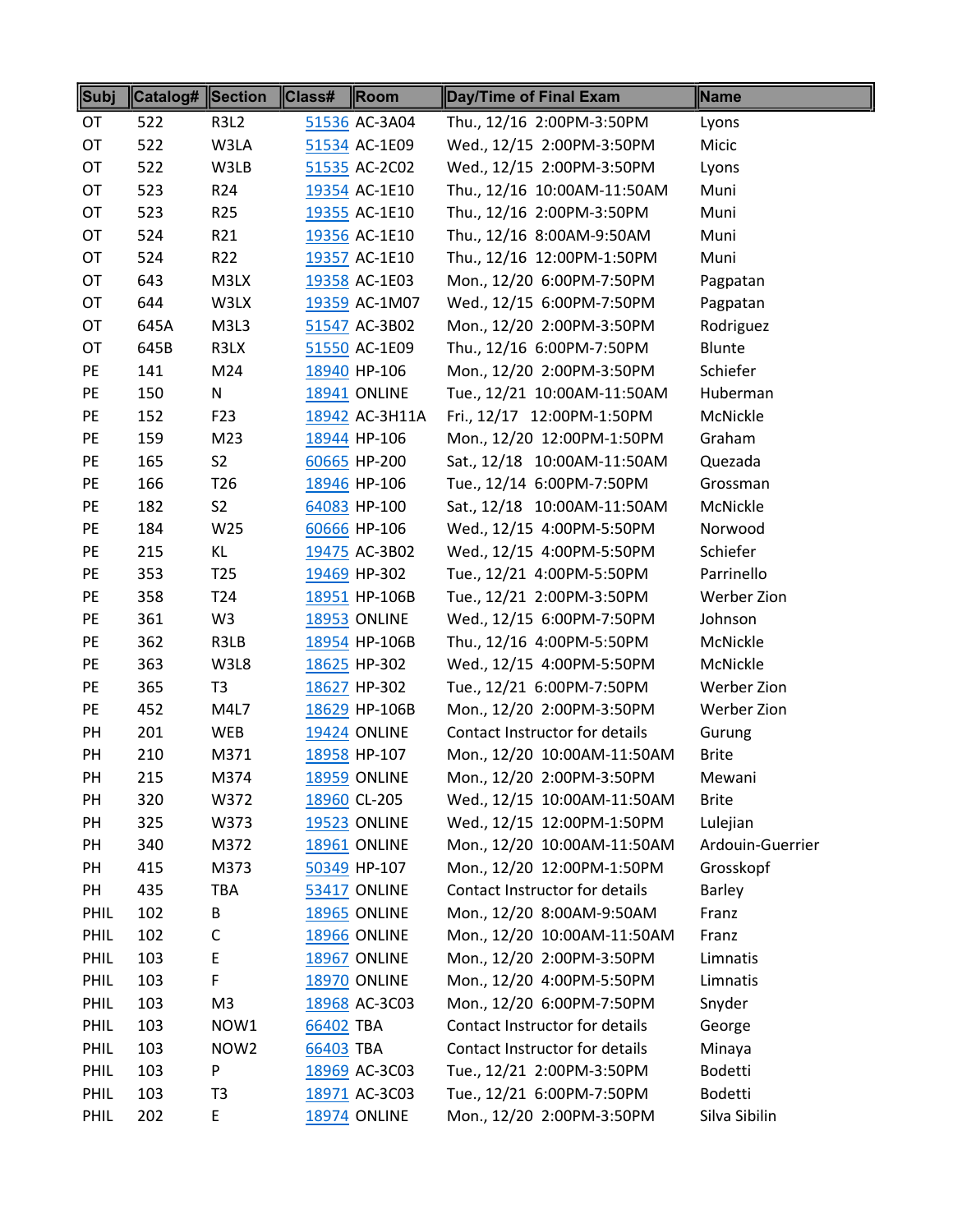| Subj        | Catalog# Section |                 | Class#    | Room                | Day/Time of Final Exam         | Name          |
|-------------|------------------|-----------------|-----------|---------------------|--------------------------------|---------------|
| PHIL        | 202              | P               |           | <b>18973 ONLINE</b> | Tue., 12/21 2:00PM-3:50PM      | Silva Sibilin |
| PHIL        | 202              | T <sub>3</sub>  |           | <b>18975 ONLINE</b> | Tue., 12/21 6:00PM-7:50PM      | Gerena        |
| PHIL        | 202              | W <sub>3</sub>  |           | 18972 AC-3C03       | Wed., 12/15 6:00PM-7:50PM      | Prashad       |
| PHIL        | 308              | M <sub>3</sub>  |           | <b>18980 ONLINE</b> | Mon., 12/20 6:00PM-7:50PM      | Feld          |
| PHIL        | 308              | N               |           | 18981 ONLINE        | Tue., 12/21 10:00AM-11:50AM    | Scanlon       |
| PHIL        | 308              | P               |           | <b>18983 ONLINE</b> | Tue., 12/21 2:00PM-3:50PM      | Scanlon       |
| PHIL        | 308              | R <sub>3</sub>  |           | 18982 ONLINE        | Thu., 12/16 6:00PM-7:50PM      | Feld          |
| PHIL        | 351              | B               |           | 18984 AC-2B02       | Mon., 12/20 8:00AM-9:50AM      | Bodetti       |
| <b>PHS</b>  | 300              | N               |           | 18985 AC-2C02       | Thu., 12/16 10:00AM-11:50AM    | Chakravarti   |
| PHS         | 350              | O               |           | 18986 HP-302        | Tue., 12/21 10:00AM-11:50AM    | Chakravarti   |
| PHS         | 401              | H               |           | 18987 AC-2B07       | Wed., 12/15 10:00AM-11:50AM    | Musumeci      |
| PHS         | 480              | TBA1            | 18988 TBA |                     | Contact Instructor for details | Chakravarti   |
| PHS         | 480              | TBA2            | 18989 TBA |                     | Contact Instructor for details | Chang         |
| PHS         | 502              | F <sub>16</sub> |           | 18992 AC-3E11       | Fri., 12/17 12:00PM-1:50PM     | Musumeci      |
| <b>PHS</b>  | 505              | W3              |           | <b>19481 ONLINE</b> | Wed., 12/15 6:00PM-7:50PM      | Zhou          |
| PHS         | 507              | F <sub>3</sub>  |           | 64139 ONLINE        | Fri., 12/17 6:00PM-7:50PM      | Gurumurthy    |
| PHS         | 508              | TBA1            | 18994 TBA |                     | Contact Instructor for details | Chang         |
| PHS         | 508              | TBA2            | 18995 TBA |                     | Contact Instructor for details | Gurumurthy    |
| PHS         | 508              | TBA4            | 19561 TBA |                     | Contact Instructor for details | Desamero      |
| PHS         | 509              | R <sub>3</sub>  |           | 64140 ONLINE        | Thu., 12/16 6:00PM-7:50PM      | Chakravarti   |
| PHS         | 512              | T <sub>3</sub>  |           | 63835 ONLINE        | Tue., 12/21 6:00PM-7:50PM      | Williams      |
| PHS         | 520              | M <sub>3</sub>  |           | <b>50332 ONLINE</b> | Mon., 12/20 6:00PM-7:50PM      | Gopen         |
| <b>PHYS</b> | 113              | R2L1            |           | <b>18999 ONLINE</b> | Thu., 12/16 8:00AM-9:50AM      | Parsons       |
| <b>PHYS</b> | 113              | S <sub>23</sub> |           | 50333 AC-2E04       | Sun., 12/19 12:00PM-1:50PM     | Shukla        |
| <b>PHYS</b> | 113              | T2L1            |           | <b>18997 ONLINE</b> | Tue., 12/21 8:00AM-9:50AM      | Parsons       |
| <b>PHYS</b> | 113              | <b>T2L9</b>     |           | <b>18998 ONLINE</b> | Tue., 12/21 4:00PM-5:50PM      | Song          |
| <b>PHYS</b> | 114              | R2L1            |           | 19001 AC-2E01       | Thu., 12/16 8:00AM-9:50AM      | Kutwaru       |
| <b>PHYS</b> | 114              | T2L1            |           | 63852 AC-2E01       | Tue., 12/21 8:00AM-9:50AM      | Kutwaru       |
| <b>PHYS</b> | 114              | <b>T2L9</b>     |           | 19000 AC-2E01       | Tue., 12/21 4:00PM-5:50PM      | Chakalis      |
| <b>PHYS</b> | 115              | O               |           | <b>19002 ONLINE</b> | Tue., 12/21 10:00AM-11:50AM    | Kutwaru       |
| <b>PHYS</b> | 115              | S <sub>3</sub>  |           | 50335 AC-2B02       | Sat., 12/18 10:00AM-11:50AM    | Shukla        |
| <b>PHYS</b> | 116              | O               |           | <b>19005 ONLINE</b> | Contact Instructor for details | Pease         |
| <b>PHYS</b> | 116              | <b>WEB</b>      |           | 63461 ONLINE        | Contact Instructor for details | Pease         |
| <b>PHYS</b> | 117              | <b>WEB</b>      |           | <b>19007 ONLINE</b> | Contact Instructor for details | Lynch         |
| <b>PHYS</b> | 118              | P               |           | 19009 AC-2E01       | Tue., 12/21 2:00PM-3:50PM      | Popp          |
| <b>PHYS</b> | 140              | ВC              |           | 50340 AC-2E04       | Mon., 12/20 10:00AM-11:50AM    | Wiseman       |
| <b>PHYS</b> | 140              | ECI1            |           | <b>53745 ONLINE</b> | Contact Instructor for details | Iqbal         |
| <b>PHYS</b> | 140              | R4              |           | <b>19012 ONLINE</b> | Thu., 12/16 6:00PM-7:50PM      | Wiseman       |
| <b>PHYS</b> | 241              | KL              |           | 50341 AC-2F08       | Wed., 12/15 4:00PM-5:50PM      | Popp          |
| <b>PHYS</b> | 351              | BC              |           | 50343 AC-2F08       | Mon., 12/20 10:00AM-11:50AM    | Paglione      |
| <b>PHYS</b> | 495              | TBA             | 64826 TBA |                     | Contact Instructor for details | Popp          |
| <b>PHYS</b> | 495              | TBA2            | 66613 TBA |                     | Contact Instructor for details | Lynch         |
| POL         | 101              | L               |           | 19015 AC-4M06       | Wed., 12/15 10:00AM-11:50AM    | Palazzo       |
| <b>POL</b>  | 103              | А               |           | 19020 AC-4M07       | Mon., 12/20 8:00AM-9:50AM      | Chaouad       |
| <b>POL</b>  | 103              | L               |           | 19016 AC-4M07       | Wed., 12/15 4:00PM-5:50PM      | Palazzo       |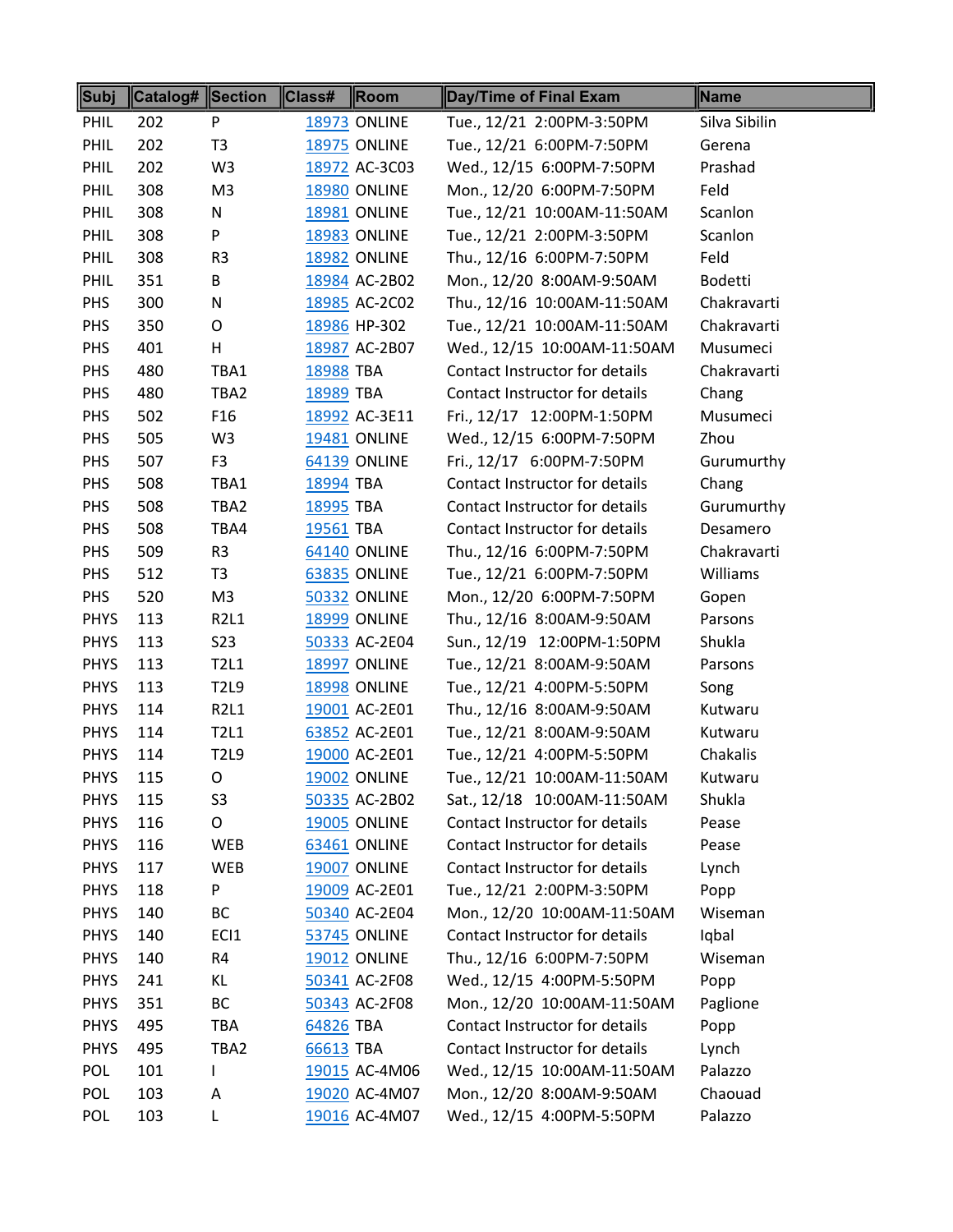| Subj        | Catalog# Section |                  | Class#<br>$\ $ Room | Day/Time of Final Exam         | Name             |
|-------------|------------------|------------------|---------------------|--------------------------------|------------------|
| <b>POL</b>  | 103              | NOW1             | 66407 TBA           | Contact Instructor for details | Majumder         |
| <b>POL</b>  | 103              | NOW <sub>2</sub> | 66408 TBA           | Contact Instructor for details | Majumder         |
| <b>POL</b>  | 103              | NOW3             | 66409 TBA           | Contact Instructor for details | Preston          |
| <b>POL</b>  | 103              | NOW4             | 66410 TBA           | Contact Instructor for details | Preston          |
| POL         | 103              | NOW5             | 66412 TBA           | Contact Instructor for details | Love             |
| <b>POL</b>  | 103              | NOW6             | 66413 TBA           | Contact Instructor for details | Alamarie         |
| <b>POL</b>  | 103              | NOW6             | 66413 TBA           | Contact Instructor for details | Chowdhury        |
| <b>POL</b>  | 103              | O                | 19018 AC-4M07       | Tue., 12/21 10:00AM-11:50AM    | Kreider Verhalle |
| <b>POL</b>  | 103              | SS <sub>3</sub>  | 19019 AC-4D02       | Sat., 12/18 12:00PM-1:50PM     | Rroji            |
| <b>POL</b>  | 202              | P                | 19022 AC-4M06       | Tue., 12/21 2:00PM-3:50PM      | Assoudeh         |
| <b>POL</b>  | 222              | <b>T24A</b>      | 50194 ONLINE        | Tue., 12/21 2:00PM-3:50PM      | Levey            |
| <b>POL</b>  | 222              | WEB1             | 50195 ONLINE        | Contact Instructor for details | Levey            |
| <b>POL</b>  | 228              | SSS <sub>3</sub> | 19023 AC-3B01       | Sat., 12/18 2:00PM-3:50PM      | Rroji            |
| <b>POL</b>  | 241              | S <sub>3</sub>   | 19024 AC-3B01       | Sat., 12/18 10:00AM-11:50AM    | Rroji            |
| <b>POL</b>  | 267              | J                | 19025 AC-3B01       | Wed., 12/15 12:00PM-1:50PM     | Palazzo          |
| <b>POL</b>  | 275              | <b>NO</b>        | 19026 AC-3B01       | Tue., 12/21 10:00AM-11:50AM    | Harper           |
| <b>POL</b>  | 285              | B                | 19027 AC-3B01       | Mon., 12/20 8:00AM-9:50AM      | Chaouad          |
| <b>POL</b>  | 321              | <b>T24A</b>      | <b>50206 ONLINE</b> | Tue., 12/21 2:00PM-3:50PM      | Apkarian         |
| <b>POL</b>  | 327              | M <sub>3</sub>   | 19028 AC-3B01       | Mon., 12/20 6:00PM-7:50PM      | Hughes           |
| <b>POL</b>  | 346              | C                | 19029 AC-3B01       | Mon., 12/20 10:00AM-11:50AM    | Chaouad          |
| <b>POL</b>  | 393              | T <sub>25</sub>  | 19030 AC-3A04       | Tue., 12/21 4:00PM-5:50PM      | Harper           |
| <b>POL</b>  | 453              | F                | 50212 AC-2B01       | Mon., 12/20 4:00PM-5:50PM      | Sharpe           |
| <b>PRST</b> | 242              | <b>T3L8</b>      | 49360 AC-3H16       | Tue., 12/21 4:00PM-5:50PM      | Vasquez          |
| <b>PSY</b>  | 102              | $\mathsf C$      | 19042 AC-4M06       | Mon., 12/20 10:00AM-11:50AM    | Rahman           |
| <b>PSY</b>  | 102              | D                | 19040 AC-4D02       | Mon., 12/20 12:00PM-1:50PM     | Owens            |
| <b>PSY</b>  | 102              | E                | 19045 AC-4D02       | Mon., 12/20 2:00PM-3:50PM      | Carrasco         |
| <b>PSY</b>  | 102              | EC <sub>1</sub>  | <b>53747 ONLINE</b> | Contact Instructor for details | Vanderpool       |
| <b>PSY</b>  | 102              | EC <sub>13</sub> | <b>53749 ONLINE</b> | Contact Instructor for details | Fenelon          |
| <b>PSY</b>  | 102              | <b>JSK</b>       | 53604 AC-4M05       | Wed., 12/15 12:00PM-1:50PM     | Preiser          |
| <b>PSY</b>  | 102              | M                | <b>19041 ONLINE</b> | Tue., 12/21 8:00AM-9:50AM      | Hansen           |
| <b>PSY</b>  | 102              | NOW1             | 66415 TBA           | Contact Instructor for details | <b>Bougatsos</b> |
| <b>PSY</b>  | 102              | NOW <sub>2</sub> | 66416 TBA           | Contact Instructor for details | <b>Bougatsos</b> |
| <b>PSY</b>  | 102              | NOW3             | 66417 TBA           | Contact Instructor for details | Monterroso       |
| <b>PSY</b>  | 102              | NOW4             | 66421 TBA           | Contact Instructor for details | Hernandez        |
| <b>PSY</b>  | 102              | NOW5             | 66443 TBA           | Contact Instructor for details | Schaudt          |
| <b>PSY</b>  | 102              | Q                | <b>19037 ONLINE</b> | Tue., 12/21 4:00PM-5:50PM      | Austin           |
| <b>PSY</b>  | 102              | UU3              | 19046 AC-4D01       | Sun., 12/19 12:00PM-1:50PM     | Vaigneur         |
| <b>PSY</b>  | 102              | W <sub>3</sub>   | 19044 AC-4M05       | Wed., 12/15 6:00PM-7:50PM      | Preiser          |
| <b>PSY</b>  | 102              | XB               | <b>19043 ONLINE</b> | Fri., 12/17 12:00PM-1:50PM     | Valad            |
| <b>PSY</b>  | 102              | XC               | <b>19039 ONLINE</b> | Fri., 12/17 2:00PM-3:50PM      | Valad            |
| <b>PSY</b>  | 200              | WEB              | <b>52916 ONLINE</b> | Contact Instructor for details | <b>Berwid</b>    |
| <b>PSY</b>  | 214              | M <sub>3</sub>   | <b>19049 ONLINE</b> | Mon., 12/20 6:00PM-7:50PM      | Segal            |
| <b>PSY</b>  | 214              | O                | <b>19047 ONLINE</b> | Tue., 12/21 10:00AM-11:50AM    | Campbell         |
| <b>PSY</b>  | 214              | WEB              | <b>19048 ONLINE</b> | Contact Instructor for details | Austin           |
| <b>PSY</b>  | 215              | N                | <b>19050 ONLINE</b> | Tue., 12/21 10:00AM-11:50AM    | Austin           |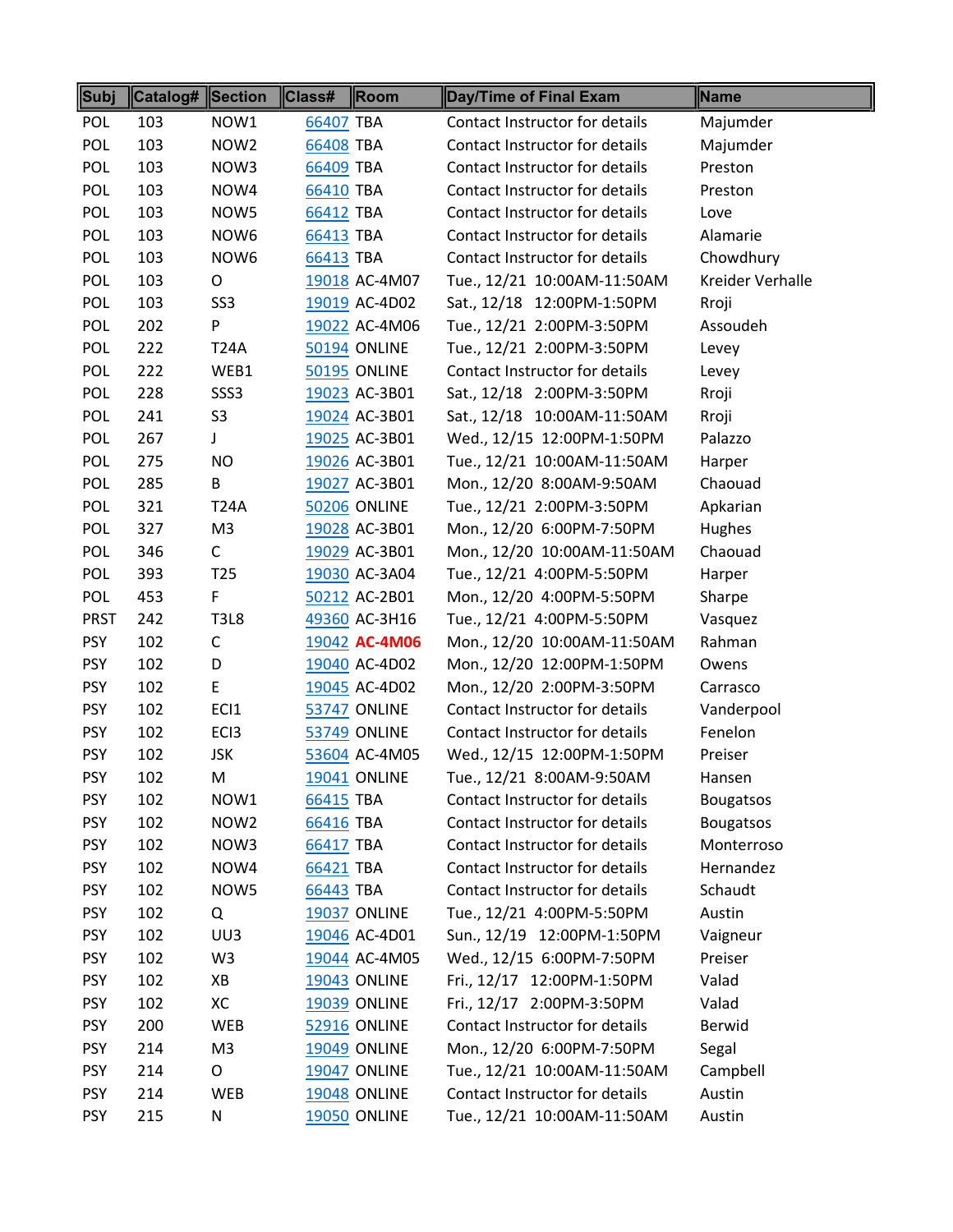| Subj       | Catalog# Section |                | Class#    | Room                | Day/Time of Final Exam         | Name          |
|------------|------------------|----------------|-----------|---------------------|--------------------------------|---------------|
| <b>PSY</b> | 215              | T3             |           | <b>19051 ONLINE</b> | Tue., 12/21 6:00PM-7:50PM      | Austin        |
| <b>PSY</b> | 215              | WEB            |           | <b>19052 ONLINE</b> | Contact Instructor for details | Rodgers       |
| <b>PSY</b> | 216              | R <sub>3</sub> |           | 19053 AC-4D02       | Thu., 12/16 6:00PM-7:50PM      | Nelson        |
| <b>PSY</b> | 216              | S <sub>3</sub> |           | 19054 AC-4D01       | Sat., 12/18 10:00AM-11:50AM    | Campbell      |
| <b>PSY</b> | 225              | R375           |           | <b>19055 ONLINE</b> | Thu., 12/16 4:00PM-5:50PM      | Elfers-wygand |
| <b>PSY</b> | 226              | <b>M23A</b>    |           | 19060 CL-204A       | Mon., 12/20 12:00PM-1:50PM     | <b>Berwid</b> |
| <b>PSY</b> | 226              | <b>M26A</b>    |           | 19058 CL-204A       | Mon., 12/20 6:00PM-7:50PM      | Preiser       |
| <b>PSY</b> | 226              | <b>T21A</b>    |           | 19056 AC-4D02       | Tue., 12/21 8:00AM-9:50AM      | Chirico       |
| <b>PSY</b> | 232              | Ρ              |           | 19065 AC-4D01       | Tue., 12/21 2:00PM-3:50PM      | <b>Ellis</b>  |
| <b>PSY</b> | 232              | W375           |           | <b>19066 ONLINE</b> | Wed., 12/15 4:00PM-5:50PM      | Ashton        |
| <b>PSY</b> | 234              | R <sub>3</sub> |           | <b>19067 ONLINE</b> | Thu., 12/16 6:00PM-7:50PM      | Hansen        |
| <b>PSY</b> | 234              | WEB            |           | <b>19068 ONLINE</b> | Contact Instructor for details | Majerovitz    |
| <b>PSY</b> | 236              | F <sub>3</sub> |           | <b>19069 ONLINE</b> | Fri., 12/17 6:00PM-7:50PM      | Campbell      |
| <b>PSY</b> | 238              | W <sub>3</sub> |           | <b>19070 ONLINE</b> | Wed., 12/15 6:00PM-7:50PM      | Segal         |
| <b>PSY</b> | 238              | WEB            |           | <b>19072 ONLINE</b> | Contact Instructor for details | Pitsikalis    |
| <b>PSY</b> | 238              | XB             |           | 19071 AC-4D02       | Fri., 12/17 12:00PM-1:50PM     | Nelson        |
| <b>PSY</b> | 251              | E.             |           | 19073 AC-4D01       | Mon., 12/20 2:00PM-3:50PM      | Louis         |
| <b>PSY</b> | 252              | WEB            |           | <b>19074 ONLINE</b> | Contact Instructor for details | Rodriguez     |
| <b>PSY</b> | 253              | D              |           | 19076 AC-4D01       | Mon., 12/20 12:00PM-1:50PM     | Louis         |
| <b>PSY</b> | 253              | WEB            |           | <b>19075 ONLINE</b> | Contact Instructor for details | Ashton        |
| <b>PSY</b> | 283              | F372           |           | <b>19077 ONLINE</b> | Fri., 12/17 10:00AM-11:50AM    | Mokrue        |
| <b>PSY</b> | 290              | <b>TBA</b>     | 19078 TBA |                     | Contact Instructor for details | Davies        |
| <b>PSY</b> | 291              | <b>TBA</b>     | 19079 TBA |                     | Contact Instructor for details | Davies        |
| <b>PSY</b> | 292              | TBA            | 19080 TBA |                     | Contact Instructor for details | Davies        |
| <b>PSY</b> | 313              | <b>BC</b>      |           | <b>19084 ONLINE</b> | Mon., 12/20 10:00AM-11:50AM    | Duncan        |
| <b>PSY</b> | 319              | BC             |           | 19087 CL-204B       | Mon., 12/20 10:00AM-11:50AM    | Owens         |
| <b>PSY</b> | 319              | W4             |           | 19085 CL-204A       | Wed., 12/15 6:00PM-7:50PM      | Chan          |
| <b>PSY</b> | 319              | WEB            |           | <b>19086 ONLINE</b> | Contact Instructor for details | Duncan        |
| <b>PSY</b> | 321              | BC             |           | 19089 AC-4F01       | Mon., 12/20 10:00AM-11:50AM    | Villegas      |
| <b>PSY</b> | 321              | DE             |           | 19088 AC-4F01       | Mon., 12/20 2:00PM-3:50PM      | Villegas      |
| <b>PSY</b> | 330              | F              |           | 19093 AC-4D02       | Mon., 12/20 4:00PM-5:50PM      | Carrasco      |
| <b>PSY</b> | 330              | O              |           | 19092 AC-4D02       | Tue., 12/21 10:00AM-11:50AM    | Graig         |
| <b>PSY</b> | 330              | WEB1           |           | <b>19090 ONLINE</b> | Contact Instructor for details | Barahmand     |
| <b>PSY</b> | 330              | WEB2           |           | <b>19091 ONLINE</b> | Contact Instructor for details | Pitsikalis    |
| <b>PSY</b> | 345              | WEB            |           | <b>19095 ONLINE</b> | Contact Instructor for details | Swoboda       |
| <b>PSY</b> | 353              | W3             |           | 19096 AC-4D01       | Wed., 12/15 6:00PM-7:50PM      | Pitsikalis    |
| <b>PSY</b> | 362              | M <sub>3</sub> |           | 19097 AC-4D02       | Mon., 12/20 6:00PM-7:50PM      | Carrasco      |
| <b>PSY</b> | 362              | N              |           | 19098 AC-4M05       | Tue., 12/21 10:00AM-11:50AM    | Preiser       |
| <b>PSY</b> | 362              | <b>WEB</b>     |           | <b>19099 ONLINE</b> | Contact Instructor for details | Nelson        |
| <b>PSY</b> | 381              | WEB            |           | <b>19100 ONLINE</b> | Contact Instructor for details | Majerovitz    |
| <b>PSY</b> | 401              | WEB            |           | <b>19425 ONLINE</b> | Contact Instructor for details | Swoboda       |
| <b>PSY</b> | 430              | <b>M23A</b>    |           | <b>19101 ONLINE</b> | Mon., 12/20 12:00PM-1:50PM     | Ashton        |
| <b>PSY</b> | 430              | <b>T24A</b>    |           | 19102 CL-204A       | Tue., 12/21 2:00PM-3:50PM      | Johnson       |
| <b>PSY</b> | 430              | <b>W26A</b>    |           | <b>19103 ONLINE</b> | Wed., 12/15 6:00PM-7:50PM      | Hansen        |
| <b>PSY</b> | 490              | <b>TB11</b>    | 61873 TBA |                     | Contact Instructor for details | Chirico       |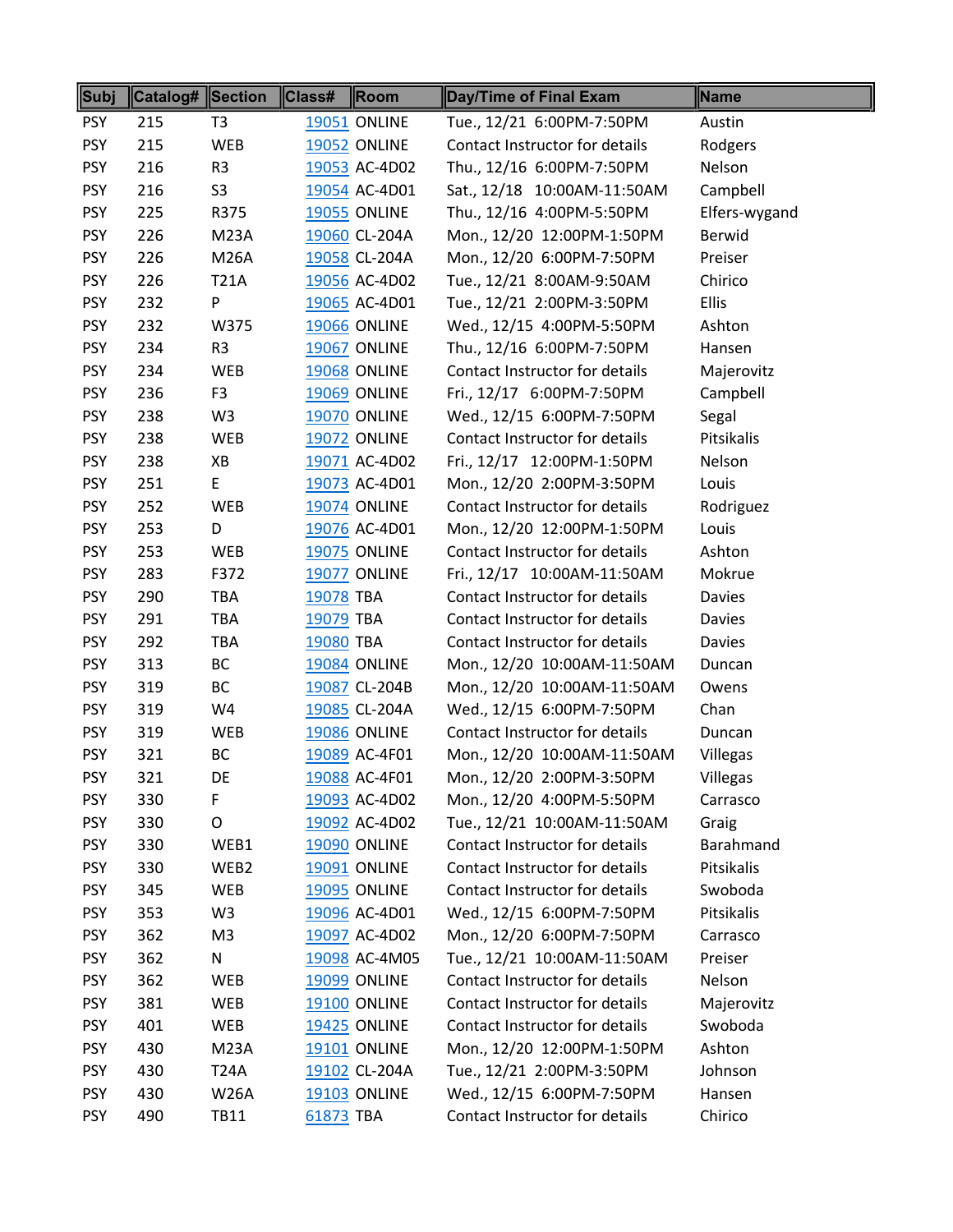| Subj            | <b>Catalog# Section</b> |                 | Class#    | Room                | Day/Time of Final Exam         | Name             |
|-----------------|-------------------------|-----------------|-----------|---------------------|--------------------------------|------------------|
| <b>PSY</b>      | 490                     | TBA8            | 19114 TBA |                     | Contact Instructor for details | Villegas         |
| <b>SCWK</b>     | 101                     | W375            |           | <b>19124 ONLINE</b> | Wed., 12/15 4:00PM-5:50PM      | Pratt            |
| <b>SCWK 203</b> |                         | T <sub>3</sub>  |           | <b>19126 ONLINE</b> | Tue., 12/21 6:00PM-7:50PM      | Roeback          |
| SCWK            | 203                     | W334            |           | <b>19125 ONLINE</b> | Wed., 12/15 12:00PM-1:50PM     | Roeback          |
| SCWK            | 293                     | W26             |           | <b>19128 ONLINE</b> | Wed., 12/15 6:00PM-7:50PM      | Glickman         |
| SCWK 300        |                         | <b>WEB</b>      |           | <b>19129 ONLINE</b> | Contact Instructor for details | Letteney         |
| <b>SCWK 350</b> |                         | T456            |           | 19130 AC-3A05       | Tue., 12/21 6:00PM-7:50PM      | Acker            |
| <b>SCWK 360</b> |                         | T374            |           | <b>19131 ONLINE</b> | Tue., 12/21 2:00PM-3:50PM      | Letteney         |
| <b>SCWK 360</b> |                         | WEB             |           | <b>19132 ONLINE</b> | Contact Instructor for details | Letteney         |
| <b>SCWK 370</b> |                         | M375            |           | <b>19133 ONLINE</b> | Mon., 12/20 4:00PM-5:50PM      | Jones            |
| <b>SCWK 400</b> |                         | M <sub>3</sub>  |           | 61858 ONLINE        | Mon., 12/20 6:00PM-7:50PM      | Moldovan         |
| <b>SCWK 410</b> |                         | <b>T26A</b>     |           | <b>19139 ONLINE</b> | Tue., 12/21 6:00PM-7:50PM      | Goldberg         |
| <b>SCWK 410</b> |                         | T26B            |           | <b>19137 ONLINE</b> | Tue., 12/21 6:00PM-7:50PM      | Gil              |
| <b>SCWK 410</b> |                         | W26             |           | <b>19138 ONLINE</b> | Wed., 12/15 6:00PM-7:50PM      | Wilson           |
| <b>SCWK 470</b> |                         | M3              |           | <b>19140 ONLINE</b> | Mon., 12/20 6:00PM-7:50PM      | Ortiz            |
| <b>SCWK 470</b> |                         | <b>WEB</b>      |           | 63435 ONLINE        | Contact Instructor for details | Acker            |
| <b>SCWK 480</b> |                         | M375            |           | <b>61916 ONLINE</b> | Mon., 12/20 4:00PM-5:50PM      | Moldovan         |
| <b>SCWK 480</b> |                         | R <sub>3</sub>  |           | 63436 ONLINE        | Thu., 12/16 6:00PM-7:50PM      | Moldovan         |
| <b>SCWK 492</b> |                         | M26             |           | <b>49988 ONLINE</b> | Mon., 12/20 6:00PM-7:50PM      | Herbert          |
| <b>SCWK 492</b> |                         | <b>T26A</b>     |           | <b>19143 ONLINE</b> | Tue., 12/21 6:00PM-7:50PM      | Edwards          |
| <b>SCWK 492</b> |                         | T26B            |           | <b>19142 ONLINE</b> | Tue., 12/21 6:00PM-7:50PM      | Garcia           |
| <b>SCWK 492</b> |                         | <b>W26A</b>     |           | <b>19144 ONLINE</b> | Wed., 12/15 6:00PM-7:50PM      | Roeback          |
| <b>SCWK 501</b> |                         | GR1             |           | <b>19145 ONLINE</b> | Mon., 12/20 6:00PM-7:50PM      | Hornung          |
| <b>SCWK 503</b> |                         | GR <sub>2</sub> |           | <b>19146 ONLINE</b> | Mon., 12/20 8:00PM-9:50PM      | Allen-Mccombs    |
| <b>SCWK 505</b> |                         | GR <sub>3</sub> |           | <b>19147 ONLINE</b> | Wed., 12/15 8:00PM-9:50PM      | Allen-Mccombs    |
| <b>SCWK 507</b> |                         | GR8             |           | <b>19148 ONLINE</b> | Sat., 12/18 10:00AM-11:50AM    | Hornung          |
| SCWK 601        |                         | GR7             |           | <b>19150 ONLINE</b> | Tue., 12/21 8:00PM-9:50PM      | Diner            |
| SCWK 603        |                         | GR <sub>6</sub> |           | <b>19151 ONLINE</b> | Thu., 12/16 6:00PM-7:50PM      | Rodgers          |
| <b>SCWK 605</b> |                         | GR5             |           | <b>19152 ONLINE</b> | Tue., 12/21 6:00PM-7:50PM      | Pratt            |
| SCWK 607        |                         |                 |           |                     |                                |                  |
|                 |                         | GR8             |           | <b>19153 ONLINE</b> | Sat., 12/18 10:00AM-11:50AM    | Diner            |
| <b>SCWK 609</b> |                         | GR9             |           | <b>19154 ONLINE</b> | Sat., 12/18 12:00PM-1:50PM     | Pratt            |
| <b>SD</b>       | 110                     | M23             |           | 19156 AC-1E06       | Mon., 12/20 12:00PM-1:50PM     | Smith            |
| SD              | 110                     | R <sub>22</sub> |           | <b>19157 ONLINE</b> | Thu., 12/16 10:00AM-11:50AM    | Woods            |
| <b>SKCS</b>     | 102                     | <b>M22A</b>     |           | 19162 AC-3H14       | Mon., 12/20 10:00AM-11:50AM    | Hernandez        |
| <b>SKCS</b>     | 102                     | <b>M23A</b>     |           | 19159 AC-3H11B      | Mon., 12/20 12:00PM-1:50PM     | Hernandez        |
| <b>SKCS</b>     | 102                     | M23B            |           | <b>19160 ONLINE</b> | Mon., 12/20 12:00PM-1:50PM     | Mayungbo         |
| <b>SKCS</b>     | 102                     | <b>M24A</b>     |           | 19161 AC-2C02       | Mon., 12/20 2:00PM-3:50PM      | Ellis            |
| <b>SKCS</b>     | 102                     | <b>R22A</b>     |           | <b>19164 ONLINE</b> | Thu., 12/16 10:00AM-11:50AM    | Mayers-Anselm    |
| <b>SKCS</b>     | 102                     | WEB             |           | <b>66546 ONLINE</b> | Contact Instructor for details | Mayungbo         |
| <b>SKCS</b>     | 110                     | R <sub>24</sub> |           | <b>19165 ONLINE</b> | Thu., 12/16 2:00PM-3:50PM      | Gonzalez         |
| SOC             | 101                     | В               |           | 19169 AC-4D01       | Mon., 12/20 8:00AM-9:50AM      | Stevens          |
| SOC             | 101                     | E               |           | 19175 AC-4M05       | Mon., 12/20 2:00PM-3:50PM      | Ojha             |
| SOC             | 101                     | <b>JSK</b>      |           | 19170 AC-3B02       | Wed., 12/15 12:00PM-1:50PM     | Kreider Verhalle |
| SOC             | 101                     | M373            |           | <b>19168 ONLINE</b> | Mon., 12/20 12:00PM-1:50PM     | Apkarian         |
| <b>SOC</b>      | 101                     | NOW1            | 66445 TBA |                     | Contact Instructor for details | Coulton-Morrison |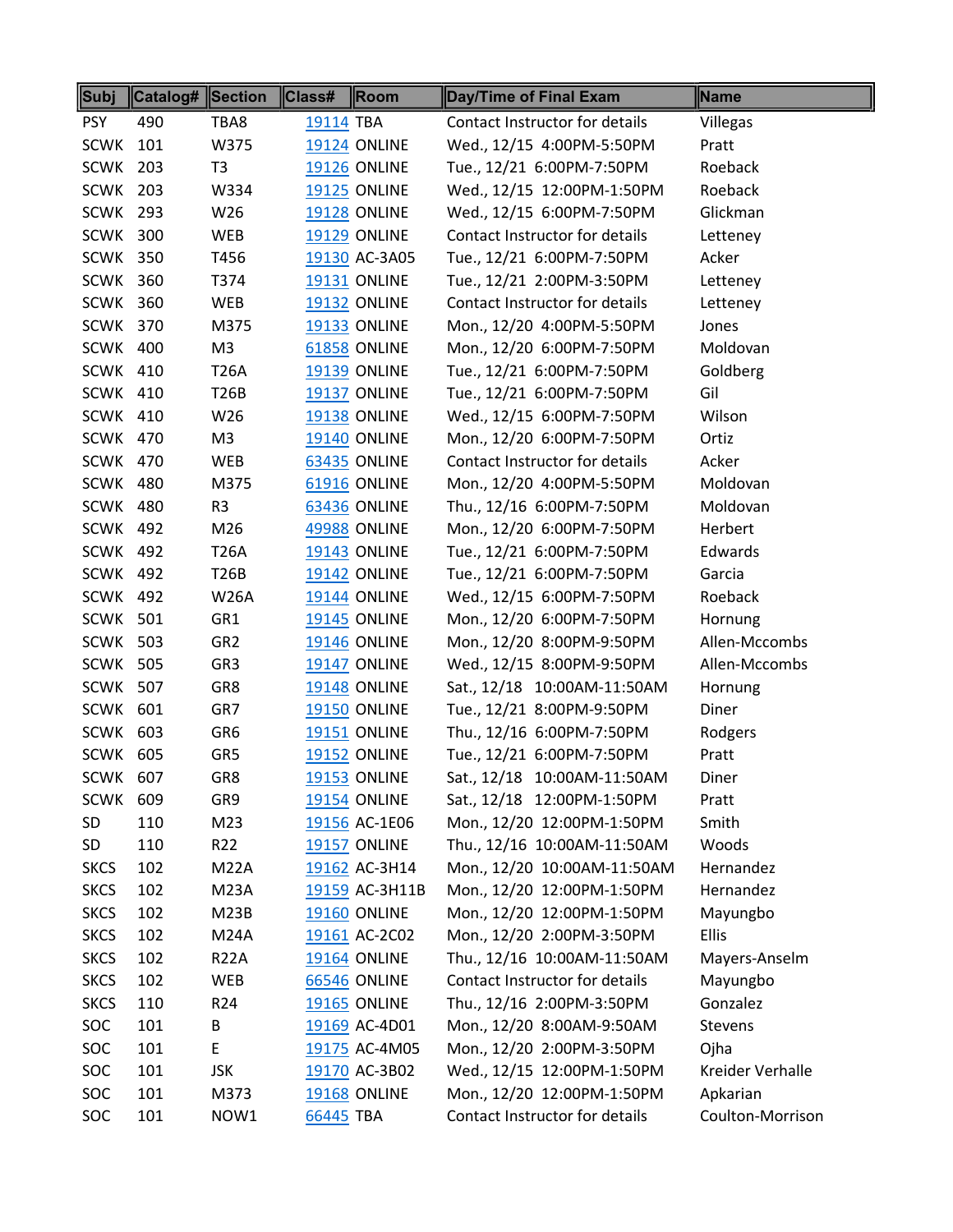| Subj        | Catalog# Section |                  | Class#<br>$\parallel$ Room | Day/Time of Final Exam         | Name             |
|-------------|------------------|------------------|----------------------------|--------------------------------|------------------|
| <b>SOC</b>  | 101              | NOW <sub>2</sub> | 66447 TBA                  | Contact Instructor for details | Colic            |
| SOC         | 101              | NOW3             | 66449 TBA                  | Contact Instructor for details | Glasse           |
| <b>SOC</b>  | 101              | O                | 19172 AC-4M05              | Tue., 12/21 8:00AM-9:50AM      | Ojha             |
| SOC         | 101              | P                | 19174 AC-4M07              | Tue., 12/21 2:00PM-3:50PM      | Sperry           |
| <b>SOC</b>  | 101              | WEB1             | <b>19166 ONLINE</b>        | Contact Instructor for details | Gregory          |
| <b>SOC</b>  | 201              | M373             | <b>19177 ONLINE</b>        | Mon., 12/20 12:00PM-1:50PM     | Zhang            |
| SOC         | 201              | R375             | 19178 AC-3B01              | Thu., 12/16 4:00PM-5:50PM      | Ortiz            |
| <b>SOC</b>  | 201              | T376             | <b>19176 ONLINE</b>        | Tue., 12/21 6:00PM-7:50PM      | Zhang            |
| <b>SOC</b>  | 202              | E.               | <b>18978 ONLINE</b>        | Mon., 12/20 2:00PM-3:50PM      | Silva Sibilin    |
| <b>SOC</b>  | 202              | P                | <b>18977 ONLINE</b>        | Tue., 12/21 2:00PM-3:50PM      | Silva Sibilin    |
| SOC         | 202              | T <sub>3</sub>   | <b>18979 ONLINE</b>        | Tue., 12/21 6:00PM-7:50PM      | Gerena           |
| SOC         | 202              | W3               | 18976 AC-3C03              | Wed., 12/15 6:00PM-7:50PM      | Prashad          |
| <b>SOC</b>  | 220              | <b>T24A</b>      | <b>50202 ONLINE</b>        | Tue., 12/21 2:00PM-3:50PM      | Levey            |
| <b>SOC</b>  | 220              | WEB1             | <b>50203 ONLINE</b>        | Contact Instructor for details | Levey            |
| <b>SOC</b>  | 235              | R <sub>3</sub>   | <b>19181 ONLINE</b>        | Thu., 12/16 6:00PM-7:50PM      | Bernal           |
| <b>SOC</b>  | 235              | T374             | <b>19179 ONLINE</b>        | Tue., 12/21 2:00PM-3:50PM      | Gregory          |
| <b>SOC</b>  | 235              | W3L3             | 19180 CL-109               | Wed., 12/15 10:00AM-11:50AM    | Ojha             |
| <b>SOC</b>  | 252              | WEB              | <b>19183 ONLINE</b>        | Contact Instructor for details | Kostrzewa        |
| SOC         | 312              | M <sub>3</sub>   | 19184 AC-3H11B             | Mon., 12/20 6:00PM-7:50PM      | Bernal           |
| <b>SOC</b>  | 312              | <b>WEB</b>       | <b>19185 ONLINE</b>        | Contact Instructor for details | Kostrzewa        |
| <b>SOC</b>  | 321              | <b>T24A</b>      | <b>50210 ONLINE</b>        | Tue., 12/21 2:00PM-3:50PM      | Apkarian         |
| <b>SOC</b>  | 333              | R374             | <b>19186 ONLINE</b>        | Thu., 12/16 2:00PM-3:50PM      | Gregory          |
| SOC         | 333              | W <sub>3</sub>   | <b>19187 ONLINE</b>        | Wed., 12/15 6:00PM-7:50PM      | Bernal           |
| <b>SOC</b>  | 338              | WEB              | <b>19188 ONLINE</b>        | Contact Instructor for details | Bonano           |
| <b>SOC</b>  | 344              | F <sub>3</sub>   | 19189 AC-4D02              | Fri., 12/17 6:00PM-7:50PM      | Yarru            |
| <b>SOC</b>  | 347              | WEB              | <b>19190 ONLINE</b>        | Contact Instructor for details | Kreider Verhalle |
| <b>SOC</b>  | 364              | WEB              | 19191 ONLINE               | Contact Instructor for details | <b>Biskup</b>    |
| SOC         | 390              | WEB              | <b>19193 ONLINE</b>        | Contact Instructor for details | Levey            |
| <b>SPAN</b> | 101              | AB               | <b>19195 ONLINE</b>        | Mon., 12/20 8:00AM-9:50AM      | Aragon           |
| <b>SPAN</b> | 101              | BC <sub>1</sub>  | <b>19196 ONLINE</b>        | Mon., 12/20 10:00AM-11:50AM    | Aragon           |
| <b>SPAN</b> | 101              | BC <sub>2</sub>  | <b>19197 ONLINE</b>        | Mon., 12/20 10:00AM-11:50AM    | Ballantyne       |
| <b>SPAN</b> | 101              | CD               | <b>19199 ONLINE</b>        | Mon., 12/20 12:00PM-1:50PM     | Staub            |
| <b>SPAN</b> | 101              | DE               | 19200 AC-3C04              | Mon., 12/20 2:00PM-3:50PM      | Vasquez          |
| <b>SPAN</b> | 101              | EF               | 19201 AC-3C04              | Mon., 12/20 4:00PM-5:50PM      | Gomez            |
| SPAN        | 101              | F4               | <b>19208 ONLINE</b>        | Fri., 12/17 6:00PM-7:50PM      | <b>Morales</b>   |
| <b>SPAN</b> | 101              | ΜN               | <b>19202 ONLINE</b>        | Tue., 12/21 8:00AM-9:50AM      | Williams         |
| <b>SPAN</b> | 101              | <b>NO</b>        | <b>19203 ONLINE</b>        | Tue., 12/21 10:00AM-11:50AM    | Gerena           |
| SPAN        | 101              | NOW1             | 66450 TBA                  | Contact Instructor for details | Pulgar           |
| <b>SPAN</b> | 101              | PQ               | 19204 AC-3A05              | Tue., 12/21 2:00PM-3:50PM      | Garcia           |
| <b>SPAN</b> | 101              | QR               | 19205 AC-3C04              | Tue., 12/21 4:00PM-5:50PM      | Solis            |
| <b>SPAN</b> | 101              | S4               | <b>19209 ONLINE</b>        | Sat., 12/18 10:00AM-11:50AM    | Morales          |
| SPAN        | 101              | SS4              | 19210 AC-3C05              | Sat., 12/18 12:00PM-1:50PM     | Rondo            |
| SPAN        | 101              | TR4              | 19207 AC-3C04              | Tue., 12/21 6:00PM-7:50PM      | Kaur             |
| SPAN        | 101              | WEB              | <b>19493 ONLINE</b>        | Contact Instructor for details | <b>Fuentes</b>   |
| <b>SPAN</b> | 102              | AB               | 19211 AC-3C05              | Mon., 12/20 8:00AM-9:50AM      | Santos           |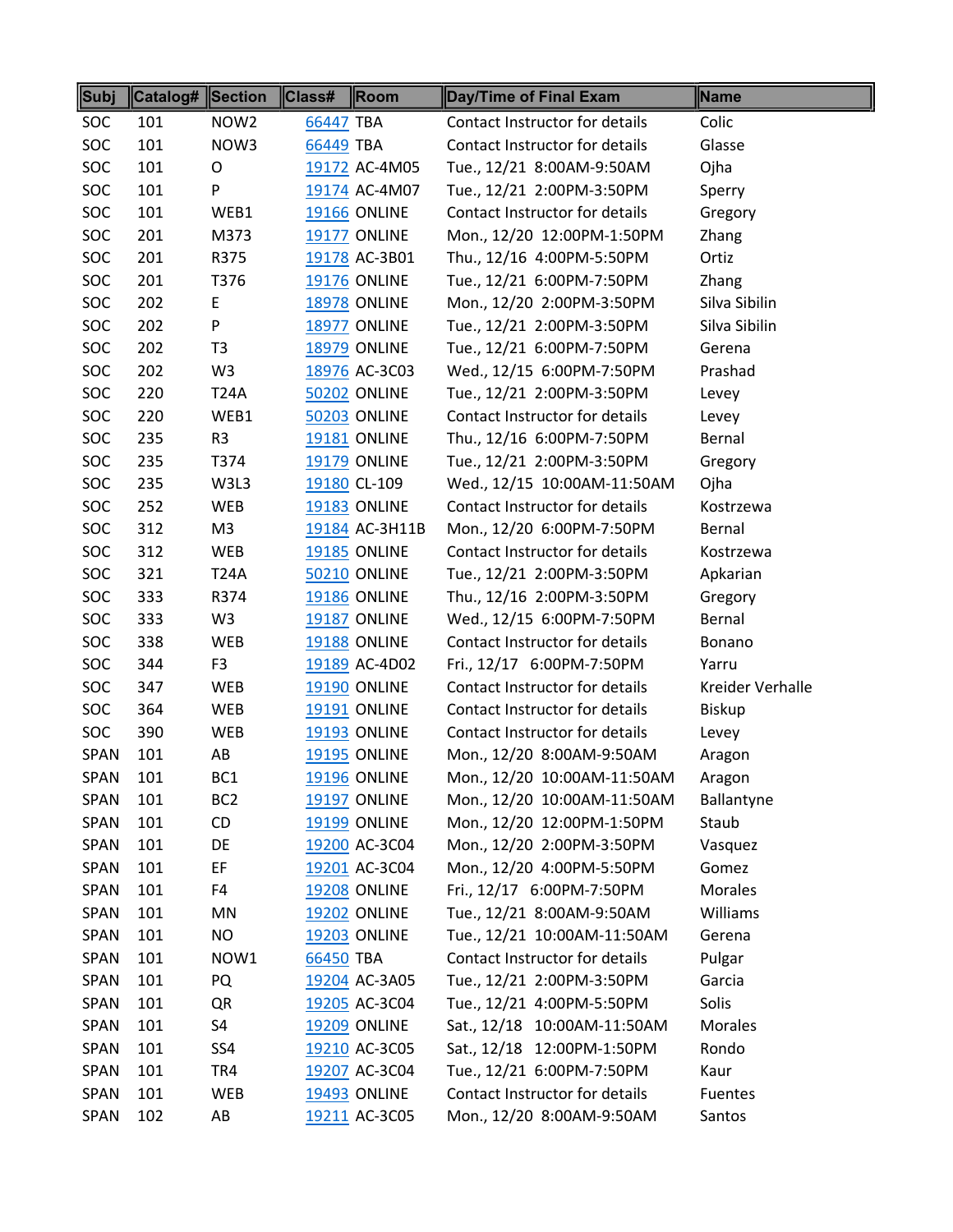| Subj        | <b>Catalog# Section</b> |                | Class#    | Room                | Day/Time of Final Exam         | Name                    |
|-------------|-------------------------|----------------|-----------|---------------------|--------------------------------|-------------------------|
| <b>SPAN</b> | 102                     | BC             |           | 19212 AC-3H16       | Mon., 12/20 10:00AM-11:50AM    | Santos                  |
| <b>SPAN</b> | 102                     | <b>CD</b>      |           | <b>19213 ONLINE</b> | Mon., 12/20 12:00PM-1:50PM     | Rondo                   |
| <b>SPAN</b> | 102                     | F4             |           | <b>19221 ONLINE</b> | Fri., 12/17 6:00PM-7:50PM      | Saab                    |
| <b>SPAN</b> | 102                     | M452           |           | 19215 AC-4D02       | Mon., 12/20 10:00AM-11:50AM    | Herranz-Brooks          |
| <b>SPAN</b> | 102                     | M454           |           | 19216 AC-3A04       | Mon., 12/20 2:00PM-3:50PM      | Herranz-Brooks          |
| <b>SPAN</b> | 102                     | MW4            |           | <b>19219 ONLINE</b> | Mon., 12/20 6:00PM-7:50PM      | Cardo                   |
| <b>SPAN</b> | 102                     | PQ             |           | 19218 AC-3B02       | Tue., 12/21 2:00PM-3:50PM      | Galan                   |
| <b>SPAN</b> | 102                     | QR             |           | 50109 AC-3C06       | Tue., 12/21 4:00PM-5:50PM      | Galan                   |
| <b>SPAN</b> | 102                     | SS4            |           | 19222 AC-3C04       | Sat., 12/18 12:00PM-1:50PM     | <b>Corredor Sanchez</b> |
| <b>SPAN</b> | 102                     | TR4            |           | <b>19220 ONLINE</b> | Tue., 12/21 6:00PM-7:50PM      | Saab                    |
| <b>SPAN</b> | 102                     | <b>WEB</b>     |           | 50187 ONLINE        | Contact Instructor for details | Fuentes                 |
| <b>SPAN</b> | 104                     | <b>T3L8</b>    |           | <b>50112 ONLINE</b> | Tue., 12/21 4:00PM-5:50PM      | Williams                |
| <b>SPAN</b> | 105                     | NOW1           | 66451 TBA |                     | Contact Instructor for details | Solis                   |
| <b>SPAN</b> | 105                     | W <sub>3</sub> |           | <b>19223 ONLINE</b> | Wed., 12/15 6:00PM-7:50PM      | Gutierrez               |
| <b>SPAN</b> | 105                     | W374           |           | <b>19224 ONLINE</b> | Wed., 12/15 2:00PM-3:50PM      | Idrovo                  |
| <b>SPAN</b> | 106                     | M <sub>3</sub> |           | <b>19225 ONLINE</b> | Mon., 12/20 6:00PM-7:50PM      | Gutierrez               |
| <b>SPAN</b> | 202                     | T <sub>3</sub> |           | <b>50183 ONLINE</b> | Tue., 12/21 6:00PM-7:50PM      | Gutierrez               |
| <b>SPAN</b> | 208                     | W <sub>3</sub> |           | <b>19226 ONLINE</b> | Wed., 12/15 6:00PM-7:50PM      | Ramos                   |
| <b>SPAN</b> | 222                     | M3L8           |           | 50184 AC-3A05       | Mon., 12/20 4:00PM-5:50PM      | Ballantyne              |
| <b>SPAN</b> | 230                     | R <sub>3</sub> |           | <b>50185 ONLINE</b> | Thu., 12/16 6:00PM-7:50PM      | Drago                   |
| <b>SPAN</b> | 305                     | M <sub>3</sub> |           | 50186 AC-3C05       | Mon., 12/20 6:00PM-7:50PM      | Vasquez                 |
| <b>SPCH</b> | 101                     | O              |           | <b>19231 ONLINE</b> | Tue., 12/21 10:00AM-11:50AM    | Frederick               |
| <b>SPCH</b> | 101                     | P              |           | <b>19232 ONLINE</b> | Tue., 12/21 2:00PM-3:50PM      | Frederick               |
| <b>SPCH</b> | 101                     | Q              |           | 19233 ONLINE        | Tue., 12/21 4:00PM-5:50PM      | Frederick               |
| <b>SPCH</b> | 101                     | W354           |           | <b>19236 ONLINE</b> | Wed., 12/15 12:00PM-1:50PM     | Martinez                |
| <b>SPCH</b> | 101                     | W355           |           | <b>19237 ONLINE</b> | Wed., 12/15 2:00PM-3:50PM      | Neergaard               |
| <b>SPCH</b> | 101                     | WEB1           |           | <b>19234 ONLINE</b> | Contact Instructor for details | Neergaard               |
| <b>SPCH</b> | 101                     | WEB2           |           | <b>19235 ONLINE</b> | Contact Instructor for details | Gardner                 |
| <b>SPCH</b> | 160                     | M355           |           | <b>19240 ONLINE</b> | Mon., 12/20 2:00PM-3:50PM      | Heatherly               |
| <b>SPCH</b> | 160                     | <b>M35A</b>    |           | 66111 ONLINE        | Mon., 12/20 4:00PM-5:50PM      | Heatherly               |
| <b>SPCH</b> | 182                     | M <sub>3</sub> |           | <b>19360 ONLINE</b> | Mon., 12/20 6:00PM-7:50PM      | Heatherly               |
| <b>SPCH</b> | 270                     | R355           |           | 19361 ONLINE        | Thu., 12/16 2:00PM-3:50PM      | Gieseler                |
| <b>SPCH</b> | 303                     | WEB            |           | <b>19362 ONLINE</b> | Contact Instructor for details | Wani                    |
| <b>SPCH</b> | 330                     | WEB            |           | <b>50188 ONLINE</b> | Contact Instructor for details | Gieseler                |
| TA          | 110                     | DE             |           | 19366 AC-1B03       | Mon., 12/20 12:00PM-1:50PM     | Capuana                 |
| TA          | 110                     | E.             |           | 19419 AC-1B03       | Mon., 12/20 2:00PM-3:50PM      | Boselli                 |
| <b>TA</b>   | 211                     | BC             |           | 19367 AC-1B03       | Mon., 12/20 10:00AM-11:50AM    | Jasiczek                |
| TA          | 215                     | TBA1           | 19368 TBA |                     | Contact Instructor for details | Marion                  |
| TA          | 215                     | TBA2           | 19369 TBA |                     | Contact Instructor for details | Warner                  |
| TA          | 216                     | TBA1           | 19370 TBA |                     | Contact Instructor for details | Marion                  |
| TA          | 216                     | TBA2           | 19371 TBA |                     | Contact Instructor for details | Warner                  |
| <b>TA</b>   | 218                     | TBA1           | 19374 TBA |                     | Contact Instructor for details | Marion                  |
| TA          | 218                     | TBA2           | 19375 TBA |                     | Contact Instructor for details | Warner                  |
| TA          | 392                     | TBA            | 50191 TBA |                     | Contact Instructor for details | Capuana                 |
| TA          | 490                     | TBA            | 19378 TBA |                     | Contact Instructor for details | Capuana                 |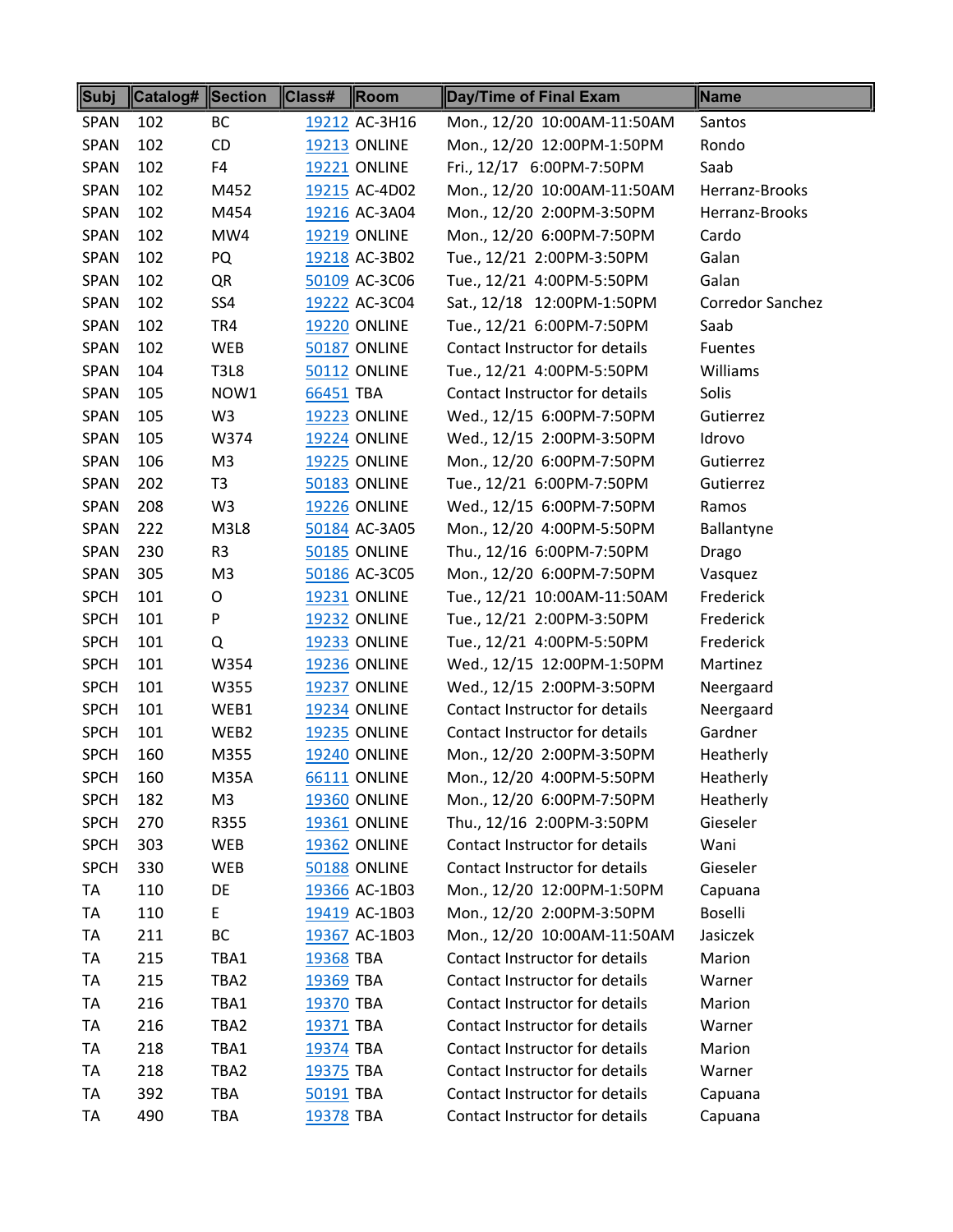| Subj        | Catalog# ∥Section |                  | Class# | Room                | Day/Time of Final Exam         | ∥Name      |
|-------------|-------------------|------------------|--------|---------------------|--------------------------------|------------|
| <b>WLIT</b> | 201               | R333             |        | <b>19230 ONLINE</b> | Thu., 12/16 10:00AM-11:50AM    | Ghelli     |
| <b>WLIT</b> | 205               | O                |        | 50192 AC-3H11B      | Tue., 12/21 10:00AM-11:50AM    | Bahri      |
| <b>WLIT</b> | 210               | P                |        | 50193 AC-3H11B      | Tue., 12/21 2:00PM-3:50PM      | Bahri      |
| WRIT        | 301               | <b>M22A</b>      |        | <b>19383 ONLINE</b> | Mon., 12/20 10:00AM-11:50AM    | Pernicano  |
| WRIT        | 301               | WEB1             |        | <b>19379 ONLINE</b> | Contact Instructor for details | Mendelsohn |
| WRIT        | 301               | WEB2             |        | <b>19381 ONLINE</b> | Contact Instructor for details | Rowe       |
| WRIT        | 302               | WEB1             |        | 19387 ONLINE        | Contact Instructor for details | Robinson   |
| <b>WRIT</b> | 302               | WEB2             |        | <b>19385 ONLINE</b> | Contact Instructor for details | Mendelsohn |
| WRIT        | 303               | <b>M23A</b>      |        | <b>19399 ONLINE</b> | Mon., 12/20 12:00PM-1:50PM     | Pernicano  |
| WRIT        | 303               | ONL1             |        | <b>65735 ONLINE</b> | Contact Instructor for details | Rowe       |
| WRIT        | 303               | ONL <sub>2</sub> |        | <b>66003 ONLINE</b> | Contact Instructor for details | Oliveira   |
| WRIT        | 303               | WEB0             |        | <b>65554 ONLINE</b> | Contact Instructor for details | Parasram   |
| WRIT        | 303               | WEB1             |        | <b>19389 ONLINE</b> | Contact Instructor for details | Josephs    |
| WRIT        | 303               | WEB2             |        | <b>19401 ONLINE</b> | Contact Instructor for details | Josephs    |
| WRIT        | 303               | WEB3             |        | <b>19403 ONLINE</b> | Contact Instructor for details | Corcoran   |
| WRIT        | 303               | WEB4             |        | <b>19405 ONLINE</b> | Contact Instructor for details | Cope       |
| WRIT        | 303               | WEB5             |        | <b>19391 ONLINE</b> | Contact Instructor for details | Cope       |
| WRIT        | 303               | WEB6             |        | <b>19395 ONLINE</b> | Contact Instructor for details | Corcoran   |
| WRIT        | 303               | WEB7             |        | <b>19407 ONLINE</b> | Contact Instructor for details | Winson     |
| WRIT        | 303               | WEB8             |        | <b>19393 ONLINE</b> | Contact Instructor for details | Inayatulla |
| WRIT        | 303               | WEB9             |        | <b>19397 ONLINE</b> | Contact Instructor for details | Parasram   |
| WRIT        | 304               | WEB1             |        | <b>19409 ONLINE</b> | Contact Instructor for details | Dinsman    |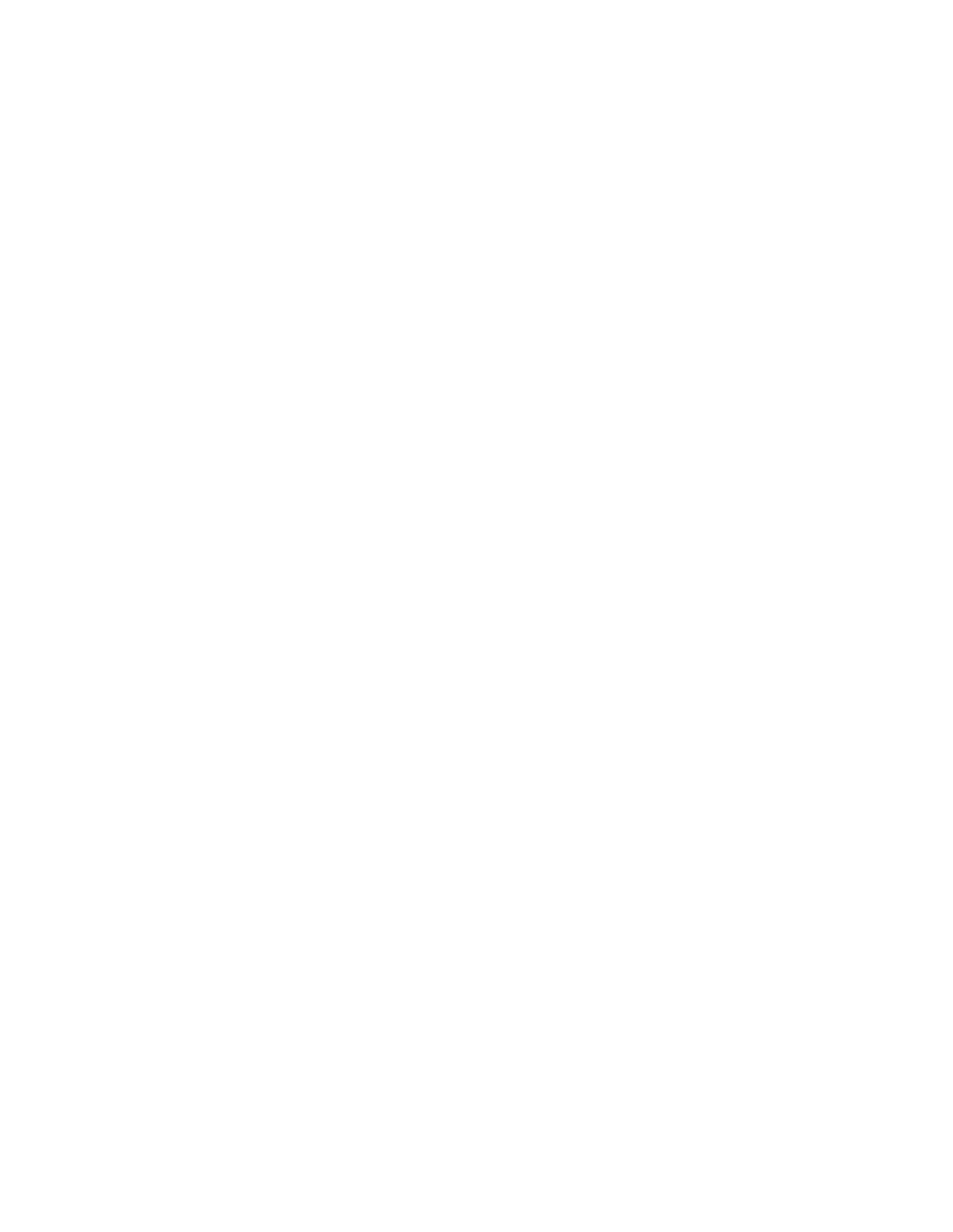$\mathop{\mathsf{res}}$